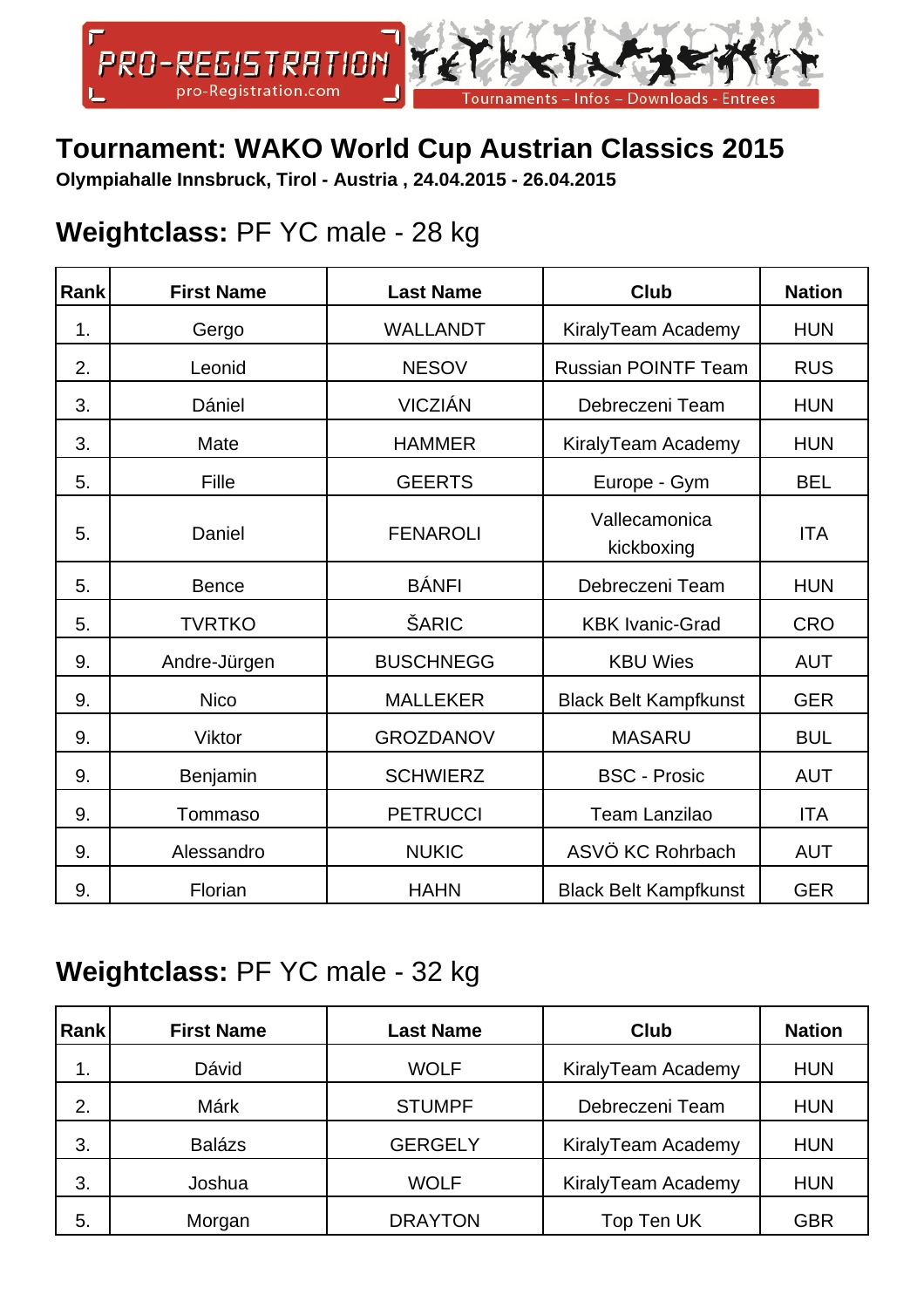| 5.  | Zétény           | <b>KARAI</b>          | <b>Yoko Kickbox Team</b>       | <b>HUN</b> |
|-----|------------------|-----------------------|--------------------------------|------------|
| 5.  | Leonid           | <b>NESOV</b>          | <b>Russian POINTF Team</b>     | <b>RUS</b> |
| 5.  | Yonathan         | <b>VAN DEN BROECK</b> | Europe - Gym                   | <b>BEL</b> |
| 9.  | Sarino           | ZÖTTL                 | <b>Union Velden</b>            | <b>AUT</b> |
| 9.  | Tristan          | <b>GENTRY</b>         | <b>Wolfpack Boxing Team</b>    | <b>BEL</b> |
| 9.  | <b>Theodoros</b> | <b>KOSTANTIS</b>      | Korykeion                      | <b>GER</b> |
| 9.  | Svetoslav        | <b>PROKOPOV</b>       | <b>MASARU</b>                  | <b>BUL</b> |
| 9.  | Viktor           | <b>GROZDANOV</b>      | <b>MASARU</b>                  | <b>BUL</b> |
| 9.  | Dániel           | <b>VICZIÁN</b>        | Debreczeni Team                | <b>HUN</b> |
| 9.  | EI               | <b>JAFAR</b>          | <b>Czech Fullcontact Union</b> | <b>CZE</b> |
| 9.  | Georg            | <b>KREIDL</b>         | <b>BSC - Prosic</b>            | <b>AUT</b> |
| 17. | Tommaso          | <b>PETRUCCI</b>       | <b>Team Lanzilao</b>           | <b>ITA</b> |
| 17. | Fille            | <b>GEERTS</b>         | Europe - Gym                   | <b>BEL</b> |
| 17. | Kevin            | <b>MASSER</b>         | <b>KBU Wies</b>                | <b>AUT</b> |
| 17. | Nikolai          | <b>PETROV</b>         | <b>MASARU</b>                  | <b>BUL</b> |

# **Weightclass:** PF YC male - 37 kg

| Rank | <b>First Name</b> | <b>Last Name</b> | <b>Club</b>                   | <b>Nation</b> |
|------|-------------------|------------------|-------------------------------|---------------|
| 1.   | Martin            | <b>BÁLINT</b>    | KiralyTeam Academy            | <b>HUN</b>    |
| 2.   | Peter             | <b>LAURINCZ</b>  | Debreczeni Team               | <b>HUN</b>    |
| 3.   | Dávid             | <b>WOLF</b>      | KiralyTeam Academy            | <b>HUN</b>    |
| 3.   | Joshua            | <b>WOLF</b>      | KiralyTeam Academy            | <b>HUN</b>    |
| 5.   | Kiril             | <b>CHAKAROV</b>  | <b>IKKEN</b>                  | <b>BUL</b>    |
| 5.   | <b>Bence</b>      | <b>SOLYMOSI</b>  | <b>Yoko Kickbox Team</b>      | <b>HUN</b>    |
| 5.   | Daniel            | <b>JUDEM</b>     | <b>KC Kruckenhauser</b>       | <b>AUT</b>    |
| 5.   | Morgan            | <b>DRAYTON</b>   | Top Ten UK                    | <b>GBR</b>    |
| 9.   | Jason             | <b>GYSELINCK</b> | <b>Contact Karate Beveren</b> | <b>BEL</b>    |
| 9.   | Yaroslav          | <b>BEZUGLYY</b>  | <b>Russian POINTF Team</b>    | <b>RUS</b>    |
| 9.   | Anton             | <b>PARSCHIN</b>  | <b>Black Eagle Kampfsport</b> | <b>GER</b>    |
| 9.   | Svetoslav         | <b>PROKOPOV</b>  | <b>MASARU</b>                 | <b>BUL</b>    |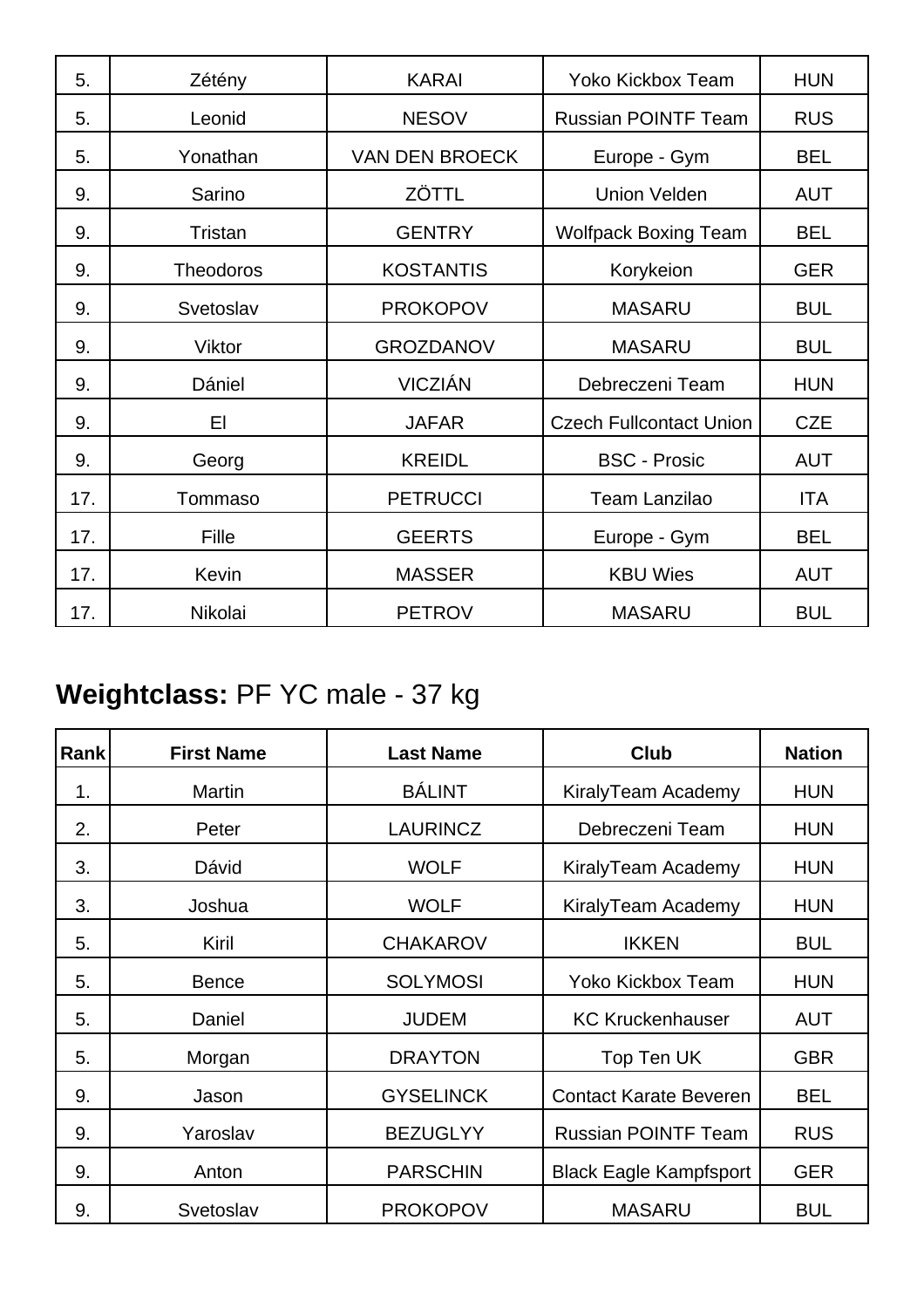| 9.  | Karl            | <b>LAUBINGER</b>        | budokan Sport-Club e.V.        | <b>GER</b> |
|-----|-----------------|-------------------------|--------------------------------|------------|
| 9.  | Ivan            | <b>SILIN</b>            | <b>Russian POINTF Team</b>     | <b>RUS</b> |
| 9.  | Georg           | <b>KREIDL</b>           | <b>BSC - Prosic</b>            | <b>AUT</b> |
| 9.  | Nikolai         | <b>PETROV</b>           | <b>MASARU</b>                  | <b>BUL</b> |
| 17. | Petr            | <b>ZICH</b>             | <b>Czech Fullcontact Union</b> | <b>CZE</b> |
| 17. | Szilárd         | <b>SZÁSZ</b>            | Debreczeni Team                | <b>HUN</b> |
| 17. | Tugkan          | <b>ULUKAN</b>           | CRCA-Lopez e.V.                | <b>GER</b> |
| 17. | Marco           | <b>SELIMIDIS</b>        | <b>ATUS Gratkorn</b>           | <b>AUT</b> |
| 17. | <b>Nik</b>      | <b>GROBELNIK JAMŠEK</b> | <b>NATIONAL TEAM</b>           | <b>SLO</b> |
| 17. | Noel            | <b>SALZBURGER</b>       | <b>BSC - Prosic</b>            | <b>AUT</b> |
| 17. | Yonathan        | <b>VAN DEN BROECK</b>   | Europe - Gym                   | <b>BEL</b> |
| 17. | <b>SZYMON</b>   | <b>STELEMR</b>          | <b>KSW Police Poland</b>       | <b>POL</b> |
| 17. | <b>DOMENICO</b> | <b>PAPANDREA</b>        | bigmatch 08                    | <b>ITA</b> |
| 17. | Zétény          | <b>KARAI</b>            | <b>Yoko Kickbox Team</b>       | <b>HUN</b> |
| 17. | Max             | <b>PAULFRANZ</b>        | <b>SG Rödental</b>             | <b>GER</b> |
| 17. | Tristan         | <b>GENTRY</b>           | <b>Wolfpack Boxing Team</b>    | <b>BEL</b> |
| 17. | Jamie           | <b>SPOHR</b>            | Kampfsportschule Berk          | <b>GER</b> |
| 17. | <b>ROKO</b>     | ŠARIC                   | <b>KBK Ivanic-Grad</b>         | <b>CRO</b> |
| 17. | Tristan         | <b>DE BUECKER</b>       | Europe - Gym                   | <b>BEL</b> |
| 17. | Tamás           | <b>SZÁK</b>             | Debreczeni Team                | <b>HUN</b> |

## **Weightclass:** PF YC male - 42 kg

| Rank | <b>First Name</b> | <b>Last Name</b>  | <b>Club</b>          | <b>Nation</b> |
|------|-------------------|-------------------|----------------------|---------------|
| 1.   | <b>Martin</b>     | <b>BÁLINT</b>     | KiralyTeam Academy   | <b>HUN</b>    |
| 2.   | Finlay            | <b>BALLANTYNE</b> | Top Ten UK           | <b>GBR</b>    |
| 3.   | Patrik            | <b>EROS</b>       | KiralyTeam Academy   | <b>HUN</b>    |
| 3.   | Peter             | <b>LAURINCZ</b>   | Debreczeni Team      | <b>HUN</b>    |
| 5.   | Cory              | <b>COOK</b>       | <b>Team Bristol</b>  | <b>GBR</b>    |
| 5.   | Giuseppe          | <b>RENZI</b>      | Team Lanzilao        | <b>ITA</b>    |
| 5.   | Timotej           | ZAVEC             | <b>NATIONAL TEAM</b> | <b>SLO</b>    |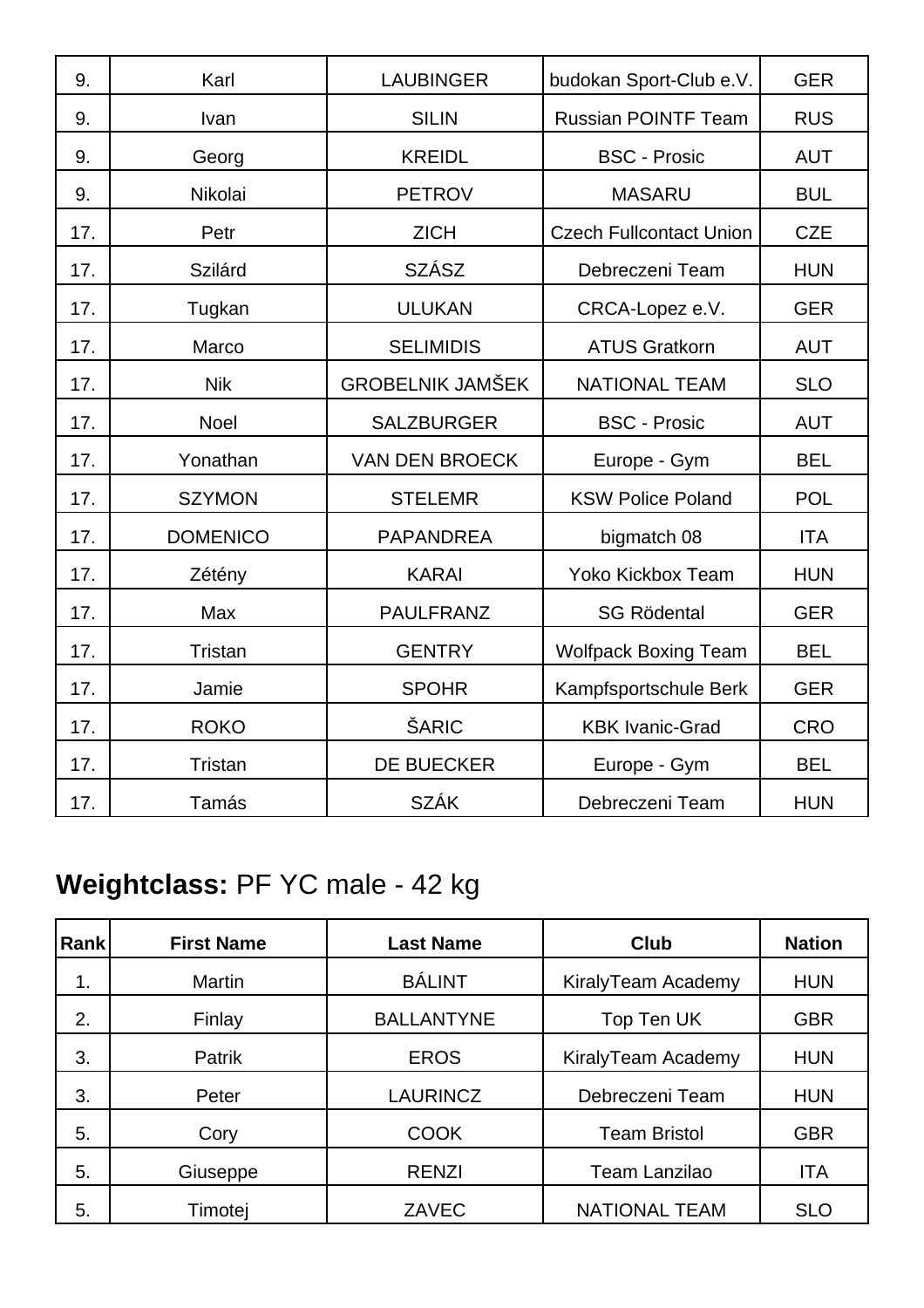| 5.  | Anton            | <b>PARSCHIN</b>   | <b>Black Eagle Kampfsport</b>    | <b>GER</b> |
|-----|------------------|-------------------|----------------------------------|------------|
| 9.  | Diego            | <b>MAFFESSOLI</b> | Vallecamonica<br>kickboxing      | <b>ITA</b> |
| 9.  | Márk             | <b>HORVÁTH</b>    | KiralyTeam Academy               | <b>HUN</b> |
| 9.  | <b>Darius</b>    | <b>STRÄTZ</b>     | <b>WoK Team Germany</b>          | <b>GER</b> |
| 9.  | Szilárd          | <b>SZÁSZ</b>      | Debreczeni Team                  | <b>HUN</b> |
| 9.  | Michael          | <b>STOPPER</b>    | <b>KBU Wies</b>                  | <b>AUT</b> |
| 9.  | <b>FRANCESCO</b> | <b>PETTENAZZO</b> | fighting school                  | <b>ITA</b> |
| 9.  | Morgan           | <b>DRAYTON</b>    | Top Ten UK                       | <b>GBR</b> |
| 9.  | Michele          | <b>BENEDETTI</b>  | Vallecamonica<br>kickboxing      | <b>ITA</b> |
| 17. | Marco            | <b>MASSER</b>     | <b>KBU Wies</b>                  | <b>AUT</b> |
| 17. | <b>MARIUSZ</b>   | <b>KUPNIEWSKI</b> | <b>KSW Police Poland</b>         | <b>POL</b> |
| 17. | Tristan          | <b>DE BUECKER</b> | Europe - Gym                     | <b>BEL</b> |
| 17. | Erik             | <b>ZIMMERMANN</b> | <b>Union Velden</b>              | <b>AUT</b> |
| 17. | Ivan             | <b>SILIN</b>      | <b>Russian POINTF Team</b>       | <b>RUS</b> |
| 17. | Senne            | <b>MAES</b>       | <b>Contact Karate Beveren</b>    | <b>BEL</b> |
| 17. | Kiril            | <b>CHAKAROV</b>   | <b>IKKEN</b>                     | <b>BUL</b> |
| 17. | Michael          | <b>MIHALITS</b>   | ASVÖ KC Rohrbach                 | <b>AUT</b> |
| 17. | Adam             | <b>LOUGH</b>      | <b>Wolfpack Martial Arts</b>     | <b>GBR</b> |
| 17. | Ari              | <b>ALI</b>        | CRCA-Lopez e.V.                  | <b>GER</b> |
| 17. | Pascal           | <b>SEIFERT</b>    | <b>TKD-KB-Schule</b><br>Jungshin | <b>GER</b> |
| 17. | <b>Bence</b>     | <b>SOLYMOSI</b>   | <b>Yoko Kickbox Team</b>         | <b>HUN</b> |
| 17. | Yaroslav         | <b>BEZUGLYY</b>   | <b>Russian POINTF Team</b>       | <b>RUS</b> |
| 17. | Jason            | <b>GYSELINCK</b>  | <b>Contact Karate Beveren</b>    | <b>BEL</b> |
| 17. | Dusán            | <b>TÓTH</b>       | Debreczeni Team                  | <b>HUN</b> |
| 17. | Marco            | <b>SELIMIDIS</b>  | <b>ATUS Gratkorn</b>             | <b>AUT</b> |
| 33. | Marcel           | <b>EGELER</b>     | CRCA-Lopez e.V.                  | <b>GER</b> |
| 33. | Petr             | <b>ZICH</b>       | <b>Czech Fullcontact Union</b>   | <b>CZE</b> |
| 33. | Daniel           | <b>JUDEM</b>      | <b>KC Kruckenhauser</b>          | <b>AUT</b> |
| 33. | Justin           | <b>MAHR</b>       | <b>Black Belt Kampfkunst</b>     | <b>GER</b> |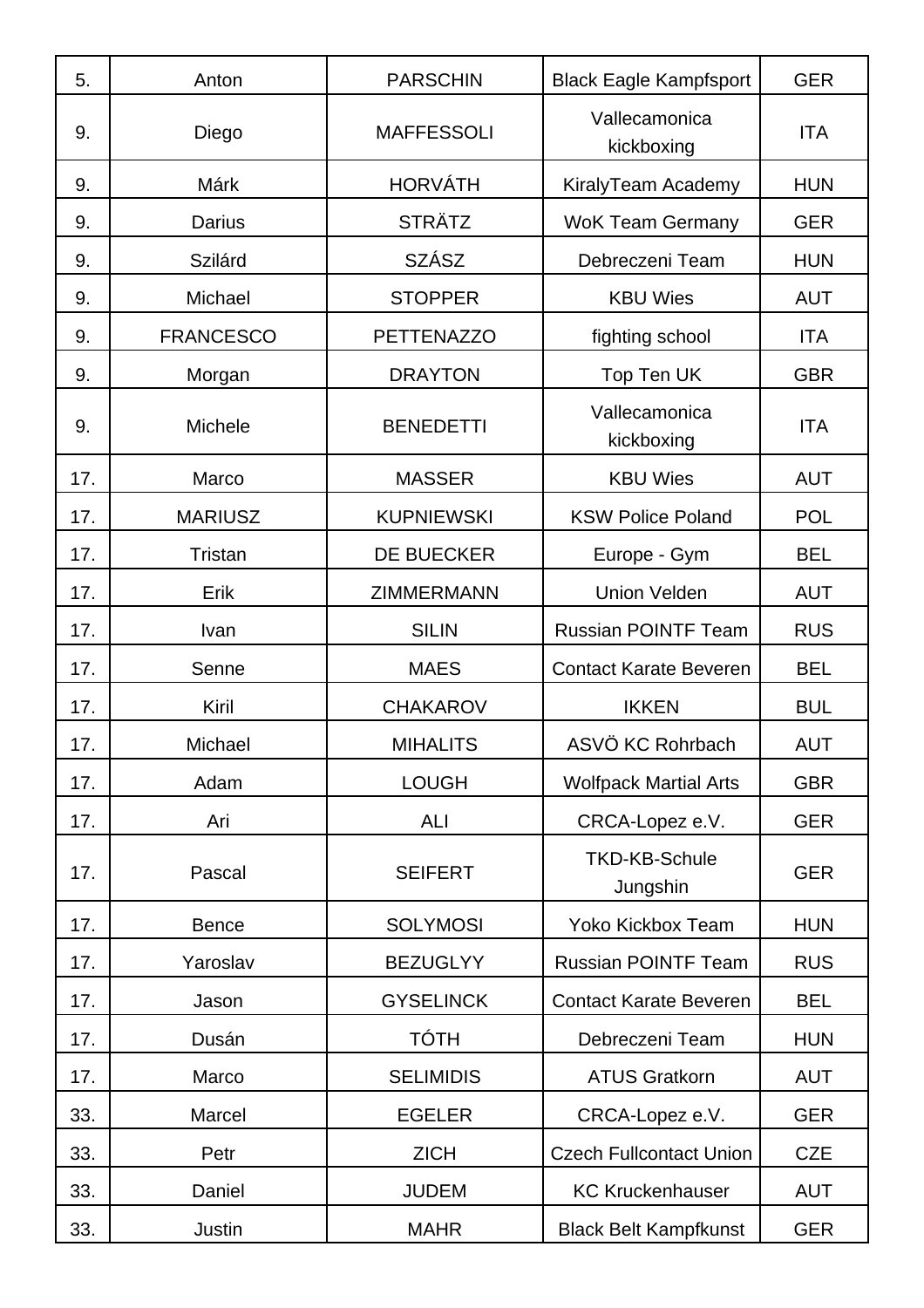| 33. | <b>DAWID</b> | <b>POPIEN</b>    | <b>KSW Police Poland</b>     | POL |
|-----|--------------|------------------|------------------------------|-----|
| 33. | Rene         | <b>GRAF</b>      | Dragon Sportkarate Telfs     | AUT |
| 33. | Timon        | <b>STEMBERG</b>  | <b>Black Belt Kampfkunst</b> | GER |
| 33. | Victor       | <b>APOSTOLOV</b> | <b>IKKEN</b>                 | BUI |

## **Weightclass:** PF YC male - 47 kg

| Rank | <b>First Name</b> | <b>Last Name</b>  | <b>Club</b>                      | <b>Nation</b> |
|------|-------------------|-------------------|----------------------------------|---------------|
| 1.   | <b>Szabolcs</b>   | <b>BOZOK</b>      | KiralyTeam Academy               | <b>HUN</b>    |
| 2.   | Sevastian         | <b>KOTOV</b>      | <b>Russian POINTF Team</b>       | <b>RUS</b>    |
| 3.   | <b>Tobias</b>     | <b>JANTSCHER</b>  | ASKÖ Raika Gratwein              | <b>AUT</b>    |
| 3.   | Victor            | <b>APOSTOLOV</b>  | <b>IKKEN</b>                     | <b>BUL</b>    |
| 5.   | Diego             | <b>MAFFESSOLI</b> | Vallecamonica<br>kickboxing      | <b>ITA</b>    |
| 5.   | Nejc              | <b>KOROTAJ</b>    | <b>NATIONAL TEAM</b>             | <b>SLO</b>    |
| 5.   | Roy               | <b>CIPRIANO</b>   | <b>Swiss Team Junior</b>         | SUI           |
| 5.   | Zalán             | <b>KISS</b>       | KiralyTeam Academy               | <b>HUN</b>    |
| 9.   | Patrik            | <b>EROS</b>       | KiralyTeam Academy               | <b>HUN</b>    |
| 9.   | Adis              | ŠUŠNJAR           | <b>KBC Bihac Bihac</b>           | <b>BIH</b>    |
| 9.   | Tomy lee          | <b>BAUER</b>      | <b>Martial Arts Schiller</b>     | <b>GER</b>    |
| 9.   | Giuseppe          | <b>RENZI</b>      | <b>Team Lanzilao</b>             | <b>ITA</b>    |
| 9.   | Finlay            | <b>BALLANTYNE</b> | Top Ten UK                       | <b>GBR</b>    |
| 9.   | Pascal            | <b>SEIFERT</b>    | <b>TKD-KB-Schule</b><br>Jungshin | <b>GER</b>    |
| 9.   | <b>FRANCESCO</b>  | <b>PETTENAZZO</b> | fighting school                  | <b>ITA</b>    |
| 9.   | Ari               | ALI               | CRCA-Lopez e.V.                  | <b>GER</b>    |
| 17.  | Mario             | <b>WIRTH</b>      | <b>Black Eagle Kampfsport</b>    | <b>GER</b>    |
| 17.  | Paul              | <b>WHETTON</b>    | Lee Matthews BMMA                | <b>GBR</b>    |
| 17.  | Marco             | <b>MASSER</b>     | <b>KBU Wies</b>                  | <b>AUT</b>    |
| 17.  | <b>DAWID</b>      | <b>POPIEN</b>     | <b>KSW Police Poland</b>         | <b>POL</b>    |
| 17.  | <b>EDOARDO</b>    | <b>BAGARELLO</b>  | fighting school                  | <b>ITA</b>    |
| 17.  | Erik              | <b>ZIMMERMANN</b> | <b>Union Velden</b>              | <b>AUT</b>    |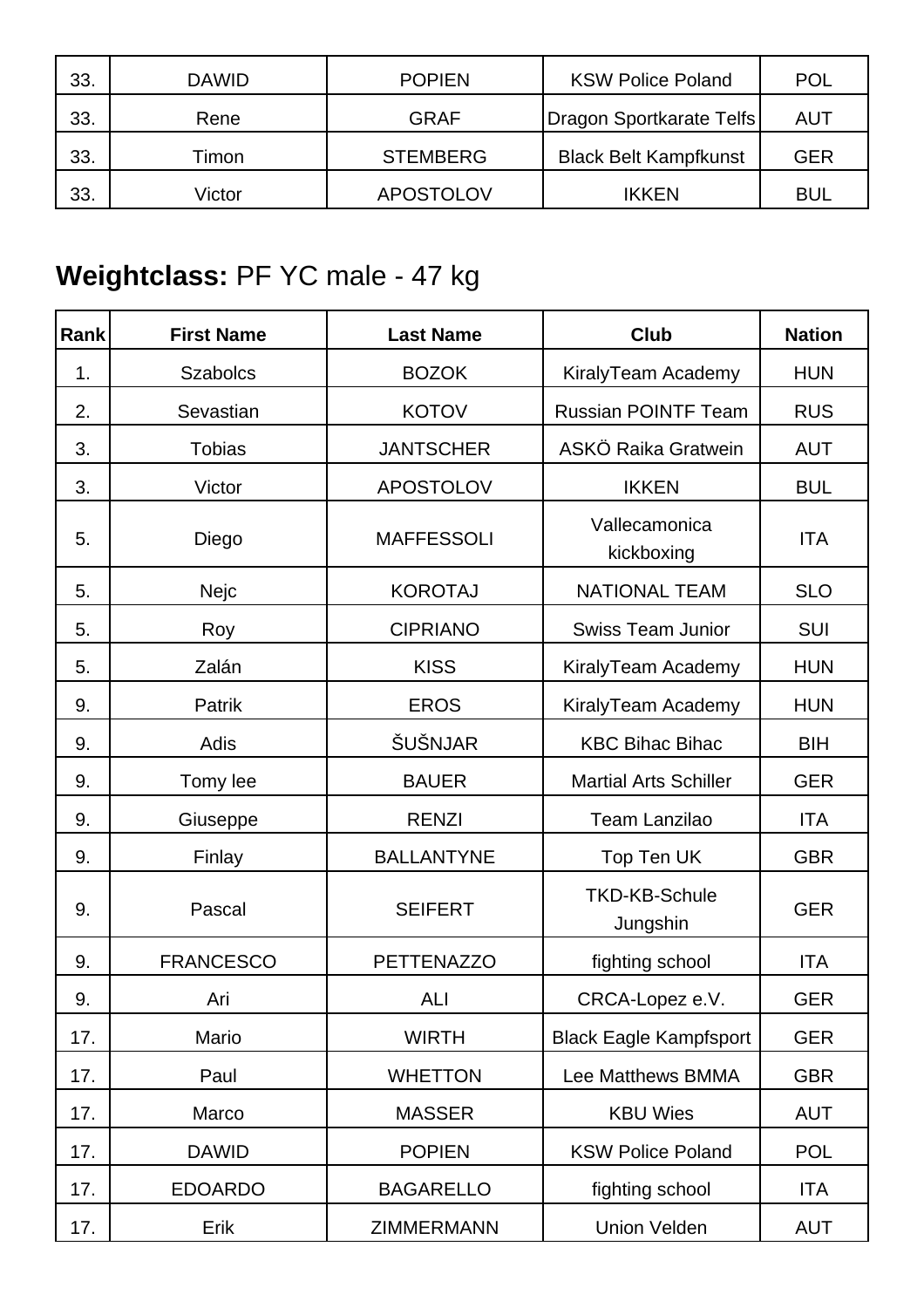| 17. | Loren          | <b>DOMBA</b>     | <b>KBK LAV PULA</b>           | <b>CRO</b> |
|-----|----------------|------------------|-------------------------------|------------|
| 17. | <b>Michele</b> | <b>BENEDETTI</b> | Vallecamonica<br>kickboxing   | <b>ITA</b> |
| 17. | Michael        | <b>STOPPER</b>   | <b>KBU Wies</b>               | <b>AUT</b> |
| 17. | Senne          | <b>MAES</b>      | <b>Contact Karate Beveren</b> | <b>BEL</b> |
| 17. | <b>Brad</b>    | <b>WADDELL</b>   | <b>Wolfpack Martial Arts</b>  | <b>GBR</b> |
| 17. | Luka           | <b>GRACNER</b>   | <b>NATIONAL TEAM</b>          | <b>SLO</b> |

## **Weightclass:** PF YC male + 47 kg

| Rank | <b>First Name</b> | <b>Last Name</b>  | <b>Club</b>                     | <b>Nation</b> |
|------|-------------------|-------------------|---------------------------------|---------------|
| 1.   | Roy               | <b>CIPRIANO</b>   | <b>Swiss Team Junior</b>        | <b>SUI</b>    |
| 2.   | <b>Szabolcs</b>   | <b>BOZOK</b>      | KiralyTeam Academy              | <b>HUN</b>    |
| 3.   | <b>Niko</b>       | <b>RITLOP</b>     | <b>NATIONAL TEAM</b>            | <b>SLO</b>    |
| 3.   | Georg             | <b>LAUBINGER</b>  | budokan Sport-Club e.V.         | <b>GER</b>    |
| 5.   | <b>FRANCESCO</b>  | <b>ROMANO</b>     | bigmatch 08                     | <b>ITA</b>    |
| 5.   | Tomy lee          | <b>BAUER</b>      | <b>Martial Arts Schiller</b>    | <b>GER</b>    |
| 5.   | Sevastian         | <b>KOTOV</b>      | <b>Russian POINTF Team</b>      | <b>RUS</b>    |
| 5.   | Lorenzo           | <b>PARISI</b>     | <b>Team Lanzilao</b>            | <b>ITA</b>    |
| 9.   | <b>Mikail</b>     | <b>GÜNER</b>      | Korykeion                       | <b>GER</b>    |
| 9.   | Nejc              | <b>KOROTAJ</b>    | <b>NATIONAL TEAM</b>            | <b>SLO</b>    |
| 9.   | Manuel            | <b>HUBER</b>      | <b>Dragon Sportkarate Telfs</b> | <b>AUT</b>    |
| 9.   | Finlay            | <b>BALLANTYNE</b> | Top Ten UK                      | <b>GBR</b>    |
| 9.   | Luka              | <b>GRACNER</b>    | <b>NATIONAL TEAM</b>            | <b>SLO</b>    |
| 9.   | <b>Tobias</b>     | <b>JANTSCHER</b>  | ASKÖ Raika Gratwein             | <b>AUT</b>    |
| 9.   | <b>FRANCESCO</b>  | <b>MAZZEO</b>     | bigmatch 08                     | <b>ITA</b>    |
| 9.   | <b>TOMASZ</b>     | <b>FREITAG</b>    | <b>KSW Police Poland</b>        | <b>POL</b>    |
| 17.  | Roman             | <b>BAZJUK</b>     | <b>Czech Fullcontact Union</b>  | <b>CZE</b>    |
| 17.  | Zalán             | <b>KISS</b>       | KiralyTeam Academy              | <b>HUN</b>    |
| 17.  | <b>EDOARDO</b>    | <b>BAGARELLO</b>  | fighting school                 | <b>ITA</b>    |
| 17.  | <b>RICCARDO</b>   | <b>CODOGNO</b>    | fighting school                 | <b>ITA</b>    |
| 17.  | Alen              | <b>ZUKIC</b>      | Kickboxing Wohlen               | <b>SUI</b>    |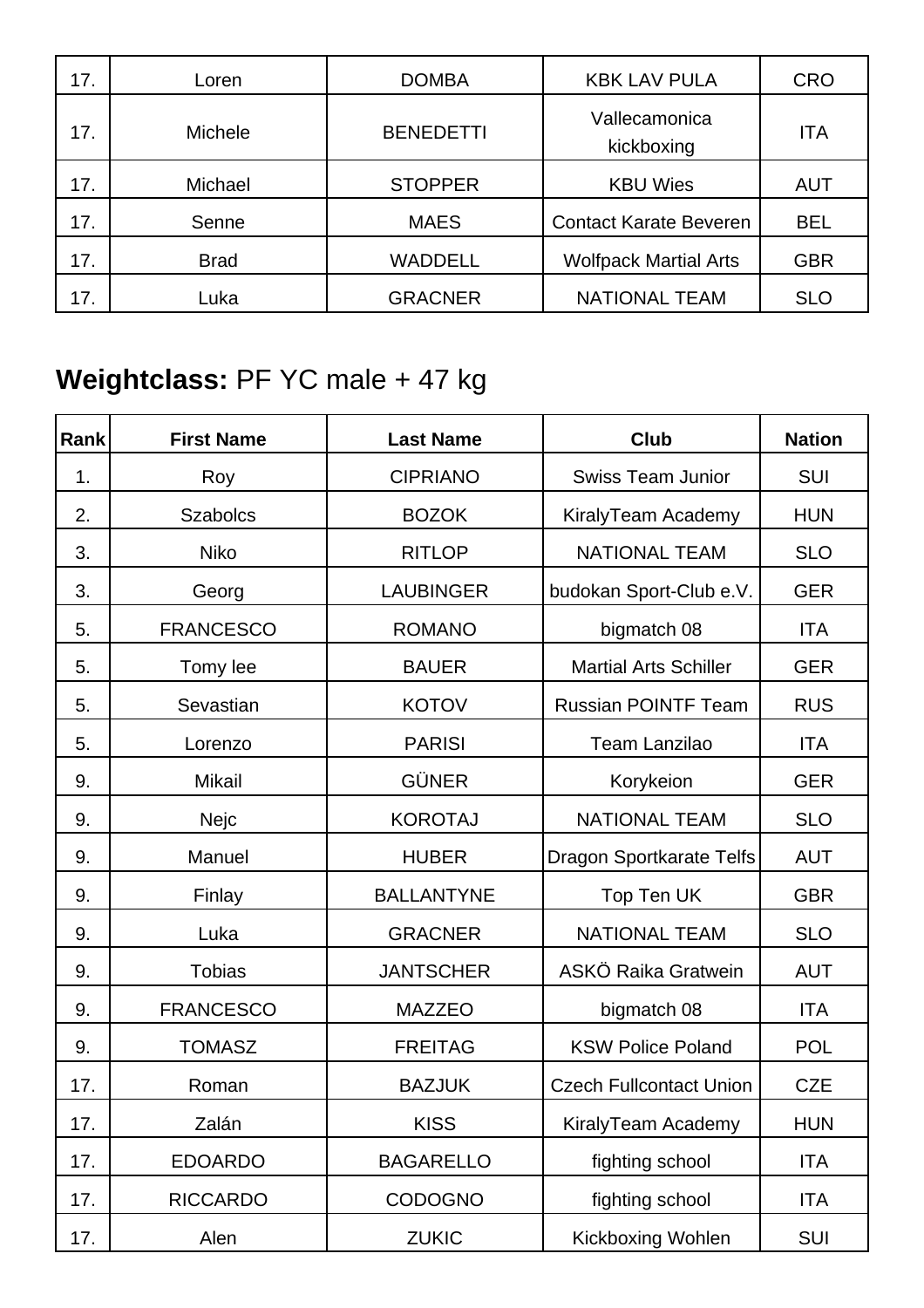| - | Nino | <b>BRATUSEK</b> | <b>NATIONAL TEAM</b> | SLC |
|---|------|-----------------|----------------------|-----|
| - | Paul | <b>WHETTON</b>  | Lee Matthews BMMA    | GBR |

### **Weightclass:** PF YC female - 28 kg

| <b>Rank</b> | <b>First Name</b> | <b>Last Name</b>  | <b>Club</b>                    | <b>Nation</b> |
|-------------|-------------------|-------------------|--------------------------------|---------------|
| 1.          | Hanga             | <b>HEGEDUS</b>    | Debreczeni Team                | <b>HUN</b>    |
| 2.          | Anelia            | <b>TODOROVA</b>   | <b>IKKEN</b>                   | <b>BUL</b>    |
| 3.          | Johanka           | <b>PETRIKOVA</b>  | <b>Czech Fullcontact Union</b> | <b>CZE</b>    |
| 3.          | <b>Stella</b>     | <b>MÖHLE</b>      | TrainingsraumBraunsch<br>weig  | <b>GER</b>    |
| 5.          | Anastasia Leonie  | <b>HOFFMANN</b>   | Kick-Box-Team-<br>Eberswalde   | <b>GER</b>    |
| 5.          | Elisabetta        | <b>FIORENTINI</b> | <b>Dynamite Team</b>           | <b>ITA</b>    |
| 5.          | Vivien            | <b>VICZIÁN</b>    | Debreczeni Team                | <b>HUN</b>    |

### **Weightclass:** PF YC female - 32 kg

| <b>Rank</b> | <b>First Name</b> | <b>Last Name</b> | Club                           | <b>Nation</b> |
|-------------|-------------------|------------------|--------------------------------|---------------|
| 1.          | Chiara            | <b>TEODORANI</b> | <b>Team Lanzilao</b>           | ITA           |
| 2.          | Alexandra         | <b>GOMBAS</b>    | KiralyTeam Academy             | <b>HUN</b>    |
| 3.          | Ekaterina         | <b>IVANOVA</b>   | <b>IKKEN</b>                   | <b>BUL</b>    |
| 3.          | Anastasia Leonie  | <b>HOFFMANN</b>  | Kick-Box-Team-<br>Eberswalde   | <b>GER</b>    |
| 5.          | Kitti             | LESZKÓ           | Debreczeni Team                | <b>HUN</b>    |
| 5.          | Vivien            | <b>VICZIÁN</b>   | Debreczeni Team                | <b>HUN</b>    |
| 5.          | Lana              | <b>BRITZIUS</b>  | <b>Black Belt Kampfkunst</b>   | <b>GER</b>    |
| 5.          | Anelia            | <b>TODOROVA</b>  | <b>IKKEN</b>                   | <b>BUL</b>    |
| 9.          | Ina               | <b>ROHWER</b>    | <b>Black Belt Kampfkunst</b>   | <b>GER</b>    |
| 9.          | Johanka           | <b>PETRIKOVA</b> | <b>Czech Fullcontact Union</b> | <b>CZE</b>    |
| 9.          | Suzan             | ALI              | CRCA-Lopez e.V.                | <b>GER</b>    |
| 9.          | <b>Stella</b>     | <b>MÖHLE</b>     | TrainingsraumBraunsch<br>weig  | <b>GER</b>    |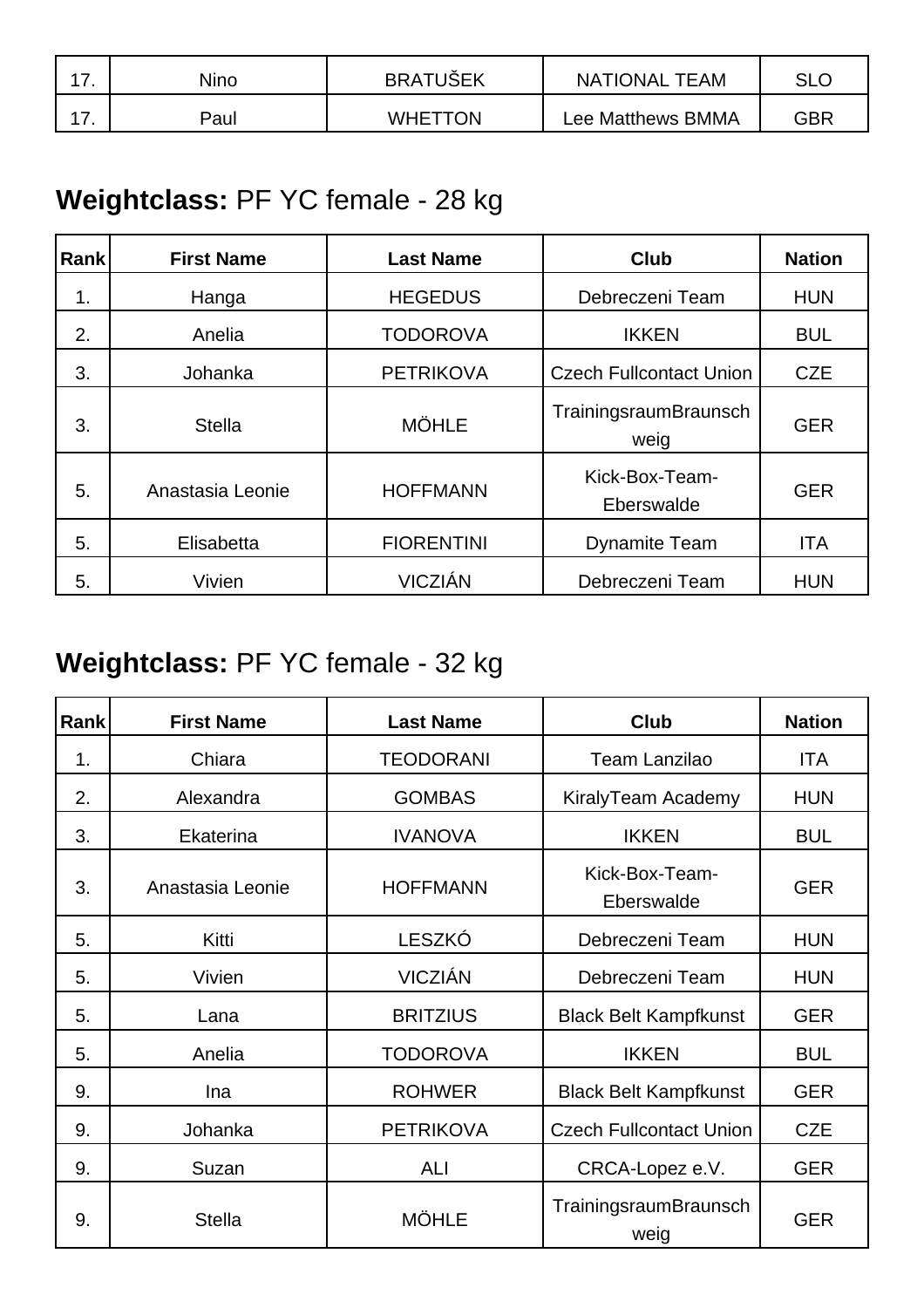| <u>. </u> | Hanga | <b>HEGEDUS</b>   | Debreczeni Team             | <b>HUN</b> |
|-----------|-------|------------------|-----------------------------|------------|
| J.        | Febe  | <b>DEVRIENDT</b> | <b>Wolfpack Boxing Team</b> | BEI        |

### **Weightclass:** PF YC female - 37 kg

| Rank | <b>First Name</b> | <b>Last Name</b>  | <b>Club</b>                    | <b>Nation</b> |
|------|-------------------|-------------------|--------------------------------|---------------|
| 1.   | Alexandra         | <b>GOMBAS</b>     | KiralyTeam Academy             | <b>HUN</b>    |
| 2.   | Ekaterina         | <b>IVANOVA</b>    | <b>IKKEN</b>                   | <b>BUL</b>    |
| 3.   | Chiara            | <b>TEODORANI</b>  | <b>Team Lanzilao</b>           | <b>ITA</b>    |
| 3.   | Zala              | <b>ROZINA</b>     | <b>NATIONAL TEAM</b>           | <b>SLO</b>    |
| 5.   | Julija            | <b>JURIC</b>      | <b>KBK Malinska</b>            | <b>CRO</b>    |
| 5.   | Nurhana           | <b>FAZLIC</b>     | <b>ATUS Gratkorn</b>           | <b>AUT</b>    |
| 5.   | Valentina         | <b>VACKOVA</b>    | <b>Czech Fullcontact Union</b> | <b>CZE</b>    |
| 5.   | Tyra              | <b>BARADA</b>     | <b>NATIONAL TEAM</b>           | <b>SLO</b>    |
| 9.   | Neyla             | <b>UDOYE</b>      | <b>Black Belt Kampfkunst</b>   | <b>GER</b>    |
| 9.   | Fanni             | <b>FÜLÖP</b>      | Debreczeni Team                | <b>HUN</b>    |
| 9.   | <b>MARTYNA</b>    | <b>MOCZULSKIA</b> | <b>KSW Police Poland</b>       | <b>POL</b>    |
| 9.   | Michelle          | <b>DEL GAUDIO</b> | <b>Dynamite Team</b>           | <b>ITA</b>    |
| 9.   | <b>NOEMI</b>      | <b>LUCIDI</b>     | <b>CORTOCIRCUITO</b>           | <b>ITA</b>    |
| 9.   | Veronica          | <b>KREIDL</b>     | <b>BSC - Prosic</b>            | <b>AUT</b>    |
| 9.   | Boglárka          | <b>KOSZECZ</b>    | Debreczeni Team                | <b>HUN</b>    |
| 9.   | <b>Estelle</b>    | <b>LALOI</b>      | <b>Black Belt Kampfkunst</b>   | <b>GER</b>    |
| 17.  | Nikola            | <b>PAP</b>        | Újkígyósi Szabadido SC:        | <b>HUN</b>    |

## **Weightclass:** PF YC female - 42 kg

| Rank | <b>First Name</b> | <b>Last Name</b> | <b>Club</b>                     | <b>Nation</b> |
|------|-------------------|------------------|---------------------------------|---------------|
| 1.   | Chloe             | <b>GROWCOTT</b>  | Top Ten UK                      | <b>GBR</b>    |
| 2.   | Chloe             | <b>ROBERTS</b>   | maddogs                         | GBR           |
| 3.   | Isabella          | <b>STEYER</b>    | <b>MartialArtsSports Center</b> | <b>GER</b>    |
| 3.   | Nurhana           | <b>FAZLIC</b>    | <b>ATUS Gratkorn</b>            | <b>AUT</b>    |
| 5.   | Valentina         | <b>VACKOVA</b>   | <b>Czech Fullcontact Union</b>  | <b>CZE</b>    |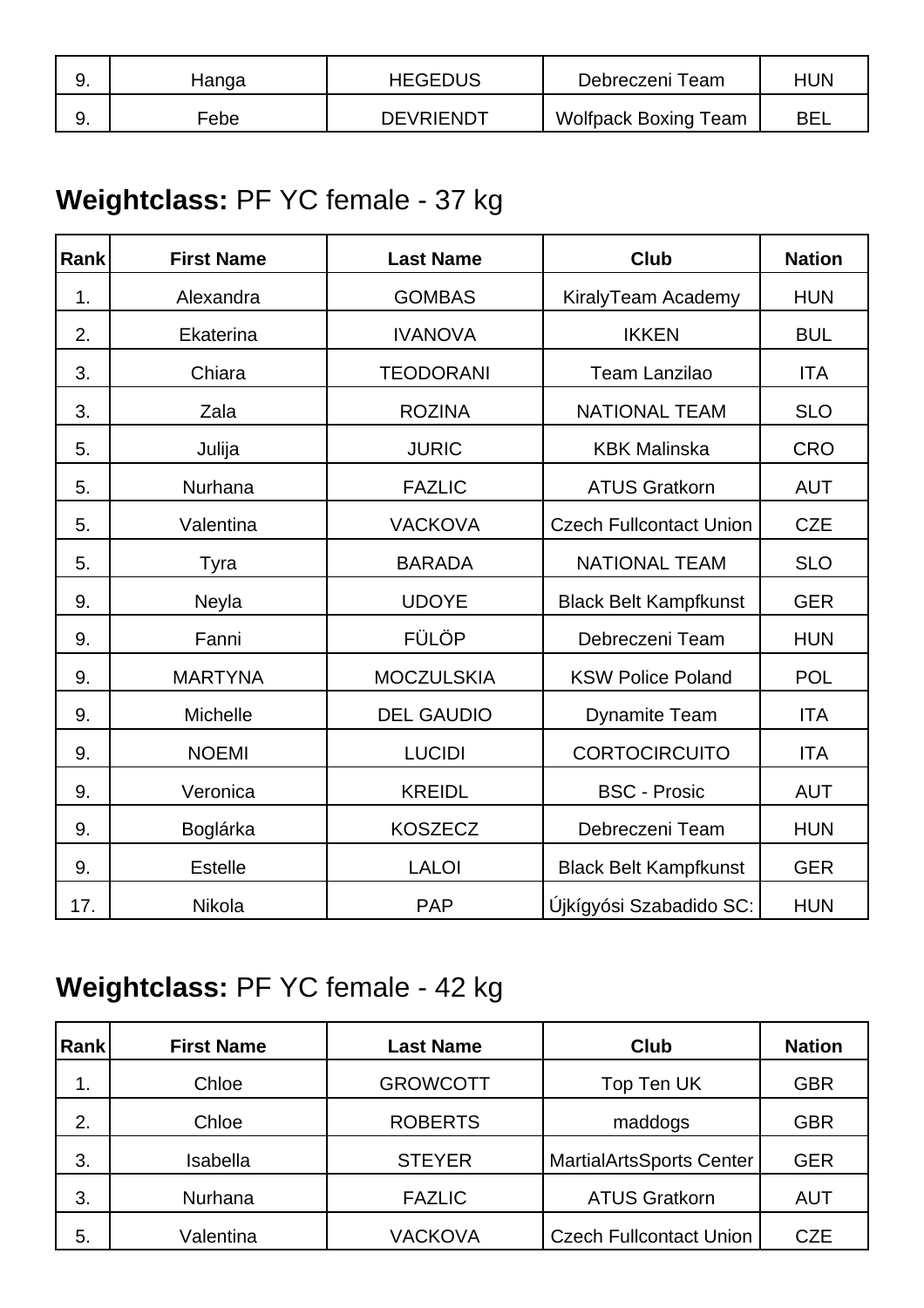| 5.  | Anna Lena    | ZÖTTL               | <b>Union Velden</b>            | <b>AUT</b> |
|-----|--------------|---------------------|--------------------------------|------------|
| 5.  | Boglárka     | <b>KOSZECZ</b>      | Debreczeni Team                | <b>HUN</b> |
| 5.  | Zala         | <b>ROZINA</b>       | <b>NATIONAL TEAM</b>           | <b>SLO</b> |
| 9.  | Fanni        | <b>FÜLÖP</b>        | Debreczeni Team                | <b>HUN</b> |
| 9.  | Veronica     | <b>KREIDL</b>       | <b>BSC - Prosic</b>            | <b>AUT</b> |
| 9.  | <b>NOEMI</b> | <b>LUCIDI</b>       | <b>CORTOCIRCUITO</b>           | <b>ITA</b> |
| 9.  | Celina       | <b>BRECHT</b>       | KSV Geisenhausen eV            | <b>GER</b> |
| 9.  | Michaela     | <b>GORALCZYKOVA</b> | <b>Czech Fullcontact Union</b> | <b>CZE</b> |
| 9.  | Nicoletta    | <b>MEREUTA</b>      | <b>Team Lanzilao</b>           | <b>ITA</b> |
| 9.  | Jasmin       | <b>AIGNER</b>       | <b>BSC - Prosic</b>            | <b>AUT</b> |
| 9.  | <b>Nele</b>  | <b>GLASE</b>        | Kick-Box-Team-<br>Eberswalde   | <b>GER</b> |
| 17. | Lorena       | <b>GAZILJ</b>       | <b>KBK Mawashi</b>             | <b>CRO</b> |

## **Weightclass:** PF YC female - 47 kg

| Rank | <b>First Name</b> | <b>Last Name</b>    | <b>Club</b>                     | <b>Nation</b> |
|------|-------------------|---------------------|---------------------------------|---------------|
| 1.   | Chloe             | <b>ROBERTS</b>      | maddogs                         | <b>GBR</b>    |
| 2.   | <b>Isabella</b>   | <b>STEYER</b>       | <b>MartialArtsSports Center</b> | <b>GER</b>    |
| 3.   | <b>Nele</b>       | <b>HELLMER</b>      | budokan Sport-Club e.V.         | <b>GER</b>    |
| 3.   | Lorena            | <b>GAZILJ</b>       | <b>KBK Mawashi</b>              | <b>CRO</b>    |
| 5.   | Emma              | <b>NUKIC</b>        | ASVÖ KC Rohrbach                | <b>AUT</b>    |
| 5.   | Chloe             | <b>GROWCOTT</b>     | <b>Wolfpack Martial Arts</b>    | <b>GBR</b>    |
| 5.   | Petra             | <b>SEMSEI</b>       | KiralyTeam Academy              | <b>HUN</b>    |
| 5.   | Vasilissa         | <b>VINOKUROVA</b>   | <b>Russian POINTF Team</b>      | <b>RUS</b>    |
| 9.   | Celina            | <b>BRECHT</b>       | KSV Geisenhausen eV             | <b>GER</b>    |
| 9.   | Lara              | <b>VUZEM VAJDA</b>  | <b>NATIONAL TEAM</b>            | <b>SLO</b>    |
| 9.   | <b>Nicoletta</b>  | <b>MEREUTA</b>      | <b>Team Lanzilao</b>            | <b>ITA</b>    |
| 9.   | Michaela          | <b>GORALCZYKOVA</b> | <b>Czech Fullcontact Union</b>  | <b>CZE</b>    |
| 9.   | <b>MARIKA</b>     | <b>DI CARLO</b>     | APD YAMA ARASHI                 | <b>ITA</b>    |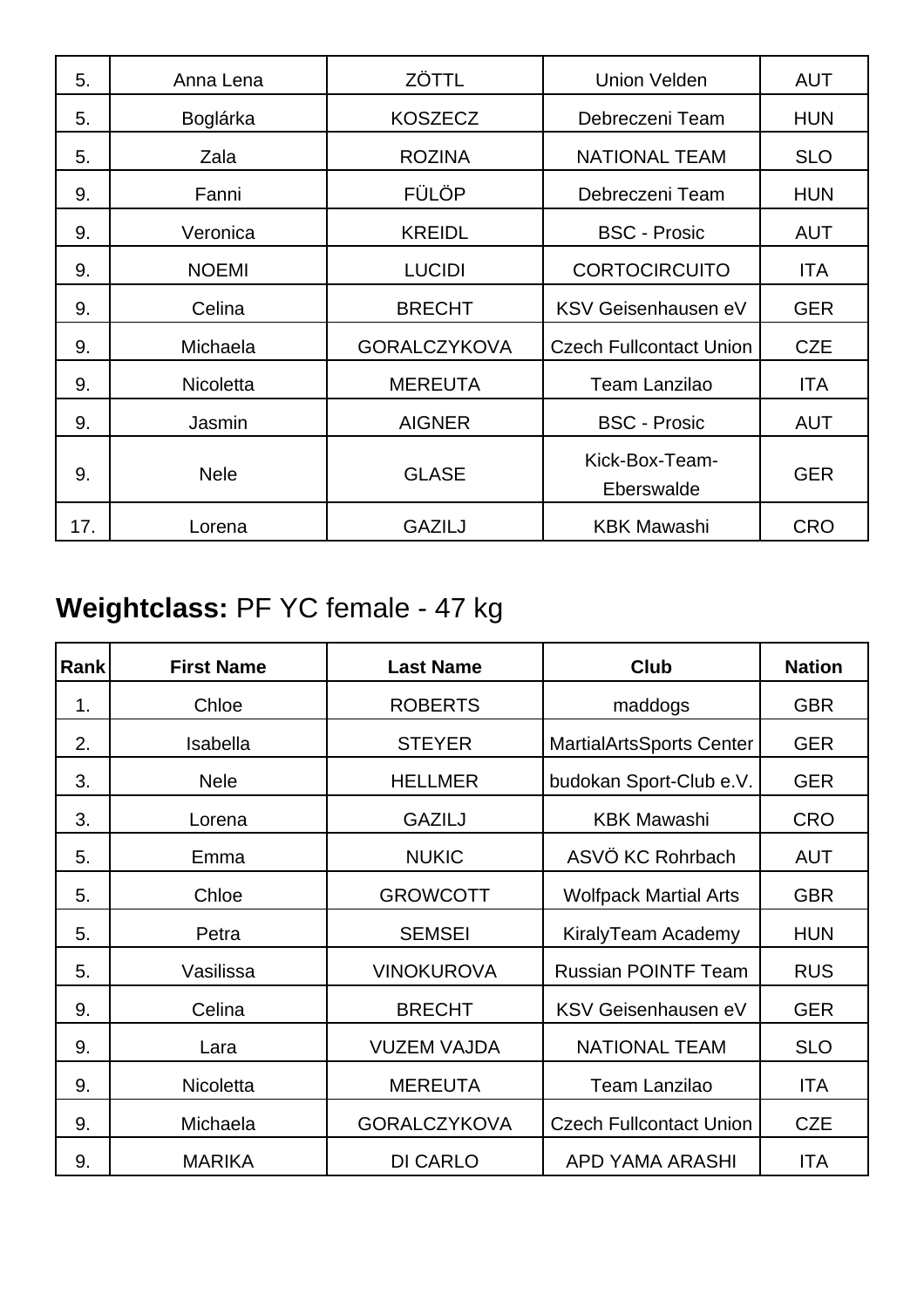### **Weightclass:** PF YC female + 47 kg

| Rank | <b>First Name</b>  | <b>Last Name</b>   | <b>Club</b>                  | <b>Nation</b> |
|------|--------------------|--------------------|------------------------------|---------------|
| 1.   | <b>Nele Paulin</b> | <b>FEUER</b>       | Feuersports e.V.             | <b>GER</b>    |
| 2.   | Chloe              | <b>GROWCOTT</b>    | Top Ten UK                   | <b>GBR</b>    |
| 3.   | <b>Nele</b>        | <b>HELLMER</b>     | budokan Sport-Club e.V.      | <b>GER</b>    |
| 3.   | Lara               | <b>BLAESE</b>      | <b>Black Belt Kampfkunst</b> | <b>GER</b>    |
| 5.   | Rina               | <b>BYTYQI</b>      | ASKÖ Kickboxen Hütter        | <b>AUT</b>    |
| 5.   | Lara               | <b>VUZEM VAJDA</b> | <b>NATIONAL TEAM</b>         | <b>SLO</b>    |
| 5.   | Vasilissa          | <b>VINOKUROVA</b>  | <b>Russian POINTF Team</b>   | <b>RUS</b>    |

## **Weightclass:** PF OC male - 42 kg

| Rank | <b>First Name</b> | <b>Last Name</b>  | <b>Club</b>                 | <b>Nation</b> |
|------|-------------------|-------------------|-----------------------------|---------------|
| 1.   | <b>Botond</b>     | <b>HEGEDUS</b>    | Debreczeni Team             | <b>HUN</b>    |
| 2.   | Patrik            | <b>CSELOVSZKI</b> | KiralyTeam Academy          | <b>HUN</b>    |
| 3.   | <b>Ben</b>        | <b>CARDIN</b>     | Top Ten UK                  | <b>GBR</b>    |
| 3.   | Louis             | <b>CARDIN</b>     | Top Ten UK                  | <b>GBR</b>    |
| 5.   | Anatoliy          | <b>NIKIFOROV</b>  | <b>Russian POINTF Team</b>  | <b>RUS</b>    |
| 5.   | <b>Matthias</b>   | <b>ZEININGER</b>  | <b>KC Kruckenhauser</b>     | <b>AUT</b>    |
| 5.   | Dávid             | <b>WOLF</b>       | KiralyTeam Academy          | <b>HUN</b>    |
| 5.   | <b>Darius</b>     | <b>STRÄTZ</b>     | <b>WoK Team Germany</b>     | <b>GER</b>    |
| 9.   | Luca              | <b>CHILOIRO</b>   | <b>Team Lanzilao</b>        | <b>ITA</b>    |
| 9.   | Joshua            | <b>SIMMONDS</b>   | N.S.B.B.                    | <b>GBR</b>    |
| 9.   | <b>Bence</b>      | ZAJÁCZ            | KiralyTeam Academy          | <b>HUN</b>    |
| 9.   | Dennis            | <b>THÜMLEIN</b>   | Fight - Club Oberfranken    | <b>GER</b>    |
| 9.   | Luca              | <b>CARDONI</b>    | <b>Team Lanzilao</b>        | <b>ITA</b>    |
| 9.   | Andreas           | <b>JANSSENS</b>   | <b>Wolfpack Boxing Team</b> | <b>BEL</b>    |
| 9.   | Žan               | <b>VRTACNIK</b>   | <b>NATIONAL TEAM</b>        | <b>SLO</b>    |
| 9.   | Cory              | <b>COOK</b>       | <b>Team Bristol</b>         | <b>GBR</b>    |
| 17.  | Loren             | <b>DOMBA</b>      | <b>KBK LAV PULA</b>         | <b>CRO</b>    |
| 17.  | Kerem             | ÖZKAN             | CRCA-Lopez e.V.             | <b>GER</b>    |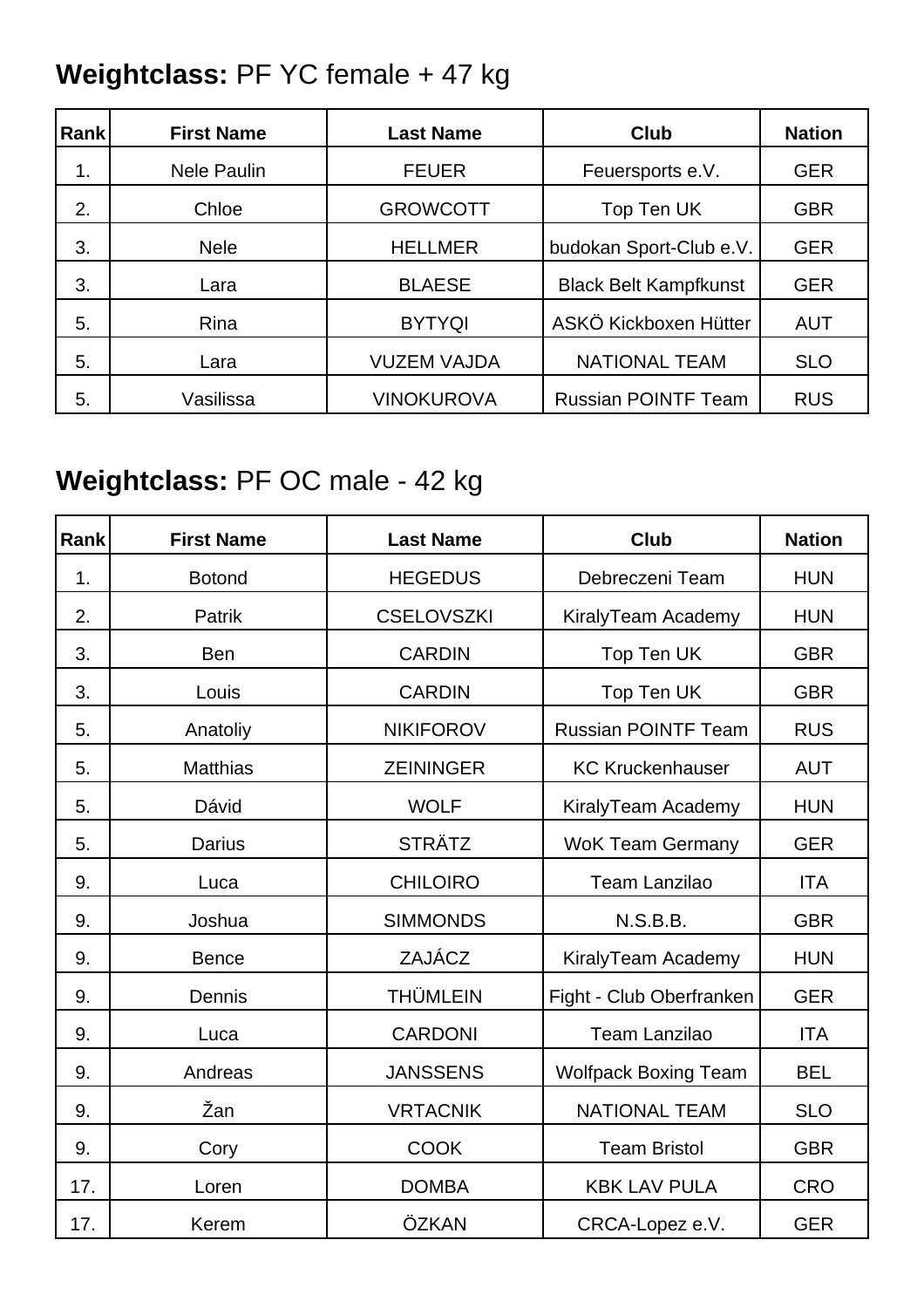# **Weightclass:** PF OC male - 47 kg

| Rank | <b>First Name</b> | <b>Last Name</b>  | <b>Club</b>                      | <b>Nation</b> |
|------|-------------------|-------------------|----------------------------------|---------------|
| 1.   | Andrey            | <b>STRIZHAKOV</b> | <b>Russian POINTF Team</b>       | <b>RUS</b>    |
| 2.   | Anatoliy          | <b>NIKIFOROV</b>  | <b>Russian POINTF Team</b>       | <b>RUS</b>    |
| 3.   | Louis             | <b>CARDIN</b>     | Top Ten UK                       | <b>GBR</b>    |
| 3.   | Zalán             | <b>NAGY</b>       | KiralyTeam Academy               | <b>HUN</b>    |
| 5.   | <b>Marcus</b>     | <b>AINSBURY</b>   | Top Ten UK                       | <b>GBR</b>    |
| 5.   | Marco             | <b>SEIFERT</b>    | <b>TKD-KB-Schule</b><br>Jungshin | <b>GER</b>    |
| 5.   | <b>Bence</b>      | <b>GERGELY</b>    | KiralyTeam Academy               | <b>HUN</b>    |
| 5.   | Vitaliy           | <b>SOLOVEY</b>    | <b>SOLOVEY TEAM</b>              | <b>UKR</b>    |
| 9.   | Doren-marko       | <b>MANTILLA</b>   | <b>SUŠAK</b>                     | <b>CRO</b>    |
| 9.   | Roy               | <b>CIPRIANO</b>   | <b>Swiss Team Junior</b>         | <b>SUI</b>    |
| 9.   | Zak               | <b>PAGE</b>       | <b>Wolfpack Martial Arts</b>     | <b>GBR</b>    |
| 9.   | Ondrej            | <b>PUC</b>        | <b>Czech Fullcontact Union</b>   | <b>CZE</b>    |
| 9.   | Sven              | <b>HOJS</b>       | <b>NATIONAL TEAM</b>             | <b>SLO</b>    |
| 9.   | <b>Ben</b>        | <b>CARDIN</b>     | Top Ten UK                       | <b>GBR</b>    |
| 9.   | Joshua            | <b>SIMMONDS</b>   | N.S.B.B.                         | <b>GBR</b>    |
| 9.   | Tibor             | <b>CZÁR</b>       | Debreczeni Team                  | <b>HUN</b>    |
| 17.  | Lan               | <b>KOKOL</b>      | NATIONAL TEAM                    | <b>SLO</b>    |
| 17.  | Roland            | <b>MEZES</b>      | Debreczeni Team                  | <b>HUN</b>    |
| 17.  | Timon             | <b>RICHTER</b>    | Fight - Club Oberfranken         | <b>GER</b>    |
| 17.  | Paul              | <b>WHETTON</b>    | Lee Matthews BMMA                | <b>GBR</b>    |
| 17.  | Luca              | <b>CHILOIRO</b>   | Team Lanzilao                    | <b>ITA</b>    |
| 17.  | Ibrahim           | <b>GÜNER</b>      | Korykeion                        | <b>GER</b>    |
| 17.  | Lachezar          | <b>HADJIGENOV</b> | <b>IKKEN</b>                     | <b>BUL</b>    |
| 17.  | <b>Botond</b>     | <b>HEGEDUS</b>    | Debreczeni Team                  | <b>HUN</b>    |
| 17.  | Tomy lee          | <b>BAUER</b>      | <b>Martial Arts Schiller</b>     | <b>GER</b>    |
| 17.  | Luca              | <b>CARDONI</b>    | Team Lanzilao                    | <b>ITA</b>    |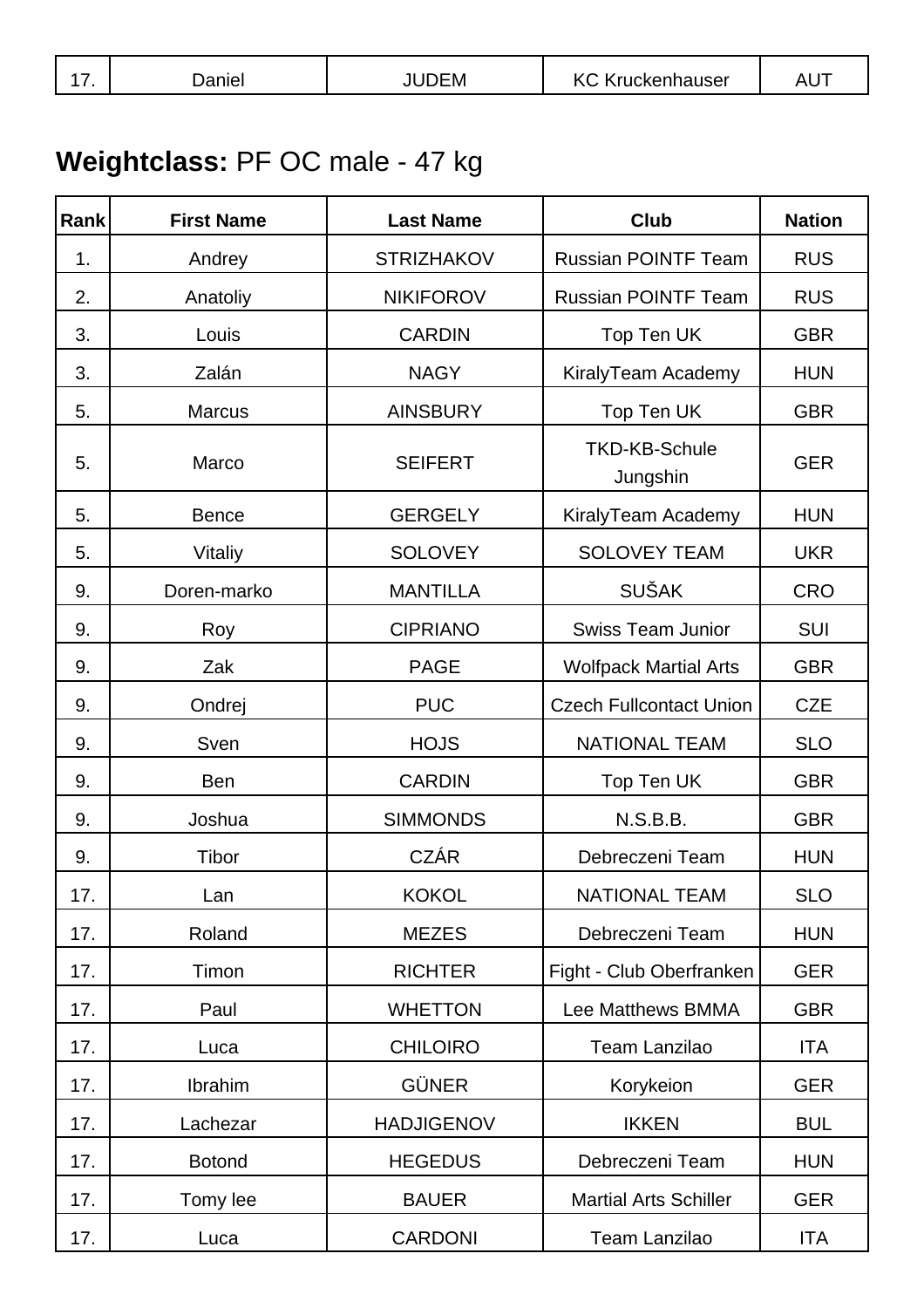| 17. | Rama            | <b>ARIFANI</b>    | Kampfsportschule Berk          | <b>GER</b> |
|-----|-----------------|-------------------|--------------------------------|------------|
| 17. | Luca            | <b>PERSICHINI</b> | <b>Team Lanzilao</b>           | ITA        |
| 17. | <b>Dennis</b>   | <b>THÜMLEIN</b>   | Fight - Club Oberfranken       | <b>GER</b> |
| 17. | <b>KRYSTIAN</b> | <b>BIS</b>        | <b>KSW Police Poland</b>       | <b>POL</b> |
| 17. | Martin          | <b>KODYM</b>      | <b>Czech Fullcontact Union</b> | <b>CZE</b> |

## **Weightclass:** PF OC male - 52 kg

| Rank | <b>First Name</b> | <b>Last Name</b>   | <b>Club</b>                      | <b>Nation</b> |
|------|-------------------|--------------------|----------------------------------|---------------|
| 1.   | Grigory           | LANGAVYY           | <b>Russian POINTF Team</b>       | <b>RUS</b>    |
| 2.   | Andrey            | <b>STRIZHAKOV</b>  | <b>Russian POINTF Team</b>       | <b>RUS</b>    |
| 3.   | Daniil            | <b>SOKOLOVSKII</b> | <b>Russian POINTF Team</b>       | <b>RUS</b>    |
| 3.   | Luca              | <b>PERSICHINI</b>  | <b>Team Lanzilao</b>             | <b>ITA</b>    |
| 5.   | Yari              | <b>VAN GUCHT</b>   | <b>Contact Karate Beveren</b>    | <b>BEL</b>    |
| 5.   | Gergo             | <b>KRUCSAI</b>     | Debreczeni Team                  | <b>HUN</b>    |
| 5.   | Michael           | <b>HUBER</b>       | <b>TKD-KB-Schule</b><br>Jungshin | <b>GER</b>    |
| 5.   | Omer              | <b>MUSIC</b>       | <b>Chikudo Martial Arts</b>      | LIE           |
| 9.   | Tibor             | <b>CZÁR</b>        | Debreczeni Team                  | <b>HUN</b>    |
| 9.   | Lan               | <b>KOKOL</b>       | <b>NATIONAL TEAM</b>             | <b>SLO</b>    |
| 9.   | Žan               | <b>FERME</b>       | <b>NATIONAL TEAM</b>             | <b>SLO</b>    |
| 9.   | Vitaliy           | <b>SOLOVEY</b>     | <b>SOLOVEY TEAM</b>              | <b>UKR</b>    |
| 9.   | <b>Marcus</b>     | <b>AINSBURY</b>    | Top Ten UK                       | <b>GBR</b>    |
| 9.   | Roland            | <b>VICZIAN</b>     | Debreczeni Team                  | <b>HUN</b>    |
| 9.   | Lorenzo           | <b>PARISI</b>      | <b>Team Lanzilao</b>             | <b>ITA</b>    |
| 9.   | Marton            | <b>SZIFFER</b>     | KiralyTeam Academy               | <b>HUN</b>    |
| 17.  | Timon             | <b>RICHTER</b>     | Fight - Club Oberfranken         | <b>GER</b>    |
| 17.  | Georg             | <b>LAUBINGER</b>   | budokan Sport-Club e.V.          | <b>GER</b>    |
| 17.  | Paul              | <b>WHETTON</b>     | Lee Matthews BMMA                | <b>GBR</b>    |
| 17.  | Riccardo          | <b>SOLDI</b>       | <b>Dynamite Team</b>             | <b>ITA</b>    |
| 17.  | David             | <b>THALER</b>      | <b>BSC - Prosic</b>              | <b>AUT</b>    |
| 17.  | Kimmy             | <b>ZAMAN</b>       | Top Ten UK                       | <b>GBR</b>    |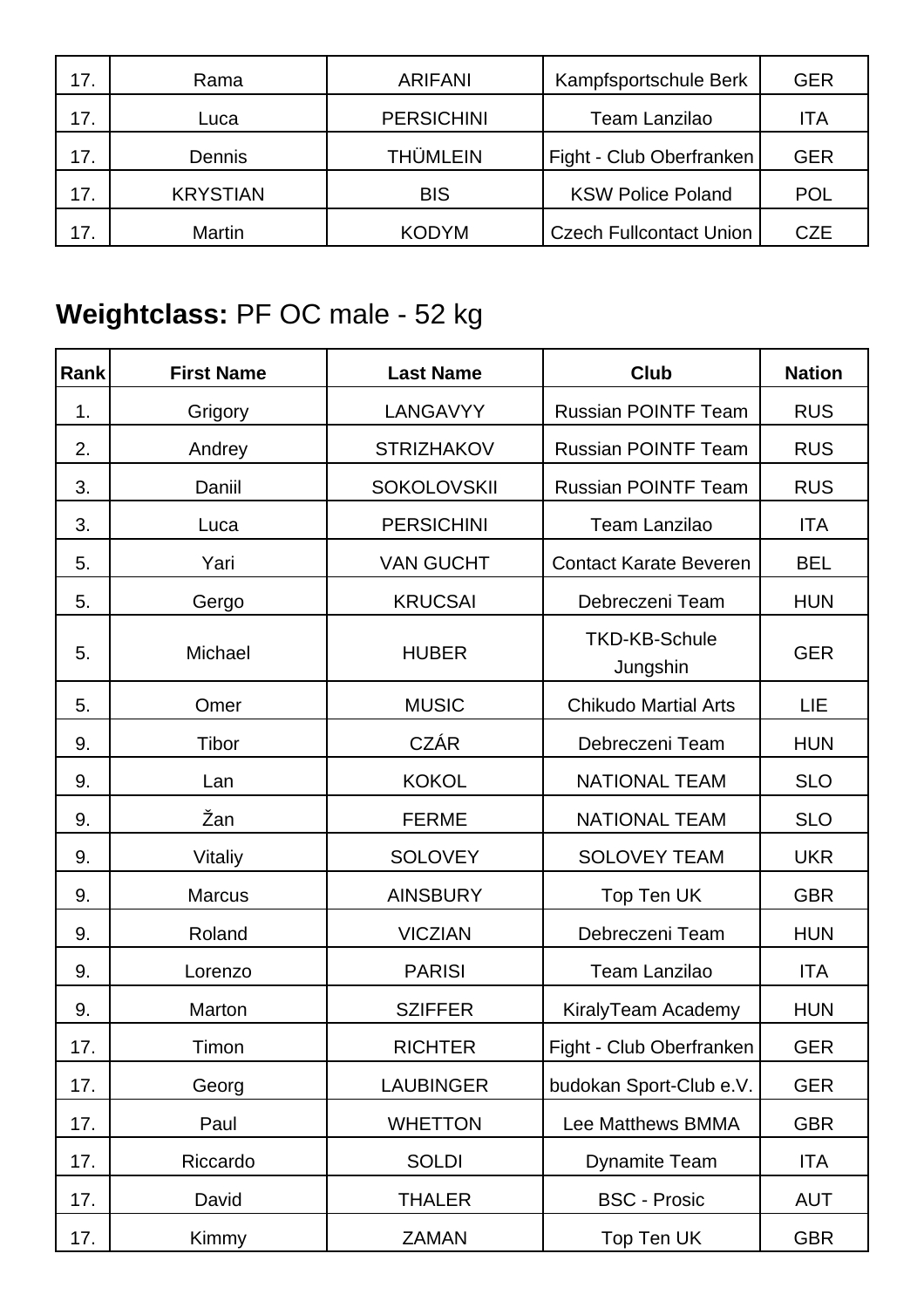| 17. | Marco            | <b>SEIFERT</b>  | <b>TKD-KB-Schule</b><br>Jungshin | <b>GER</b> |
|-----|------------------|-----------------|----------------------------------|------------|
| 17. | Dejan            | <b>DUH</b>      | <b>NATIONAL TEAM</b>             | <b>SLO</b> |
| 17. | <b>FRANCESCO</b> | <b>ROMANO</b>   | bigmatch 08                      | <b>ITA</b> |
| 17. | Michael          | <b>FEJSAK</b>   | <b>Czech KB Federation</b>       | <b>CZE</b> |
| 17. | Alessio          | <b>JERACI</b>   | <b>Black Eagle Kampfsport</b>    | <b>GER</b> |
| 17. | Zak              | <b>PAGE</b>     | <b>Wolfpack Martial Arts</b>     | <b>GBR</b> |
| 17. | Matej            | <b>KAŠTIGAR</b> | <b>KBK LAV MEDULIN</b>           | <b>CRO</b> |
| 17. | <b>NICHOLAS</b>  | <b>VERONESE</b> | fire generation                  | <b>ITA</b> |

## **Weightclass:** PF OC male - 57 kg

| Rank | <b>First Name</b> | <b>Last Name</b>   | <b>Club</b>                      | <b>Nation</b> |
|------|-------------------|--------------------|----------------------------------|---------------|
| 1.   | Grigory           | LANGAVYY           | <b>Russian POINTF Team</b>       | <b>RUS</b>    |
| 2.   | Gregorio          | <b>AMBOLDI</b>     | Kickboxing Andrea                | <b>ITA</b>    |
| 3.   | Domen             | <b>JERMAN</b>      | <b>NATIONAL TEAM</b>             | <b>SLO</b>    |
| 3.   | Roland            | <b>VICZIAN</b>     | Debreczeni Team                  | <b>HUN</b>    |
| 5.   | Tomljanovic       | <b>LUKA</b>        | <b>SUŠAK</b>                     | <b>CRO</b>    |
| 5.   | Domenic           | <b>WARKOTSCH</b>   | Kick-Box Verein Leipzig          | <b>GER</b>    |
| 5.   | Riccardo          | <b>SOLDI</b>       | <b>Dynamite Team</b>             | <b>ITA</b>    |
| 5.   | Kimmy             | <b>ZAMAN</b>       | Top Ten UK                       | <b>GBR</b>    |
| 9.   | Sebastijan        | <b>LAZAR</b>       | <b>NATIONAL TEAM</b>             | <b>SLO</b>    |
| 9.   | Alessio           | <b>JERACI</b>      | <b>Black Eagle Kampfsport</b>    | <b>GER</b>    |
| 9.   | Daniil            | <b>SOKOLOVSKII</b> | <b>Russian POINTF Team</b>       | <b>RUS</b>    |
| 9.   | Yari              | <b>VAN GUCHT</b>   | <b>Contact Karate Beveren</b>    | <b>BEL</b>    |
| 9.   | Michael           | <b>HUBER</b>       | <b>TKD-KB-Schule</b><br>Jungshin | <b>GER</b>    |
| 9.   | Gergo             | <b>KRUCSAI</b>     | Debreczeni Team                  | <b>HUN</b>    |
| 9.   | Erik              | <b>ROMVARY</b>     | KiralyTeam Academy               | <b>HUN</b>    |
| 9.   | Omer              | <b>MUSIC</b>       | <b>Chikudo Martial Arts</b>      | LIE           |
| 17.  | Vladimir          | <b>JOVANOVIC</b>   | <b>BSC - Prosic</b>              | <b>AUT</b>    |
| 17.  | István            | <b>LAKATOS</b>     | KiralyTeam Academy               | <b>HUN</b>    |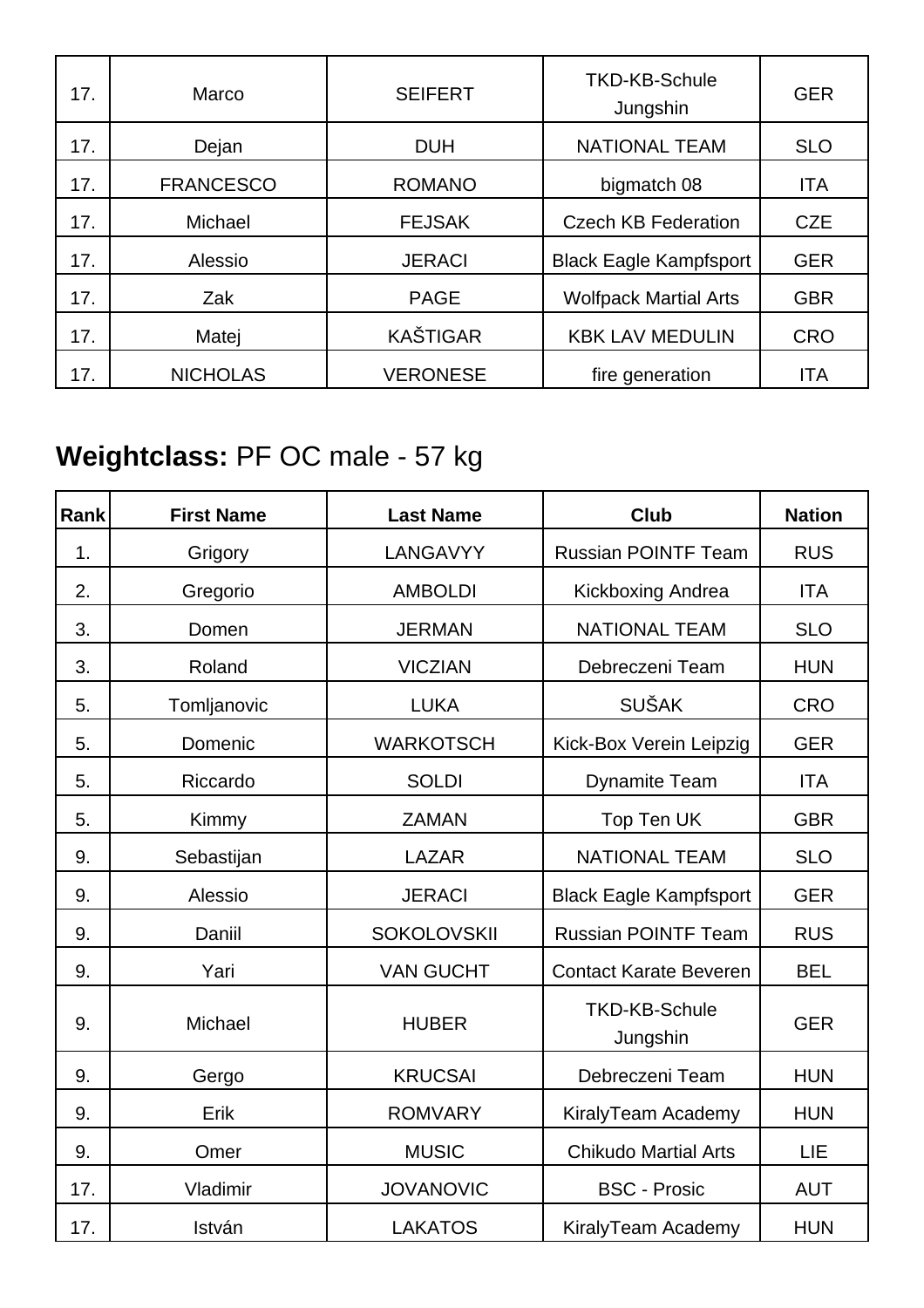| 17. | Marton     | <b>SZIFFER</b>     | KiralyTeam Academy           | <b>HUN</b> |
|-----|------------|--------------------|------------------------------|------------|
| 17. | Fin        | <b>WRIGHT</b>      | <b>Wolfpack Martial Arts</b> | GBR        |
| 17. | Matej      | <b>KAŠTIGAR</b>    | <b>KBK LAV MEDULIN</b>       | <b>CRO</b> |
| 17. | Alessandro | <b>ROSOLEN</b>     | <b>ZEN SHIN MARENO</b>       | ITA        |
| 17. | Joel       | <b>LICHTENBERG</b> | budokan Sport-Club e.V.      | GER        |

## **Weightclass:** PF OC male - 63 kg

| Rank | <b>First Name</b> | <b>Last Name</b>     | <b>Club</b>                  | <b>Nation</b> |
|------|-------------------|----------------------|------------------------------|---------------|
| 1.   | Daniel            | <b>GEORGIEV</b>      | <b>IKKEN</b>                 | <b>BUL</b>    |
| 2.   | Tamás             | <b>KORPÁDI</b>       | KiralyTeam Academy           | <b>HUN</b>    |
| 3.   | Aleksander        | <b>MASELJ</b>        | <b>NATIONAL TEAM</b>         | <b>SLO</b>    |
| 3.   | Oleg              | ZHIDKOV              | <b>Russian POINTF Team</b>   | <b>RUS</b>    |
| 5.   | Domenic           | <b>WARKOTSCH</b>     | Kick-Box Verein Leipzig      | <b>GER</b>    |
| 5.   | Emanuel           | <b>BRANDL</b>        | ASKÖ Kickboxen Hütter        | <b>AUT</b>    |
| 5.   | Jan               | <b>BREUER</b>        | budokan Sport-Club e.V.      | <b>GER</b>    |
| 5.   | Donat             | <b>HRABOVSZKI</b>    | Debreczeni Team              | <b>HUN</b>    |
| 9.   | Aleksandar        | <b>STANIC</b>        | <b>BSC - Prosic</b>          | <b>AUT</b>    |
| 9.   | Jakub             | <b>JUHAR</b>         | <b>Czech KB Federation</b>   | <b>CZE</b>    |
| 9.   | Marlon            | <b>WEILER</b>        | <b>Red Dragon Germany</b>    | <b>GER</b>    |
| 9.   | Sebastijan        | <b>LAZAR</b>         | <b>NATIONAL TEAM</b>         | <b>SLO</b>    |
| 9.   | Patrik            | <b>ŠULEK</b>         | <b>NATIONAL TEAM</b>         | <b>SLO</b>    |
| 9.   | Raphael           | <b>WASSERTHEURER</b> | <b>Union Velden</b>          | <b>AUT</b>    |
| 9.   | Ladislav          | <b>EISENHAMMER</b>   | <b>Czech KB Federation</b>   | <b>CZE</b>    |
| 9.   | Fin               | <b>WRIGHT</b>        | <b>Wolfpack Martial Arts</b> | <b>GBR</b>    |
| 17.  | <b>MICHELE</b>    | <b>SEMEMA</b>        | <b>APD YAMA ARASHI</b>       | <b>ITA</b>    |
| 17.  | <b>MATTEO</b>     | PASQUALETTO          | auxe                         | <b>ITA</b>    |
| 17.  | Gregorio          | <b>AMBOLDI</b>       | Kickboxing Andrea            | <b>ITA</b>    |
| 17.  | Alessandro        | <b>ROSOLEN</b>       | <b>ZEN SHIN MARENO</b>       | <b>ITA</b>    |
| 17.  | <b>MATHIAS</b>    | <b>BERNAL</b>        | auxe                         | <b>ITA</b>    |
| 17.  | Max               | <b>ROSENBERG</b>     | Red Dragon Germany           | <b>GER</b>    |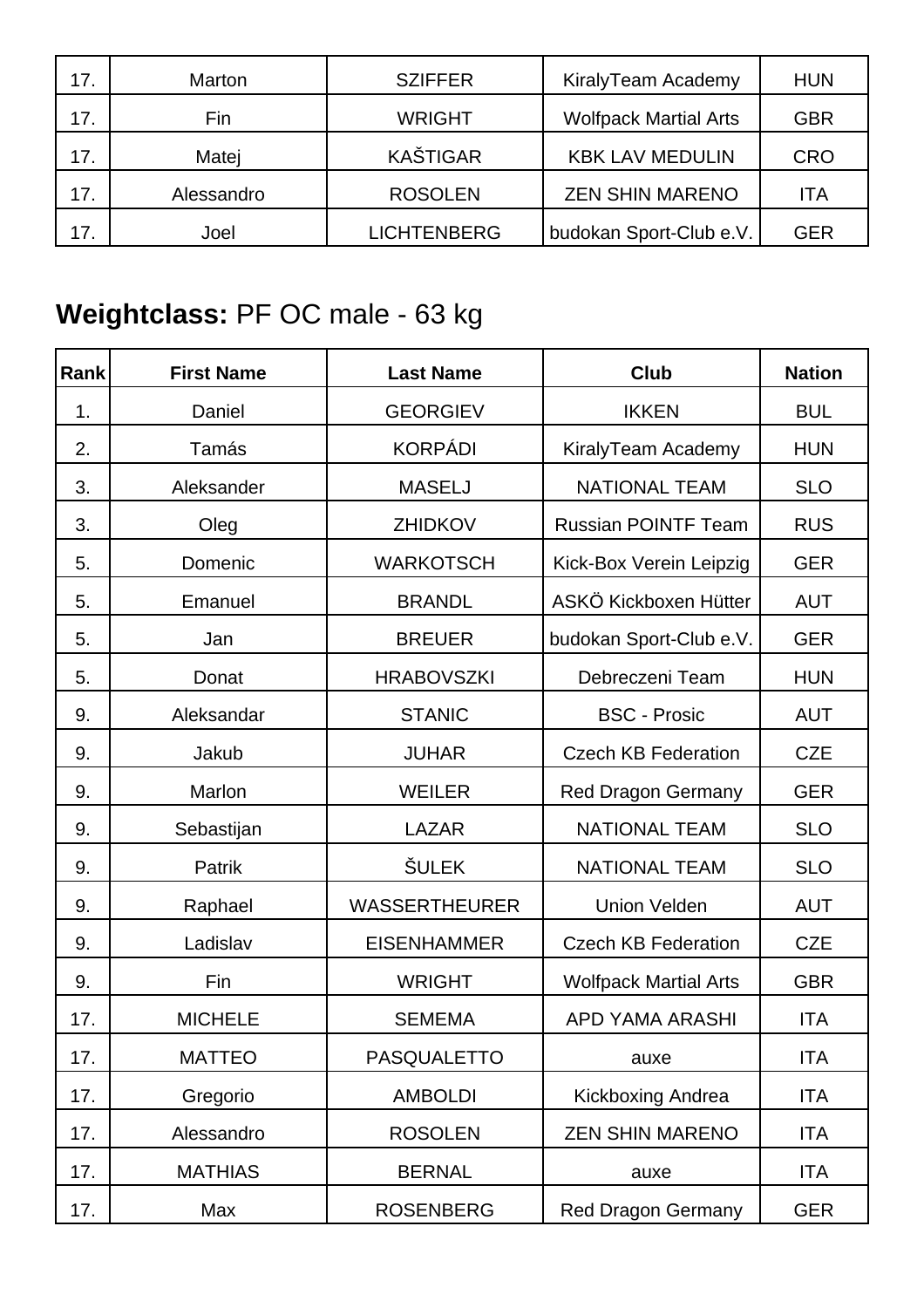| <b>Contract Contract Contract</b><br>1 I K<br>MA<br>.<br>w<br>. <i>.</i><br> | -- |
|------------------------------------------------------------------------------|----|
|------------------------------------------------------------------------------|----|

## **Weightclass:** PF OC male - 69 kg

| Rank | <b>First Name</b> | <b>Last Name</b>     | <b>Club</b>                      | <b>Nation</b> |
|------|-------------------|----------------------|----------------------------------|---------------|
| 1.   | Daniel            | <b>GEORGIEV</b>      | <b>IKKEN</b>                     | <b>BUL</b>    |
| 2.   | <b>Bence</b>      | <b>SZENTPÉTERI</b>   | Debreczeni Team                  | <b>HUN</b>    |
| 3.   | Oleg              | <b>ZHIDKOV</b>       | <b>Russian POINTF Team</b>       | <b>RUS</b>    |
| 3.   | <b>FRANCESCO</b>  | <b>MAZZEO</b>        | bigmatch 08                      | <b>ITA</b>    |
| 5.   | Pavel             | <b>MOISEEV</b>       | <b>Russian POINTF Team</b>       | <b>RUS</b>    |
| 5.   | Patrik            | <b>ŠULEK</b>         | <b>NATIONAL TEAM</b>             | <b>SLO</b>    |
| 5.   | Tamás             | <b>KORPÁDI</b>       | KiralyTeam Academy               | <b>HUN</b>    |
| 5.   | Aleksander        | <b>MASELJ</b>        | <b>NATIONAL TEAM</b>             | <b>SLO</b>    |
| 9.   | Christoph         | <b>ZIEBERT</b>       | <b>USF Kickboxclub</b><br>Amberg | <b>GER</b>    |
| 9.   | Haris             | <b>PERVIZ</b>        | <b>BSC - Prosic</b>              | <b>AUT</b>    |
| 9.   | <b>MATTEO</b>     | <b>PASQUALETTO</b>   | auxe                             | <b>ITA</b>    |
| 9.   | Vitali            | <b>BAZJUK</b>        | <b>Czech Fullcontact Union</b>   | <b>CZE</b>    |
| 9.   | Marlon            | <b>WEILER</b>        | <b>Red Dragon Germany</b>        | <b>GER</b>    |
| 9.   | <b>MATHIAS</b>    | <b>BERNAL</b>        | auxe                             | <b>ITA</b>    |
| 9.   | Maxim             | <b>VOROBIOV</b>      | <b>Russian POINTF Team</b>       | <b>RUS</b>    |
| 9.   | Raphael           | <b>WASSERTHEURER</b> | <b>Union Velden</b>              | <b>AUT</b>    |
| 17.  | <b>MATTIA</b>     | <b>PINTORE</b>       | APD YAMA ARASHI                  | <b>ITA</b>    |
| 17.  | Emanuel           | <b>BRANDL</b>        | ASKÖ Kickboxen Hütter            | <b>AUT</b>    |
| 17.  | Hannes            | <b>GAJDICS</b>       | S-SMAC                           | <b>GER</b>    |
| 17.  | <b>Niklas</b>     | <b>BOGNER</b>        | ASVÖ KC Rohrbach                 | <b>AUT</b>    |
| 17.  | Maximilian        | <b>KÜHLEITNER</b>    | Kickboxing Hopfgarten            | <b>AUT</b>    |
| 17.  | <b>MICHELE</b>    | <b>SEMEMA</b>        | <b>APD YAMA ARASHI</b>           | <b>ITA</b>    |

## **Weightclass:** PF OC male + 69 kg

|  | Rank | <b>First Name</b> | <b>Name</b><br>-ast | Club |  |
|--|------|-------------------|---------------------|------|--|
|--|------|-------------------|---------------------|------|--|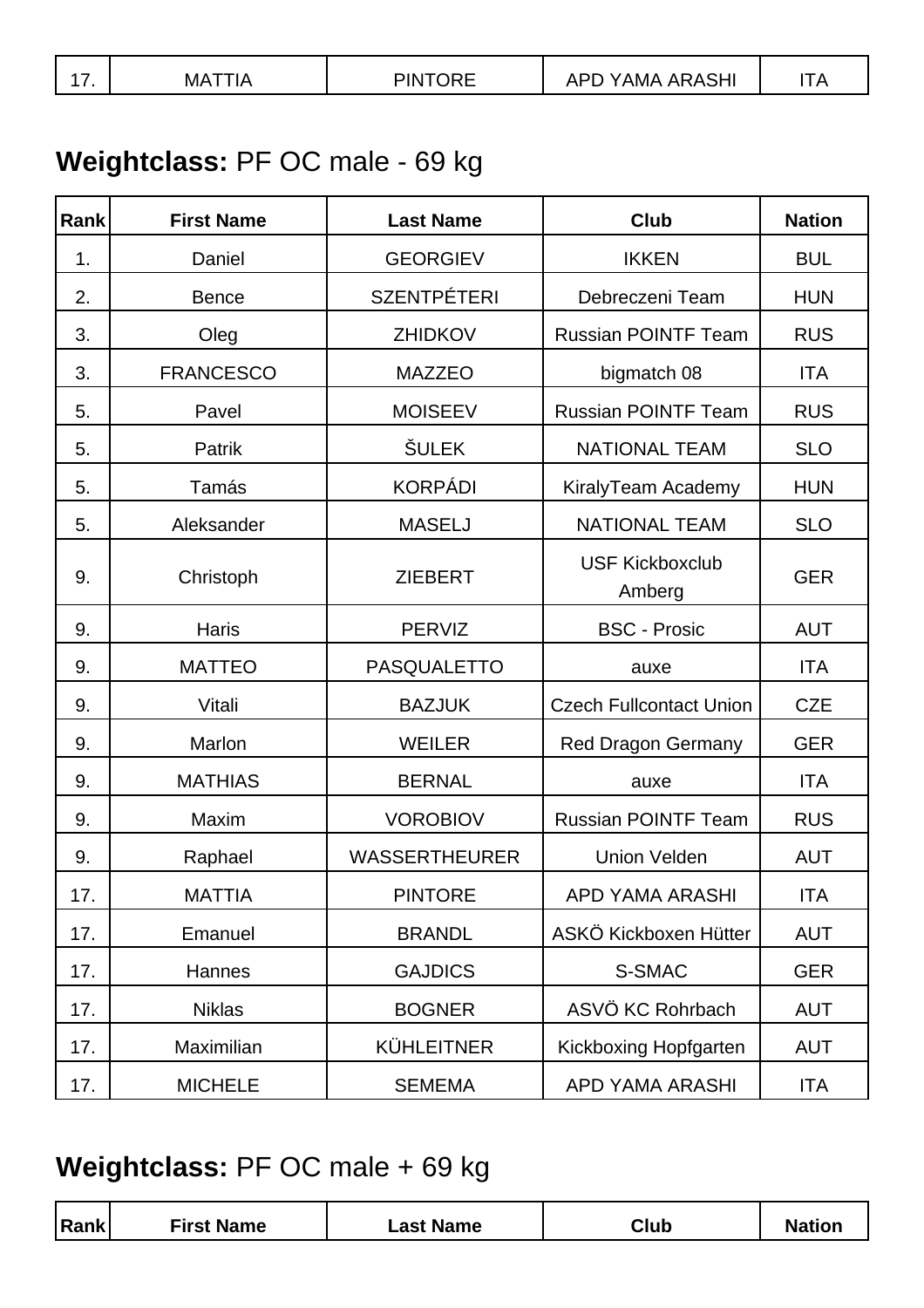| 1. | David           | <b>OPAUSZKI</b>    | Debreczeni Team            | <b>HUN</b> |
|----|-----------------|--------------------|----------------------------|------------|
| 2. | Attila          | <b>CSONKA</b>      | Yoko Kickbox Team          | <b>HUN</b> |
| 3. | <b>Frederik</b> | <b>LUMPE</b>       | <b>TSG Sandershausen</b>   | <b>GER</b> |
| 3. | Kristóf         | <b>SZÁSZ</b>       | Debreczeni Team            | <b>HUN</b> |
| 5. | Pavel           | <b>MOISEEV</b>     | <b>Russian POINTF Team</b> | <b>RUS</b> |
| 5. | Tadej           | <b>KOLANDER</b>    | <b>NATIONAL TEAM</b>       | <b>SLO</b> |
| 5. | Heiko           | <b>LANGBAUER</b>   | ASKÖ Kickboxen Hütter      | <b>AUT</b> |
| 5. | <b>Maxim</b>    | <b>VOROBIOV</b>    | <b>Russian POINTF Team</b> | <b>RUS</b> |
| 9. | <b>Hannes</b>   | <b>GAJDICS</b>     | S-SMAC                     | <b>GER</b> |
| 9. | Maximilian      | <b>KÜHLEITNER</b>  | Kickboxing Hopfgarten      | <b>AUT</b> |
| 9. | <b>Bence</b>    | <b>SZENTPÉTERI</b> | Debreczeni Team            | <b>HUN</b> |
| 9. | <b>Matyas</b>   | <b>JACHNICKY</b>   | <b>Czech KB Federation</b> | <b>CZE</b> |
| 9. | <b>Niklas</b>   | <b>BOGNER</b>      | ASVÖ KC Rohrbach           | <b>AUT</b> |

## **Weightclass:** PF OC female - 42 kg

| Rank | <b>First Name</b> | <b>Last Name</b>    | <b>Club</b>                    | <b>Nation</b> |
|------|-------------------|---------------------|--------------------------------|---------------|
| 1.   | Chloe             | <b>ROBERTS</b>      | maddogs                        | <b>GBR</b>    |
| 2.   | <b>Nele</b>       | <b>GLASE</b>        | Kick-Box-Team-<br>Eberswalde   | <b>GER</b>    |
| 3.   | Lorena            | <b>GAZILJ</b>       | <b>KBK Mawashi</b>             | <b>CRO</b>    |
| 3.   | Emma              | <b>BISCHOFF</b>     | <b>Martial Arts Schiller</b>   | <b>GER</b>    |
| 5.   | Chloe             | <b>GROWCOTT</b>     | Top Ten UK                     | <b>GBR</b>    |
| 5.   | Michaela          | <b>GORALCZYKOVA</b> | <b>Czech Fullcontact Union</b> | <b>CZE</b>    |
| 5.   | Alicia            | PÉ                  | <b>Wolfpack Boxing Team</b>    | <b>BEL</b>    |
| 5.   | Anna-Maria        | <b>HERMANN</b>      | Kampfsportschule Berk          | <b>GER</b>    |
| 9.   | Katharina         | <b>MIXNER</b>       | ASKÖ Raika Gratwein            | <b>AUT</b>    |

### **Weightclass:** PF OC female - 46 kg

| Rank | <b>First Name</b> | Last Name    | Club                     | <b>Nation</b> |
|------|-------------------|--------------|--------------------------|---------------|
|      | Kiara             | <b>MAGER</b> | MartialArtsSports Center | GER           |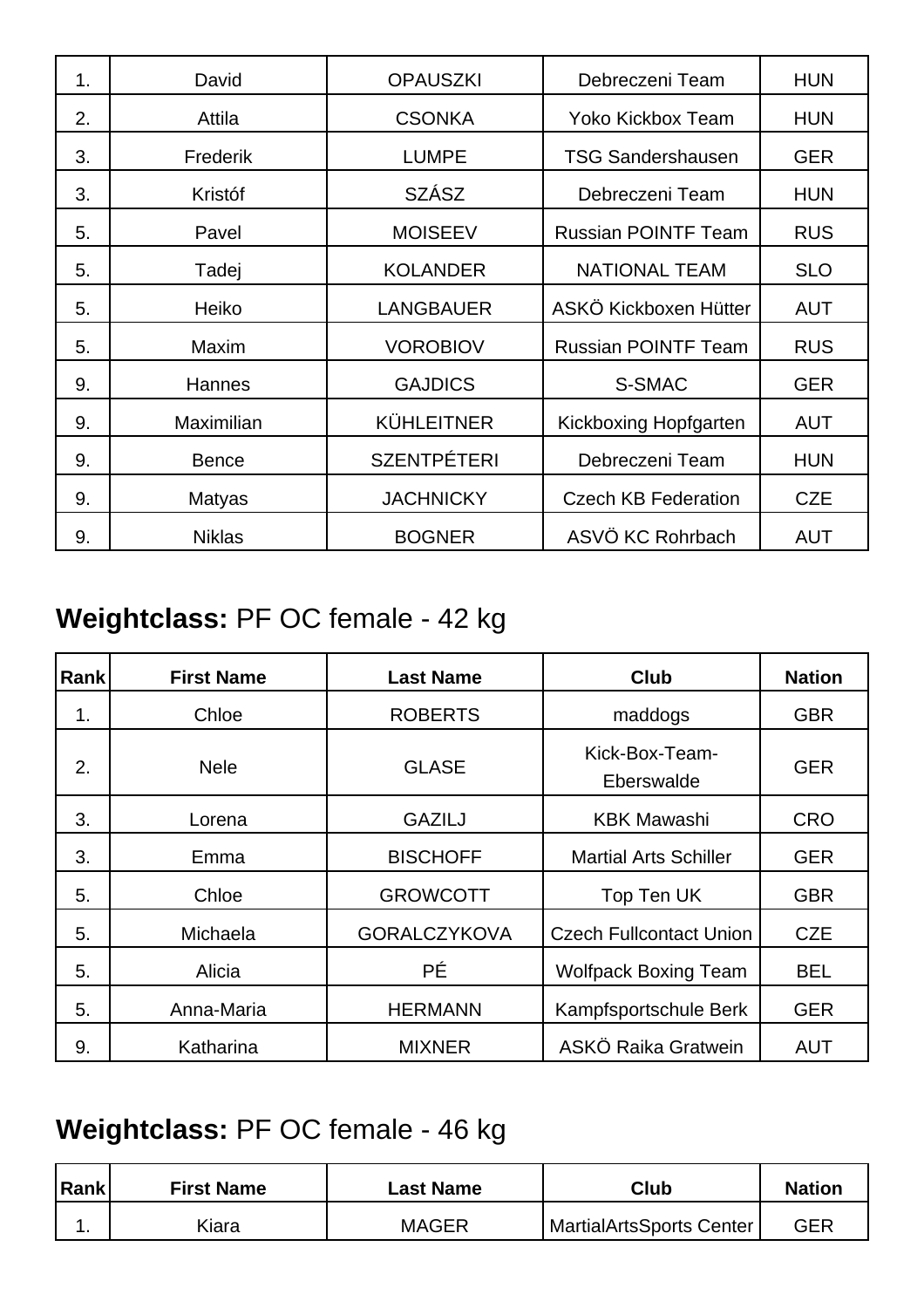| 2. | <b>Natasa</b> | <b>JUBECIC</b>    | <b>BSC - Prosic</b>          | <b>AUT</b> |
|----|---------------|-------------------|------------------------------|------------|
| 3. | Emma          | <b>BISCHOFF</b>   | <b>Martial Arts Schiller</b> | <b>GER</b> |
| 3. | Eva           | <b>DÖRHÖFER</b>   | <b>Black Belt Kampfkunst</b> | <b>GER</b> |
| 5. | Vladislava    | <b>FATKULLINA</b> | <b>Russian POINTF Team</b>   | <b>RUS</b> |
| 5. | Sabine        | <b>DIEBER</b>     | ASKÖ Raika Gratwein          | <b>AUT</b> |
| 5. | Petra         | <b>GREGORIC</b>   | <b>NATIONAL TEAM</b>         | <b>SLO</b> |
| 5. | Kalina        | <b>SOFRONIEVA</b> | <b>MASARU</b>                | <b>BUL</b> |
| 9. | Chloe         | <b>GROWCOTT</b>   | Top Ten UK                   | <b>GBR</b> |
| 9. | <b>MARIKA</b> | <b>DI CARLO</b>   | <b>APD YAMA ARASHI</b>       | <b>ITA</b> |

## **Weightclass:** PF OC female - 50 kg

| Rank | <b>First Name</b> | <b>Last Name</b>  | <b>Club</b>                   | <b>Nation</b> |
|------|-------------------|-------------------|-------------------------------|---------------|
| 1.   | Visentin          | <b>GAIA</b>       | <b>Best Fighter Team</b>      | <b>ITA</b>    |
| 2.   | <b>Beatrice</b>   | <b>ZUCCHELLI</b>  | Vallecamonica<br>kickboxing   | <b>ITA</b>    |
| 3.   | Carol             | <b>SCACCHI</b>    | <b>CORTOCIRCUITO</b>          | <b>ITA</b>    |
| 3.   | <b>Marie</b>      | <b>OßNER</b>      | KSV Geisenhausen eV           | <b>GER</b>    |
| 5.   | Ela               | <b>ZNAOR</b>      | <b>KBK Malinska</b>           | <b>CRO</b>    |
| 5.   | Lisa              | <b>HEIM</b>       | <b>BSC - Prosic</b>           | <b>AUT</b>    |
| 5.   | Rachel            | <b>HIGGINS</b>    | <b>GBMAA</b>                  | <b>GBR</b>    |
| 5.   | Petra             | <b>GREGORIC</b>   | <b>NATIONAL TEAM</b>          | <b>SLO</b>    |
| 9.   | <b>Nina</b>       | <b>DUH</b>        | <b>NATIONAL TEAM</b>          | <b>SLO</b>    |
| 9.   | Tania             | <b>KAIMEL</b>     | ASKÖ Kickboxen Hütter         | <b>AUT</b>    |
| 9.   | Vladislava        | <b>FATKULLINA</b> | <b>Russian POINTF Team</b>    | <b>RUS</b>    |
| 9.   | Kalina            | <b>SOFRONIEVA</b> | <b>MASARU</b>                 | <b>BUL</b>    |
| 9.   | <b>Nadine</b>     | <b>STADTLER</b>   | <b>Black Belt Kampfkunst</b>  | <b>GER</b>    |
| 9.   | Elea              | <b>BORHO</b>      | budokan Sport-Club e.V.       | <b>GER</b>    |
| 9.   | <b>Natasa</b>     | <b>JUBECIC</b>    | <b>BSC - Prosic</b>           | <b>AUT</b>    |
| 9.   | Jennifer          | <b>BRUSSEEL</b>   | <b>Contact Karate Beveren</b> | <b>BEL</b>    |
| 17.  | Anastasia         | <b>STEYER</b>     | MartialArtsSports Center      | <b>GER</b>    |
| 17.  | Yvonne            | <b>SCHMIDL</b>    | ASVÖ KC Rohrbach              | <b>AUT</b>    |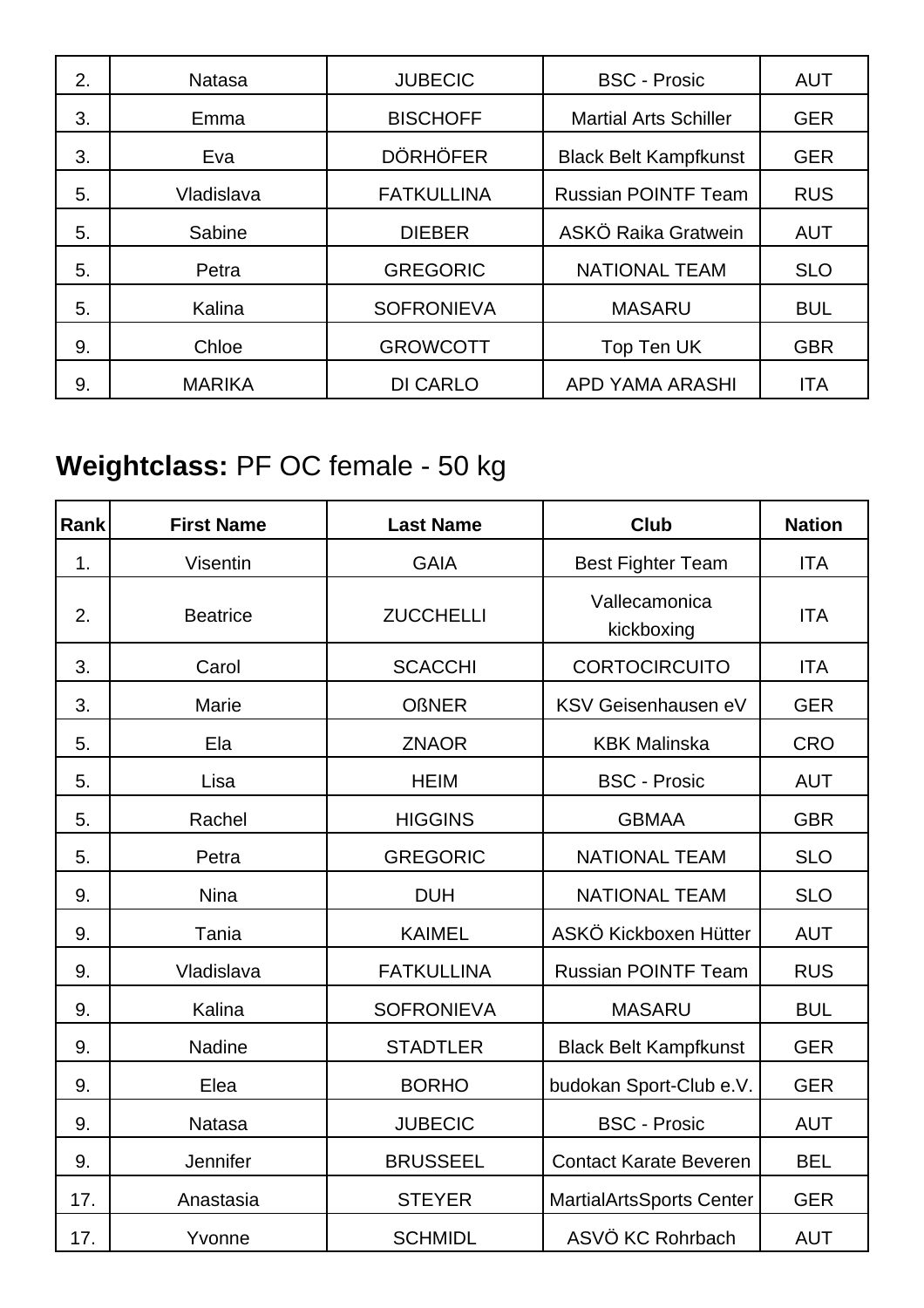| - | Anesa | TRI   | Union Velden             | AU  |
|---|-------|-------|--------------------------|-----|
| - | .iara | MAGER | MartialArtsSports Center | GER |

### **Weightclass:** PF OC female - 55 kg

| Rank | <b>First Name</b>  | <b>Last Name</b>  | <b>Club</b>                     | <b>Nation</b> |
|------|--------------------|-------------------|---------------------------------|---------------|
| 1.   | Jurisic            | <b>LORENA</b>     | <b>SUŠAK</b>                    | <b>CRO</b>    |
| 2.   | Boglarka           | <b>LAURINCZ</b>   | Debreczeni Team                 | <b>HUN</b>    |
| 3.   | Visentin           | <b>GAIA</b>       | <b>Best Fighter Team</b>        | <b>ITA</b>    |
| 3.   | <b>GIULIA</b>      | <b>SARTORI</b>    | fighting school                 | <b>ITA</b>    |
| 5.   | Veronica           | <b>FENAROLI</b>   | Vallecamonica<br>kickboxing     | <b>ITA</b>    |
| 5.   | Rachel             | <b>HIGGINS</b>    | <b>GBMAA</b>                    | <b>GBR</b>    |
| 5.   | Johanna            | <b>ZEITLER</b>    | <b>WoK Team Germany</b>         | <b>GER</b>    |
| 5.   | Sharon             | <b>ZAGO</b>       | <b>ZEN SHIN MARENO</b>          | <b>ITA</b>    |
| 9.   | Elea               | <b>BORHO</b>      | budokan Sport-Club e.V.         | <b>GER</b>    |
| 9.   | Jennifer           | <b>BRUSSEEL</b>   | <b>Contact Karate Beveren</b>   | <b>BEL</b>    |
| 9.   | <b>Tatiana</b>     | <b>MASCAGNI</b>   | <b>CORTOCIRCUITO</b>            | <b>ITA</b>    |
| 9.   | Marie              | <b>OßNER</b>      | KSV Geisenhausen eV             | <b>GER</b>    |
| 9.   | Anna               | <b>PONY</b>       | <b>Black Belt Kampfkunst</b>    | <b>GER</b>    |
| 9.   | Rebecca            | <b>DI PALMA</b>   | <b>CORTOCIRCUITO</b>            | <b>ITA</b>    |
| 9.   | Lisa               | <b>HEIM</b>       | <b>BSC - Prosic</b>             | <b>AUT</b>    |
| 9.   | Anastasia          | <b>STEYER</b>     | <b>MartialArtsSports Center</b> | <b>GER</b>    |
| 17.  | Selina             | <b>LUTTEROTTI</b> | <b>KC Kruckenhauser</b>         | <b>AUT</b>    |
| 17.  | Anesa              | <b>TRLE</b>       | <b>Union Velden</b>             | <b>AUT</b>    |
| 17.  | Selma              | <b>DELIC</b>      | <b>NATIONAL TEAM</b>            | <b>SLO</b>    |
| 17.  | Elisabeth - Sophie | <b>FUHS</b>       | <b>Union KC Korneuburg</b>      | <b>AUT</b>    |
| 17.  | Selina             | <b>TSCHESAL</b>   | ASKÖ Kickboxen Hütter           | <b>AUT</b>    |

### **Weightclass:** PF OC female - 60 kg

|  | Rank | <b>First Name</b> | <b>Name</b><br>-ast | Club | $-1$ ian |
|--|------|-------------------|---------------------|------|----------|
|--|------|-------------------|---------------------|------|----------|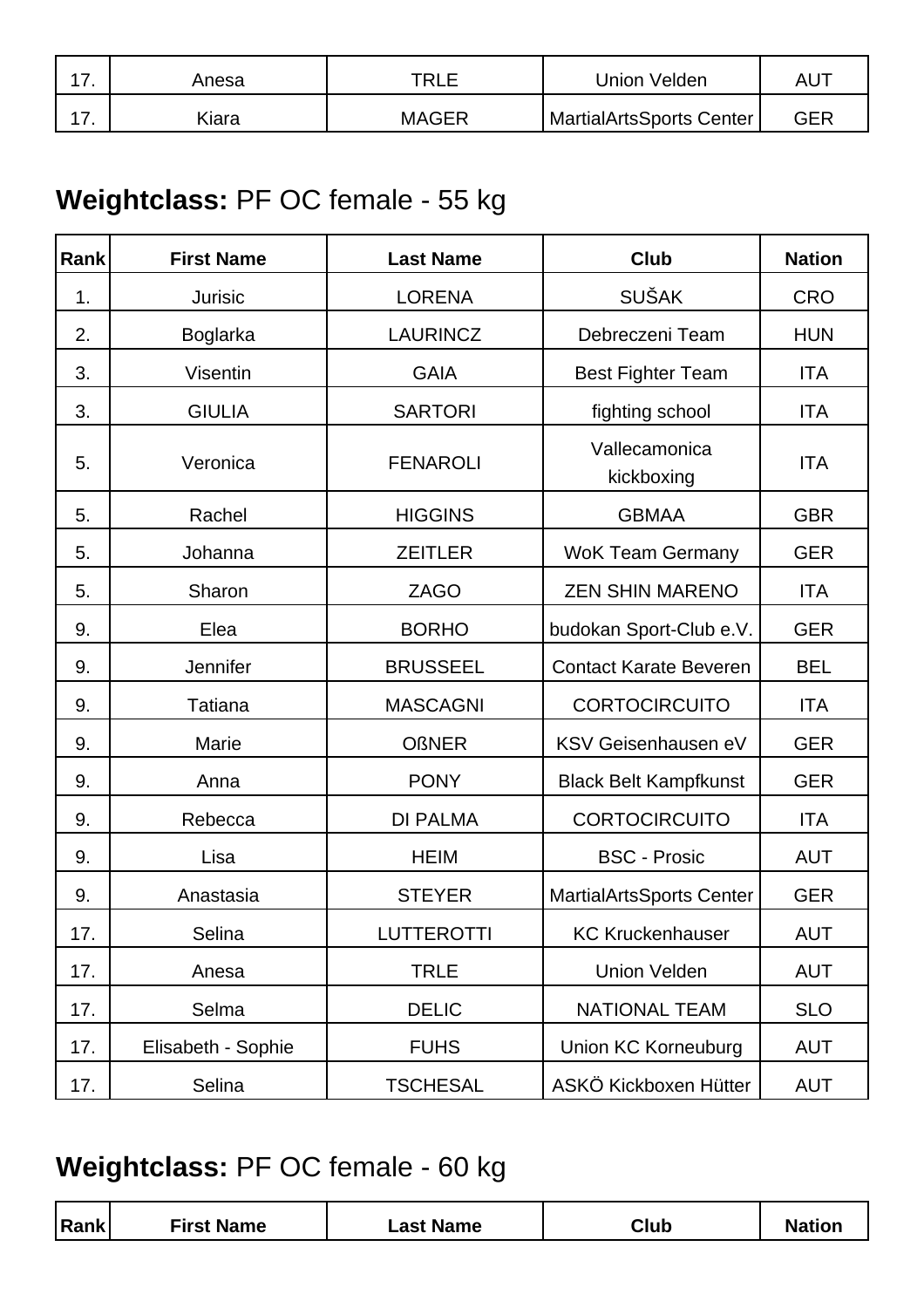| 1.  | Tina               | <b>BALOH</b>      | <b>NATIONAL TEAM</b>          | <b>SLO</b> |
|-----|--------------------|-------------------|-------------------------------|------------|
| 2.  | <b>Boglarka</b>    | <b>LAURINCZ</b>   | Debreczeni Team               | <b>HUN</b> |
| 3.  | Dóra               | <b>TÖRÖK</b>      | Debreczeni Team               | <b>HUN</b> |
| 3.  | Veronica           | <b>FENAROLI</b>   | Vallecamonica<br>kickboxing   | <b>ITA</b> |
| 5.  | Kim                | <b>SEIFERT</b>    | TrainingsraumBraunsch<br>weig | <b>GER</b> |
| 5.  | <b>GIULIA</b>      | <b>PENZO</b>      | fire generation               | <b>ITA</b> |
| 5.  | Anne               | <b>HELMBOLDT</b>  | budokan Sport-Club e.V.       | <b>GER</b> |
| 5.  | <b>MARTINA</b>     | <b>PUGLIESE</b>   | bigmatch 08                   | <b>ITA</b> |
| 9.  | Selina             | <b>LUTTEROTTI</b> | <b>KC Kruckenhauser</b>       | <b>AUT</b> |
| 9.  | <b>Nele Paulin</b> | <b>FEUER</b>      | Feuersports e.V.              | <b>GER</b> |
| 9.  | Melina-Feliz       | <b>AKIN</b>       | Kick-Box-Team-<br>Eberswalde  | <b>GER</b> |
| 9.  | Elisabeth - Sophie | <b>FUHS</b>       | <b>Union KC Korneuburg</b>    | <b>AUT</b> |
| 9.  | Selina             | <b>KATTNIG</b>    | <b>Union Velden</b>           | <b>AUT</b> |
| 9.  | Rebecca            | <b>DI PALMA</b>   | <b>CORTOCIRCUITO</b>          | <b>ITA</b> |
| 9.  | <b>GIULIA</b>      | <b>SARTORI</b>    | fighting school               | <b>ITA</b> |
| 9.  | Zerina             | <b>HAJDAREVIC</b> | ASKÖ Kickboxen Hütter         | <b>AUT</b> |
| 17. | Neža               | <b>ANDROMAKO</b>  | <b>NATIONAL TEAM</b>          | <b>SLO</b> |
| 17. | <b>Tatiana</b>     | <b>MASCAGNI</b>   | <b>CORTOCIRCUITO</b>          | <b>ITA</b> |
| 17. | Franziska          | <b>MOSER</b>      | KSV Geisenhausen eV           | <b>GER</b> |
| 17. | Dimitra            | <b>KOSTANTI</b>   | Korykeion                     | <b>GER</b> |

# **Weightclass:** PF OC female - 65 kg

| Rank | <b>First Name</b> | <b>Last Name</b> | <b>Club</b>             | <b>Nation</b> |
|------|-------------------|------------------|-------------------------|---------------|
| 1.   | Michelle          | <b>LANGER</b>    | budokan Sport-Club e.V. | <b>GER</b>    |
| 2.   | Elizabet          | <b>SIMONICS</b>  | KiralyTeam Academy      | <b>HUN</b>    |
| 3.   | Rebeka            | <b>BERTA</b>     | KiralyTeam Academy      | <b>HUN</b>    |
| 3.   | Tina              | <b>BALOH</b>     | <b>NATIONAL TEAM</b>    | <b>SLO</b>    |
| 5.   | <b>GIULIA</b>     | <b>PENZO</b>     | fire generation         | ITA           |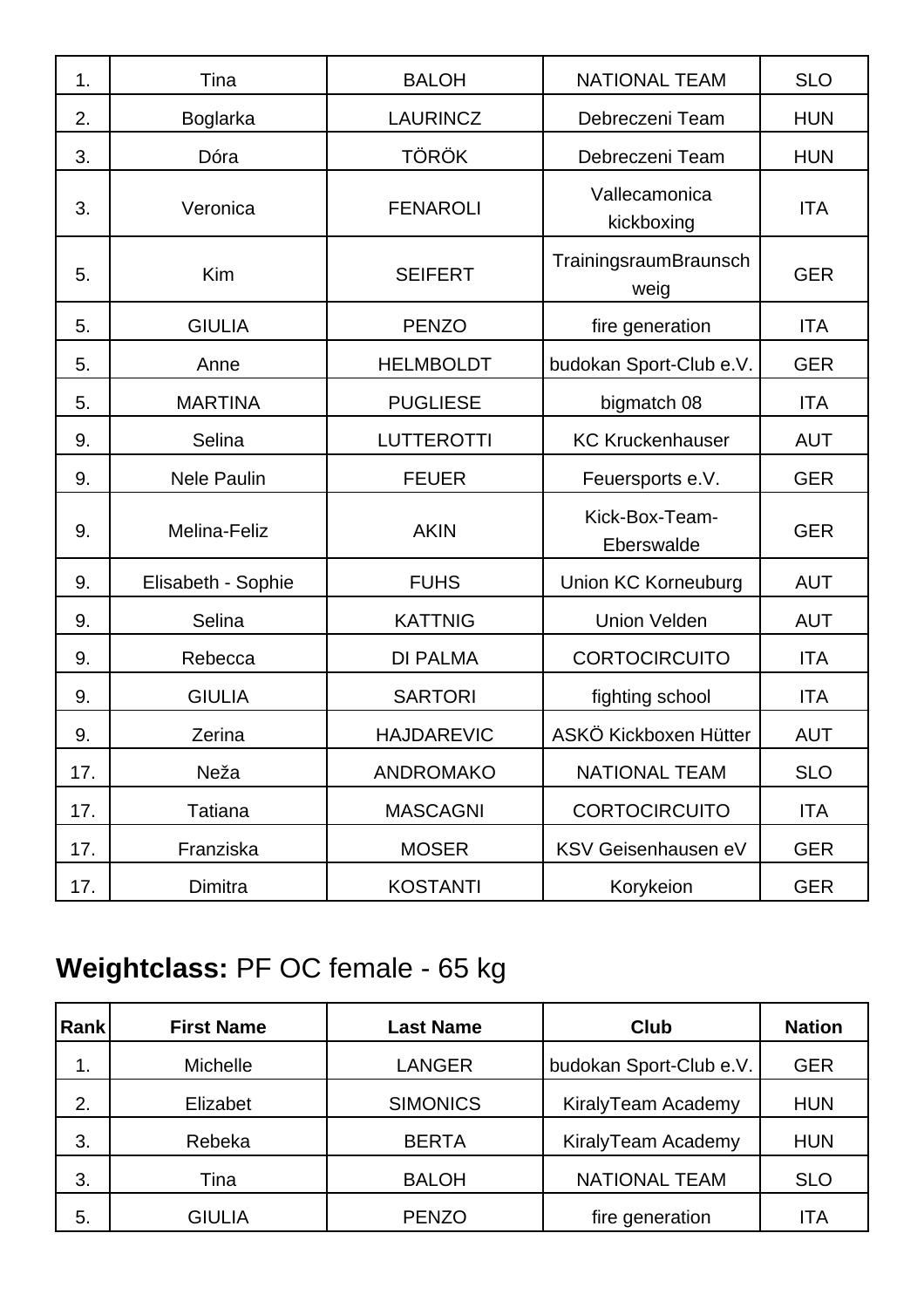| 5. | Hatidza        | <b>TOPCIBASIC</b> | <b>Kickboxing Team</b><br>Esbjerg | <b>DEN</b> |
|----|----------------|-------------------|-----------------------------------|------------|
| 5. | Anne           | <b>HELMBOLDT</b>  | budokan Sport-Club e.V.           | <b>GER</b> |
| 5. | Melina-Feliz   | <b>AKIN</b>       | Kick-Box-Team-<br>Eberswalde      | <b>GER</b> |
| 9. | Franziska      | <b>MOSER</b>      | KSV Geisenhausen eV               | <b>GER</b> |
| 9. | Dóra           | <b>TÖRÖK</b>      | Debreczeni Team                   | <b>HUN</b> |
| 9. | <b>Kim</b>     | <b>SEIFERT</b>    | TrainingsraumBraunsch<br>weig     | <b>GER</b> |
| 9. | Dimitra        | <b>KOSTANTI</b>   | Korykeion                         | <b>GER</b> |
| 9. | Fanni          | <b>RONYECZ</b>    | Debreczeni Team                   | <b>HUN</b> |
| 9. | <b>MARTINA</b> | <b>PUGLIESE</b>   | bigmatch 08                       | <b>ITA</b> |
| 9. | Mandy          | <b>LAUER</b>      | S-SMAC                            | <b>GER</b> |

## **Weightclass:** PF OC female + 65 kg

| <b>Rank</b> | <b>First Name</b> | <b>Last Name</b>  | <b>Club</b>                   | <b>Nation</b> |
|-------------|-------------------|-------------------|-------------------------------|---------------|
| 1.          | Rebeka            | <b>BERTA</b>      | KiralyTeam Academy            | <b>HUN</b>    |
| 2.          | Elizabet          | <b>SIMONICS</b>   | KiralyTeam Academy            | <b>HUN</b>    |
| 3.          | Michelle          | <b>LANGER</b>     | budokan Sport-Club e.V.       | <b>GER</b>    |
| 3.          | Chaymae           | <b>KADI</b>       | <b>Contact Karate Beveren</b> | <b>BEL</b>    |
| 5.          | <b>NINA</b>       | <b>JELIC</b>      | <b>SUŠAK</b>                  | <b>CRO</b>    |
| 5.          | Melody            | <b>SPERANDIO</b>  | <b>ZEN SHIN MARENO</b>        | <b>ITA</b>    |
| 5.          | Hatidza           | <b>TOPCIBASIC</b> | Kickboxing Team<br>Esbjerg    | <b>DEN</b>    |
| 5.          | Fanni             | <b>RONYECZ</b>    | Debreczeni Team               | <b>HUN</b>    |
| 9.          | Lisa Marie        | <b>ZWETTLER</b>   | <b>Union Velden</b>           | <b>AUT</b>    |
| 9.          | Mandy             | <b>LAUER</b>      | S-SMAC                        | <b>GER</b>    |
| 9.          | Djuric            | <b>GORANA</b>     | <b>SUŠAK</b>                  | <b>CRO</b>    |

## **Weightclass:** PF Juniors male - 57 kg

| Rank | First Name | <b>Name</b><br>_ast ′ | Club | .454<br>vation |
|------|------------|-----------------------|------|----------------|
|      |            |                       |      |                |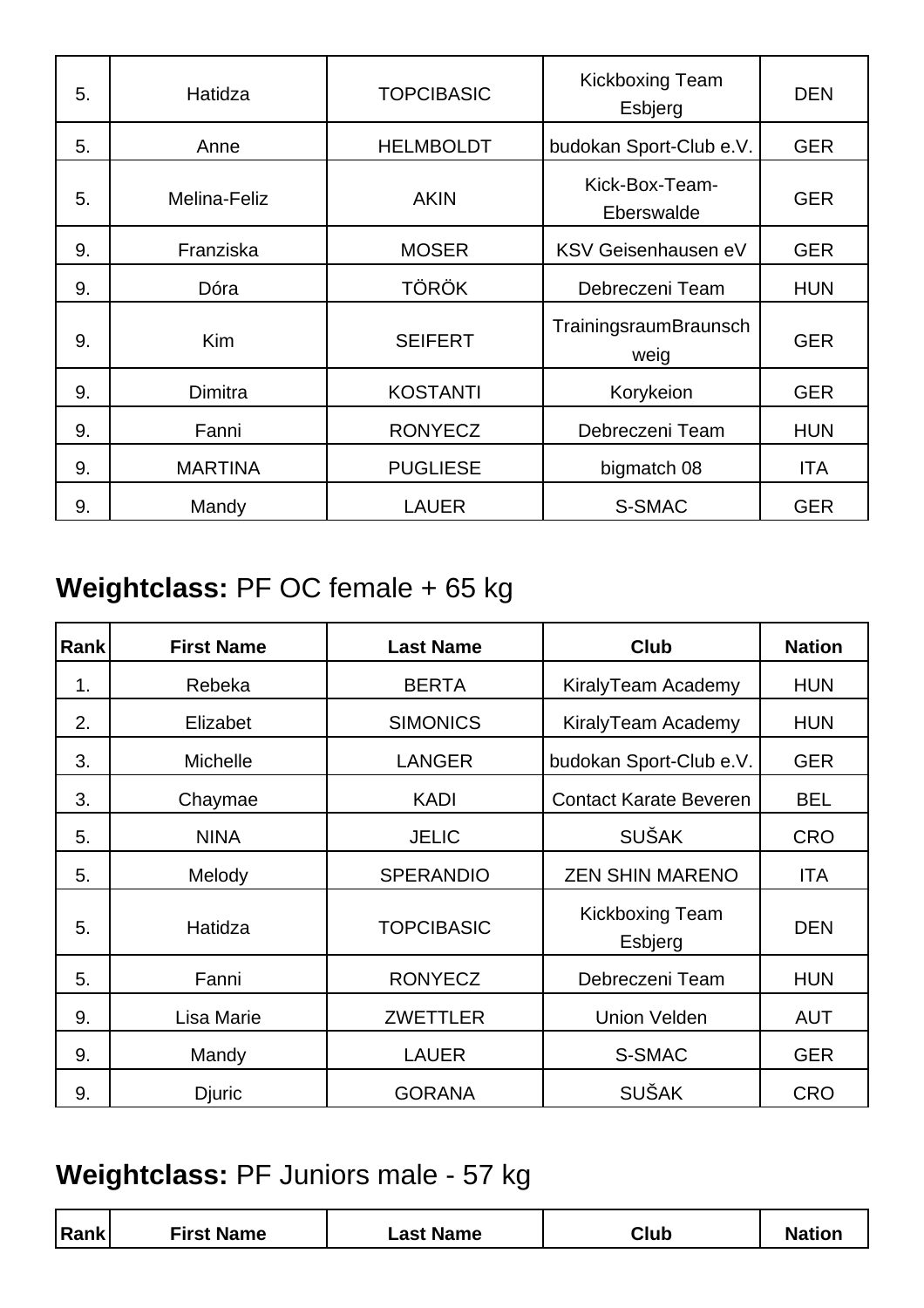| 1. | Roland         | <b>VERES</b>         | KiralyTeam Academy          | <b>HUN</b> |
|----|----------------|----------------------|-----------------------------|------------|
| 2. | Anton          | <b>MYTNIKOV</b>      | <b>Russian POINTF Team</b>  | <b>RUS</b> |
| 3. | Davide         | <b>MINOIA</b>        | Vallecamonica<br>kickboxing | <b>ITA</b> |
| 3. | <b>Dominik</b> | <b>POLLHEIMER</b>    | ASKÖ Raika Gratwein         | <b>AUT</b> |
| 5. | <b>MANUEL</b>  | <b>AGONI</b>         | fire generation             | <b>ITA</b> |
| 5. | Fletcher       | <b>THOMAS</b>        | Team Renegade               | <b>GBR</b> |
| 5. | Riccardo       | <b>BELLEMO</b>       | <b>Best Fighter Team</b>    | <b>ITA</b> |
| 5. | <b>Bence</b>   | <b>CSÁK</b>          | Debreczeni Team             | <b>HUN</b> |
| 9. | Grigory        | LANGAVYY             | <b>Russian POINTF Team</b>  | <b>RUS</b> |
| 9. | Miguel Angel   | <b>SANTOS GARCIA</b> | Hispania Team               | <b>ESP</b> |
| 9. | Edoardo        | <b>SACCHETTI</b>     | <b>Kickboxing Andrea</b>    | <b>ITA</b> |

## **Weightclass:** PF Juniors male - 63 kg

| Rank | <b>First Name</b> | <b>Last Name</b>  | <b>Club</b>                   | <b>Nation</b> |
|------|-------------------|-------------------|-------------------------------|---------------|
| 1.   | Elijah            | <b>EVERILL</b>    | Top Ten UK                    | <b>GBR</b>    |
| 2.   | Fletcher          | <b>THOMAS</b>     | Team Renegade                 | <b>GBR</b>    |
| 3.   | Márió             | <b>KULCSAR</b>    | KiralyTeam Academy            | <b>HUN</b>    |
| 3.   | <b>Norbert</b>    | <b>VARGA</b>      | KiralyTeam Academy            | <b>HUN</b>    |
| 5.   | Lanzilao          | <b>GABRIELE</b>   | <b>Best Fighter Team</b>      | <b>ITA</b>    |
| 5.   | Alberto           | <b>CANIGLIA</b>   | auxe                          | <b>ITA</b>    |
| 5.   | Dominik           | <b>POLLHEIMER</b> | ASKÖ Raika Gratwein           | <b>AUT</b>    |
| 5.   | Kiandro           | <b>LEBON</b>      | <b>Contact Karate Beveren</b> | <b>BEL</b>    |
| 9.   | Lorenzo           | <b>DEL GAUDIO</b> | <b>Dynamite Team</b>          | <b>ITA</b>    |
| 9.   | Robin             | <b>BRUYNSEELS</b> | Europe - Gym                  | <b>BEL</b>    |
| 9.   | <b>Haris</b>      | <b>MUSIC</b>      | <b>Chikudo Martial Arts</b>   | LIE           |
| 9.   | Philip            | <b>POLLHEIMER</b> | ASKÖ Raika Gratwein           | <b>AUT</b>    |
| 9.   | Philip            | <b>SCHLEMMER</b>  | FFT Schwalm-Eder              | <b>GER</b>    |
| 9.   | Jarne             | DE COSTER         | <b>Wolfpack Boxing Team</b>   | <b>BEL</b>    |
| 9.   | Nandor            | <b>HIDVEGI</b>    | Debreczeni Team               | <b>HUN</b>    |
| 9.   | <b>Marius</b>     | <b>DIMMLER</b>    | <b>Black Belt Kampfkunst</b>  | <b>GER</b>    |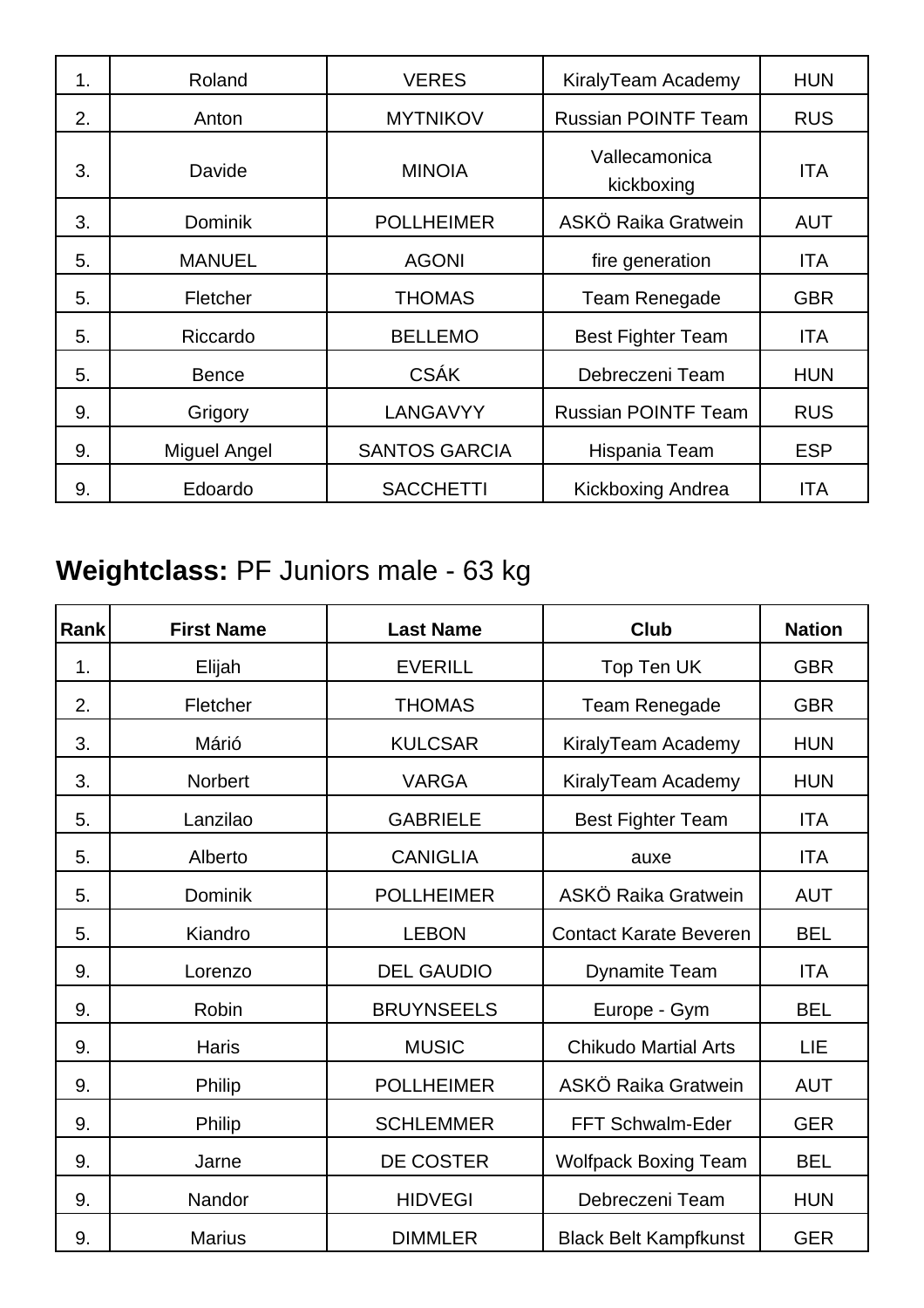| 17. | Manuel          | <b>GSTETTNER</b>  | Kumgang Wien                 | <b>AUT</b> |
|-----|-----------------|-------------------|------------------------------|------------|
| 17. | Marlon          | <b>WEILER</b>     | <b>Red Dragon Germany</b>    | <b>GER</b> |
| 17. | Grant           | <b>MCEWAN</b>     | <b>Wolfpack Martial Arts</b> | <b>GBR</b> |
| 17. | Marc            | <b>BORN</b>       | <b>Black Belt Kampfkunst</b> | <b>GER</b> |
| 17. | Gregorio        | <b>AMBOLDI</b>    | Kickboxing Andrea            | ITA        |
| 17. | <b>RICCARDO</b> | <b>MONTELEONE</b> | bigmatch 08                  | <b>ITA</b> |
| 17. | Simone          | <b>GATTULLI</b>   | auxe                         | <b>ITA</b> |
| 17. | Anton           | <b>MYTNIKOV</b>   | <b>Russian POINTF Team</b>   | <b>RUS</b> |
| 17. | Alessandro      | <b>COMPAGNO</b>   | new life                     | <b>ITA</b> |
| 17. | Matteo          | <b>SILVETTI</b>   | <b>Best Fighter Team</b>     | <b>ITA</b> |

## **Weightclass:** PF Juniors male - 69 kg

| Rank | <b>First Name</b> | <b>Last Name</b>  | <b>Club</b>                      | <b>Nation</b> |
|------|-------------------|-------------------|----------------------------------|---------------|
| 1.   | Dereece           | <b>WILLIAMS</b>   | maddogs                          | <b>GBR</b>    |
| 2.   | Simone            | <b>DEVITA</b>     | Kickboxing Andrea                | <b>ITA</b>    |
| 3.   | Devid             | <b>PINTORE</b>    | <b>Best Fighter Team</b>         | <b>ITA</b>    |
| 3.   | <b>Brandon</b>    | <b>PRINCE</b>     | Top Ten UK                       | <b>GBR</b>    |
| 5.   | Robin             | <b>BRUYNSEELS</b> | Europe - Gym                     | <b>BEL</b>    |
| 5.   | <b>FEDERICO</b>   | <b>MILAN</b>      | fire generation                  | <b>ITA</b>    |
| 5.   | Sebastian         | <b>HÖFLINGER</b>  | <b>Starfighters Mallersdorf</b>  | <b>GER</b>    |
| 5.   | <b>Nick</b>       | <b>KELLERMANN</b> | <b>USF Kickboxclub</b><br>Amberg | <b>GER</b>    |
| 9.   | Petar             | <b>SPASENIC</b>   | <b>NATIONAL TEAM</b>             | <b>SLO</b>    |
| 9.   | <b>LORENZO</b>    | <b>MONTELEONE</b> | bigmatch 08                      | <b>ITA</b>    |
| 9.   | <b>Steven</b>     | <b>RICHTER</b>    | Fight - Club Oberfranken         | <b>GER</b>    |
| 9.   | <b>Haris</b>      | <b>MUSIC</b>      | <b>Chikudo Martial Arts</b>      | LIE           |
| 9.   | Marvin            | <b>JÄCKEL</b>     | FFT Schwalm-Eder                 | <b>GER</b>    |
| 9.   | Sergej            | <b>PARSCHIN</b>   | <b>Black Eagle Kampfsport</b>    | <b>GER</b>    |
| 9.   | Marc              | <b>WILLEMS</b>    | Feuersports e.V.                 | <b>GER</b>    |
| 9.   | Kiandro           | <b>LEBON</b>      | <b>Contact Karate Beveren</b>    | <b>BEL</b>    |
| 17.  | Martin            | <b>HAUSER</b>     | <b>Czech Fullcontact Union</b>   | <b>CZE</b>    |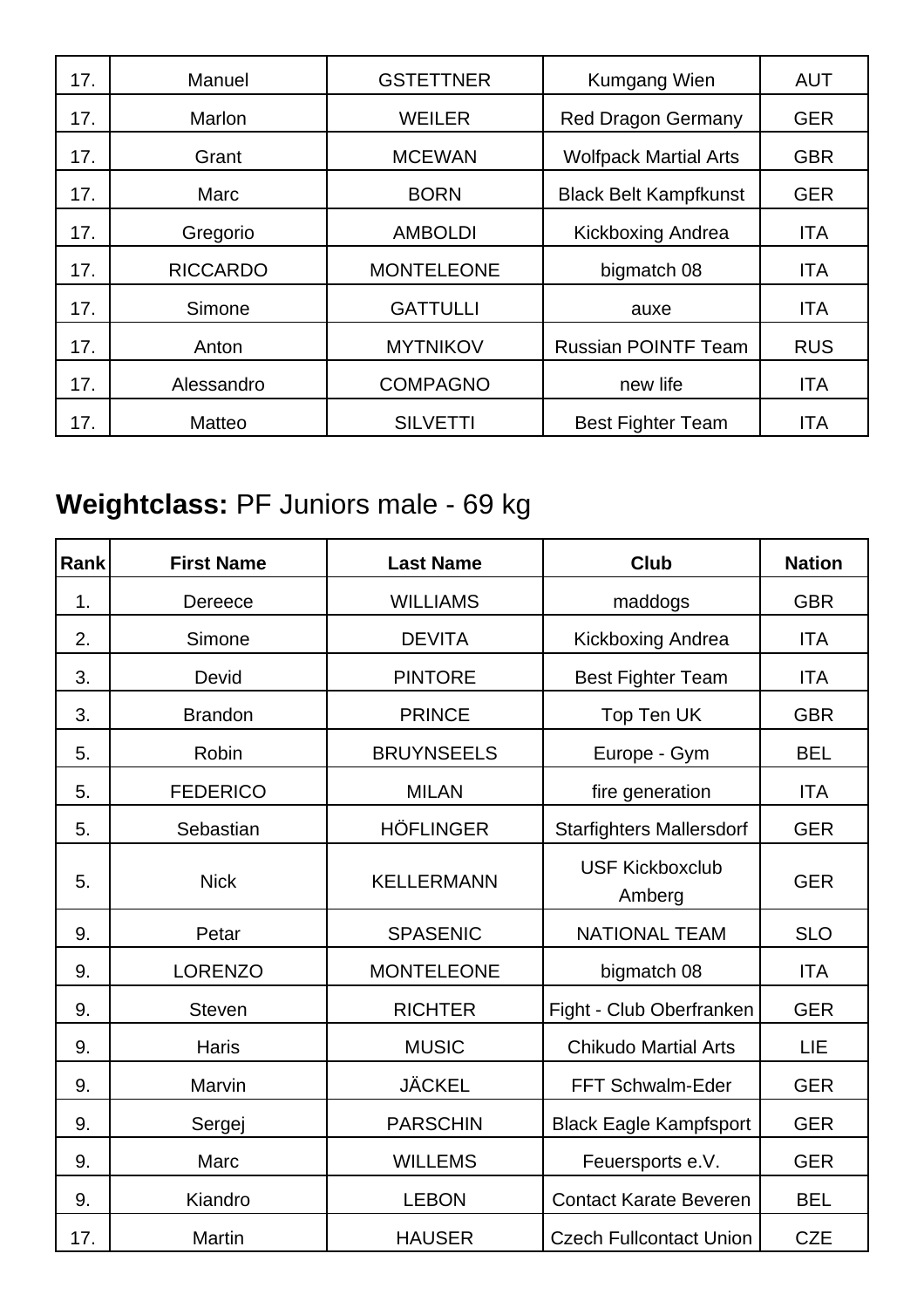| 17. | <b>Niklas</b>  | <b>HARTMANN</b>   | <b>Black Belt Kampfkunst</b>     | <b>GER</b> |
|-----|----------------|-------------------|----------------------------------|------------|
| 17. | Philip         | <b>POLLHEIMER</b> | ASKÖ Raika Gratwein              | <b>AUT</b> |
| 17. | <b>Philip</b>  | <b>SCHLEMMER</b>  | <b>FFT Schwalm-Eder</b>          | <b>GER</b> |
| 17. | <b>Martin</b>  | <b>HAMMER</b>     | KiralyTeam Academy               | <b>HUN</b> |
| 17. | Elijah         | <b>EVERILL</b>    | Top Ten UK                       | <b>GBR</b> |
| 17. | Christoph      | <b>ZIEBERT</b>    | <b>USF Kickboxclub</b><br>Amberg | <b>GER</b> |
| 17. | Maxim          | <b>VOROBIOV</b>   | <b>Russian POINTF Team</b>       | <b>RUS</b> |
| 17. | Michael        | <b>ERNST</b>      | ASVÖ KC Rohrbach                 | <b>AUT</b> |
| 17. | Sebastian      | <b>COUTURE</b>    | <b>All Star Team</b>             | <b>USA</b> |
| 17. | <b>Norbert</b> | <b>VARGA</b>      | KiralyTeam Academy               | <b>HUN</b> |
| 17. | Simone         | <b>GATTULLI</b>   | auxe                             | <b>ITA</b> |
| 17. | Samuel         | <b>FRISCHMANN</b> | <b>KC Kruckenhauser</b>          | <b>AUT</b> |
| 17. | Grant          | <b>MCEWAN</b>     | <b>Wolfpack Martial Arts</b>     | <b>GBR</b> |
| 17. | Pavel          | <b>MOISEEV</b>    | <b>Russian POINTF Team</b>       | <b>RUS</b> |
| 17. | <b>Rok</b>     | <b>VRTACNIK</b>   | <b>NATIONAL TEAM</b>             | <b>SLO</b> |

## **Weightclass:** PF Juniors male - 74 kg

| Rank | <b>First Name</b> | <b>Last Name</b>       | <b>Club</b>                     | <b>Nation</b> |
|------|-------------------|------------------------|---------------------------------|---------------|
| 1.   | Dean              | <b>APICELLA</b>        | <b>Wolfpack Martial Arts</b>    | <b>GBR</b>    |
| 2.   | <b>Nicola</b>     | <b>ALBANESE</b>        | <b>Best Fighter Team</b>        | <b>ITA</b>    |
| 3.   | Dereece           | <b>WILLIAMS</b>        | maddogs                         | <b>GBR</b>    |
| 3.   | Zoltan            | <b>BALINT</b>          | Debreczeni Team                 | <b>HUN</b>    |
| 5.   | Attila            | <b>CSONKA</b>          | Yoko Kickbox Team               | <b>HUN</b>    |
| 5.   | Kristóf           | <b>SZÁSZ</b>           | Debreczeni Team                 | <b>HUN</b>    |
| 5.   | Jeno              | <b>ROHONCZY</b>        | KiralyTeam Academy              | <b>HUN</b>    |
| 5.   | Gašper            | <b>MLAKAR VALENTIN</b> | <b>NATIONAL TEAM</b>            | <b>SLO</b>    |
| 9.   | Marc              | <b>WILLEMS</b>         | Feuersports e.V.                | <b>GER</b>    |
| 9.   | Samuel            | <b>FRISCHMANN</b>      | <b>KC Kruckenhauser</b>         | <b>AUT</b>    |
| 9.   | Sebastian         | <b>HÖFLINGER</b>       | <b>Starfighters Mallersdorf</b> | <b>GER</b>    |
| 9.   | <b>PRZEMEK</b>    | <b>MISKIW</b>          | <b>KSW Police Poland</b>        | <b>POL</b>    |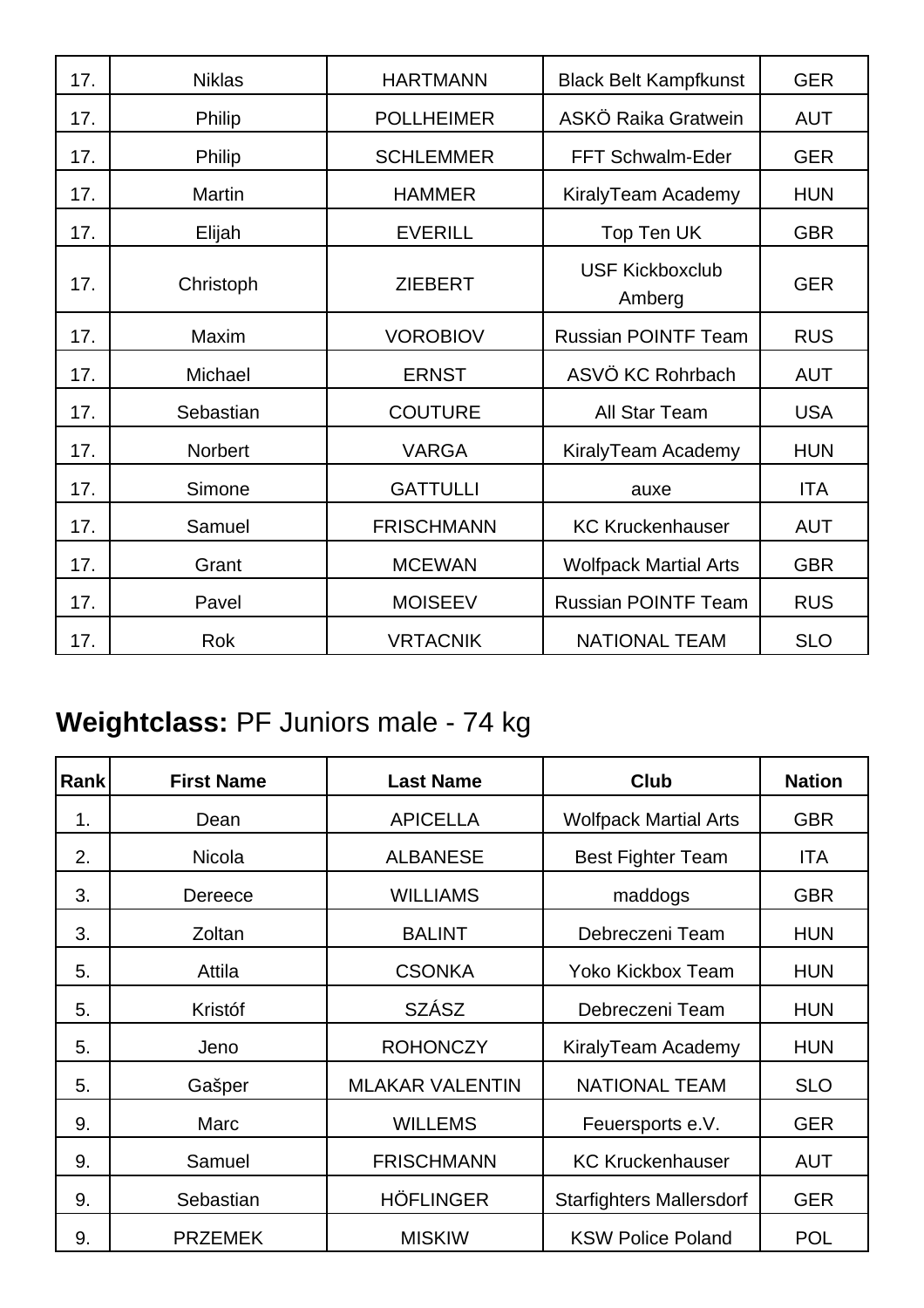| 9.  | <b>Borislav</b> | <b>HADJIGENOV</b> | <b>IKKEN</b>                     | <b>BUL</b> |
|-----|-----------------|-------------------|----------------------------------|------------|
| 9.  | Sergej          | <b>PARSCHIN</b>   | <b>Black Eagle Kampfsport</b>    | <b>GER</b> |
| 9.  | James           | <b>KNAPTON</b>    | <b>Lee Matthews BMMA</b>         | <b>GBR</b> |
| 9.  | <b>Bruno</b>    | <b>BOHN</b>       | Kick-Box-Team-<br>Eberswalde     | <b>GER</b> |
| 17. | Vincent         | <b>SCHORN</b>     | <b>WoK Team Germany</b>          | <b>GER</b> |
| 17. | <b>Rok</b>      | <b>VRTACNIK</b>   | <b>NATIONAL TEAM</b>             | <b>SLO</b> |
| 17. | <b>Steven</b>   | <b>RICHTER</b>    | Fight - Club Oberfranken         | <b>GER</b> |
| 17. | <b>Nick</b>     | <b>KELLERMANN</b> | <b>USF Kickboxclub</b><br>Amberg | <b>GER</b> |
| 17. | Hannes          | <b>GARTNER</b>    | Union KC Korneuburg              | <b>AUT</b> |
| 17. | Murat           | <b>DOEKE</b>      | <b>TSG Sandershausen</b>         | <b>GER</b> |

## **Weightclass:** PF Juniors male - 79 kg

| <b>Rank</b> | <b>First Name</b> | <b>Last Name</b> | Club                         | <b>Nation</b> |
|-------------|-------------------|------------------|------------------------------|---------------|
| 1.          | Riccardo          | <b>ALBANESE</b>  | <b>Best Fighter Team</b>     | <b>ITA</b>    |
| 2.          | <b>Martin</b>     | <b>ELLMERER</b>  | <b>KC Kruckenhauser</b>      | <b>AUT</b>    |
| 3.          | Leon              | <b>GREIER</b>    | <b>Martial Arts Schiller</b> | <b>GER</b>    |
| 3.          | Dean              | <b>APICELLA</b>  | <b>Wolfpack Martial Arts</b> | <b>GBR</b>    |
| 5.          | Eike              | <b>HELLMER</b>   | budokan Sport-Club e.V.      | <b>GER</b>    |
| 5.          | <b>Bruno</b>      | <b>BOHN</b>      | Kick-Box-Team-<br>Eberswalde | <b>GER</b>    |
| 5.          | Sider             | <b>IVANOV</b>    | <b>Russian POINTF Team</b>   | <b>RUS</b>    |
| 5.          | Zoltan            | <b>BALINT</b>    | Debreczeni Team              | <b>HUN</b>    |
| 9.          | Márton            | <b>MURVAI</b>    | KiralyTeam Academy           | <b>HUN</b>    |
| 9.          | Alessandro        | <b>LURATI</b>    | <b>Swiss Team Junior</b>     | <b>SUI</b>    |
| 9.          | <b>PRZEMEK</b>    | <b>MISKIW</b>    | <b>KSW Police Poland</b>     | <b>POL</b>    |
| 9.          | Attila            | <b>CSONKA</b>    | Yoko Kickbox Team            | <b>HUN</b>    |
| 9.          | <b>Nils</b>       | <b>VOLZ</b>      | Gügger Martial Arts<br>Team  | <b>GER</b>    |
| 9.          | Vincent           | <b>SCHORN</b>    | <b>WoK Team Germany</b>      | <b>GER</b>    |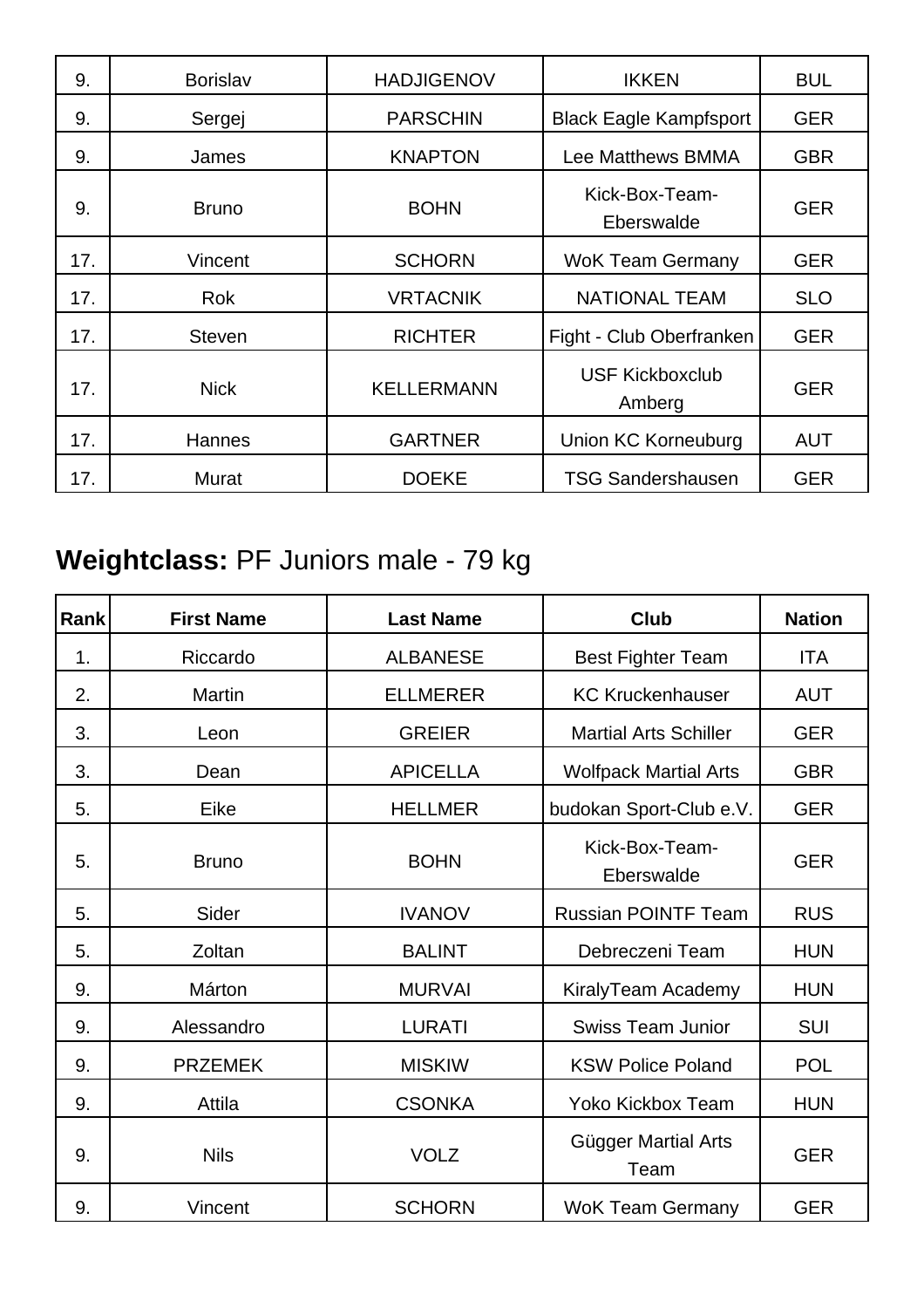| <b>BMMA</b><br>$\cdot$ DF<br>ЭN<br>Matthews<br>ames<br>$\Theta$<br>.NP<br>. |  |
|-----------------------------------------------------------------------------|--|
|-----------------------------------------------------------------------------|--|

## **Weightclass:** PF Juniors male - 84 kg

| Rank | <b>First Name</b> | <b>Last Name</b> | <b>Club</b>                  | <b>Nation</b> |
|------|-------------------|------------------|------------------------------|---------------|
| 1.   | Davide            | <b>GUFFANTI</b>  | Kickboxing Andrea            | <b>ITA</b>    |
| 2.   | Sider             | <b>IVANOV</b>    | <b>Russian POINTF Team</b>   | <b>RUS</b>    |
| 3.   | Alessandro        | <b>LURATI</b>    | <b>Swiss Team Junior</b>     | <b>SUI</b>    |
| 3.   | David             | <b>OPAUSZKI</b>  | Debreczeni Team              | <b>HUN</b>    |
| 5.   | Leon              | <b>GREIER</b>    | <b>Martial Arts Schiller</b> | <b>GER</b>    |
| 5.   | <b>Mathis</b>     | <b>TEISER</b>    | budokan Sport-Club e.V.      | <b>GER</b>    |
| 5.   | Eike              | <b>HELLMER</b>   | budokan Sport-Club e.V.      | <b>GER</b>    |
| 5.   | Lucas             | <b>KRESSE</b>    | <b>Martial Arts Schiller</b> | <b>GER</b>    |
| 9.   | <b>Martin</b>     | <b>ELLMERER</b>  | <b>KC Kruckenhauser</b>      | <b>AUT</b>    |
| 9.   | <b>Nico</b>       | <b>WEIGERT</b>   | <b>TSV KB Frankenberg</b>    | <b>GER</b>    |
| 9.   | <b>Matyas</b>     | <b>JACHNICKY</b> | <b>Czech KB Federation</b>   | <b>CZE</b>    |
| 9.   | <b>Miles</b>      | <b>BLAY</b>      | <b>Kickbox Karate</b>        | <b>GBR</b>    |

#### **Weightclass:** PF Juniors male - 89 kg

| <b>Rank</b> | <b>First Name</b> | <b>Last Name</b>   | <b>Club</b>                     | <b>Nation</b> |
|-------------|-------------------|--------------------|---------------------------------|---------------|
| 1.          | Davide            | <b>GUFFANTI</b>    | Kickboxing Andrea               | <b>ITA</b>    |
| 2.          | Gabor             | <b>HARANGOZÓ</b>   | Debreczeni Team                 | <b>HUN</b>    |
| 3.          | Andreas           | <b>ZEHENTBAUER</b> | <b>Starfighters Mallersdorf</b> | <b>GER</b>    |
| 3.          | <b>Miles</b>      | <b>BLAY</b>        | <b>Kickbox Karate</b>           | <b>GBR</b>    |
| 5.          | Ryan              | <b>MARLOW</b>      | Top Ten UK                      | <b>GBR</b>    |
| 5.          | <b>Mathis</b>     | <b>TEISER</b>      | budokan Sport-Club e.V.         | <b>GER</b>    |
| 5.          | Lucas             | <b>KRESSE</b>      | <b>Martial Arts Schiller</b>    | <b>GER</b>    |
| 5.          | <b>Nico</b>       | <b>WEIGERT</b>     | <b>TSV KB Frankenberg</b>       | <b>GER</b>    |

**Weightclass:** PF Juniors male - 94 kg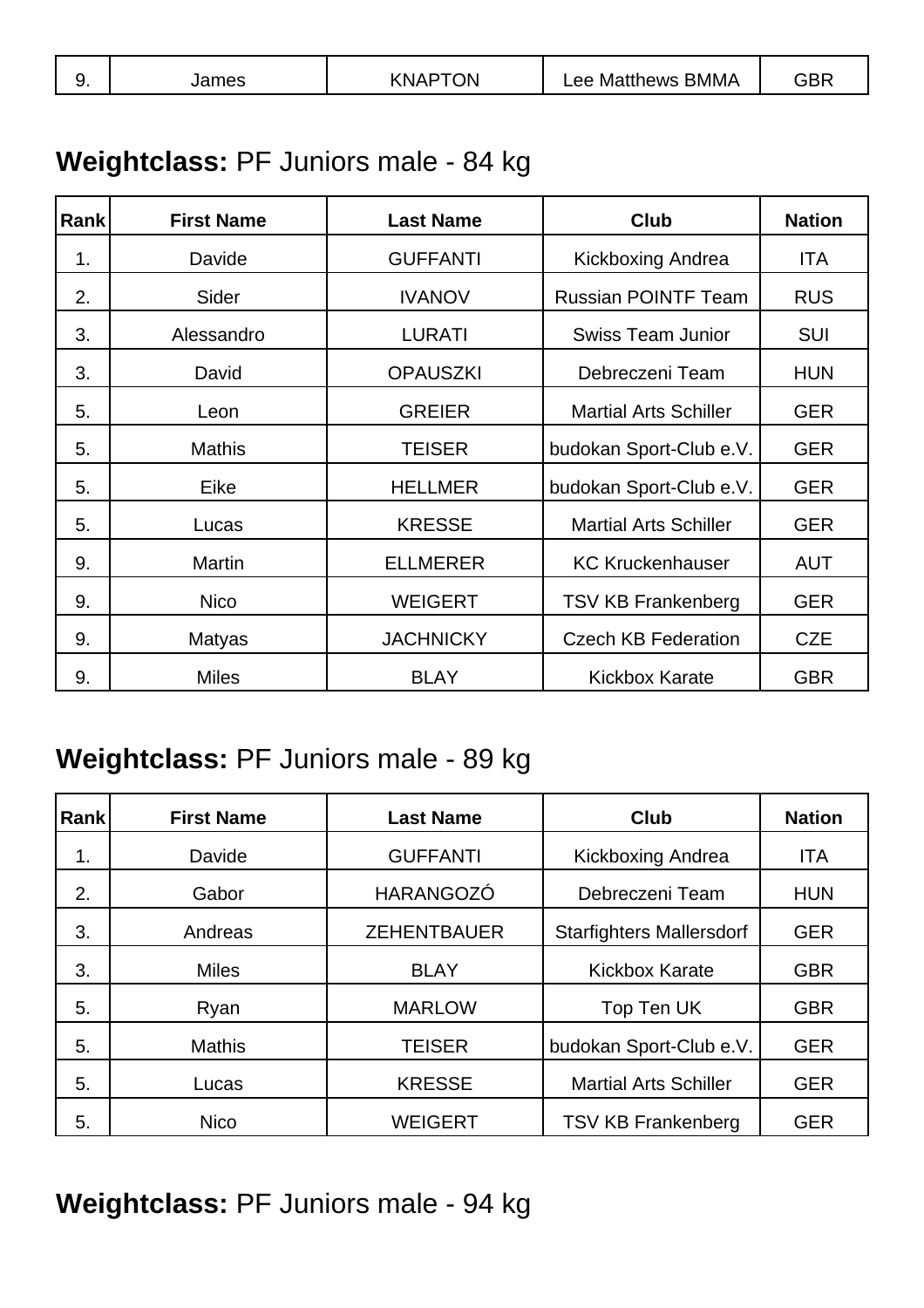| Rank | <b>First Name</b> | <b>Last Name</b>   | <b>Club</b>                     | <b>Nation</b> |
|------|-------------------|--------------------|---------------------------------|---------------|
| 1.   | Ryan              | <b>MARLOW</b>      | Top Ten UK                      | <b>GBR</b>    |
| 2.   | <b>Miles</b>      | <b>BLAY</b>        | <b>Kickbox Karate</b>           | <b>GBR</b>    |
| 3.   | Gabor             | HARANGOZÓ          | Debreczeni Team                 | <b>HUN</b>    |
| 3.   | Andreas           | <b>ZEHENTBAUER</b> | <b>Starfighters Mallersdorf</b> | <b>GER</b>    |
| 5.   | Sergei            | <b>FOKIN</b>       | <b>Russian POINTF Team</b>      | <b>RUS</b>    |

### **Weightclass:** PF Juniors male + 94 kg

| Rank | <b>First Name</b> | <b>Last Name</b>   | <b>Club</b>                     | <b>Nation</b> |
|------|-------------------|--------------------|---------------------------------|---------------|
| 1.   | Sergei            | <b>FOKIN</b>       | <b>Russian POINTF Team</b>      | <b>RUS</b>    |
| 2.   | Christian         | <b>MÜLLER</b>      | Team D.Menzel                   | <b>GER</b>    |
| 3.   | Michael           | <b>ZEHENTBAUER</b> | <b>Starfighters Mallersdorf</b> | <b>GER</b>    |
| 3.   | Andrea            | <b>NERI</b>        | <b>KBM</b>                      | ITA           |

### **Weightclass:** PF Juniors female - 50 kg

| Rank | <b>First Name</b> | <b>Last Name</b> | <b>Club</b>                                    | <b>Nation</b> |
|------|-------------------|------------------|------------------------------------------------|---------------|
| 1.   | Joyce             | <b>POPPE</b>     | <b>Contact Karate Beveren</b>                  | <b>BEL</b>    |
| 2.   | <b>Beatrice</b>   | <b>ZUCCHELLI</b> | Vallecamonica<br>kickboxing                    | ITA           |
| 3.   | <b>Visentin</b>   | <b>GAIA</b>      | <b>Best Fighter Team</b>                       | ITA           |
| 3.   | Priscilla         | <b>VAN ROOY</b>  | Europe - Gym                                   | <b>BEL</b>    |
| 5.   | Shannon           | <b>RYAN</b>      | Team Renegade                                  | <b>GBR</b>    |
| 5.   | <b>Michelle</b>   | <b>FECHNER</b>   | <b>Martial Arts Schiller</b>                   | <b>GER</b>    |
| 5.   | Szonja            | <b>TÖRÖK</b>     | KiralyTeam Academy                             | <b>HUN</b>    |
| 5.   | Carol             | <b>SCACCHI</b>   | <b>CORTOCIRCUITO</b>                           | ITA           |
| 9.   | Hana              | <b>MIHELCIC</b>  | <b>NATIONAL TEAM</b>                           | <b>SLO</b>    |
| 9.   | Gracija           | <b>MARIC</b>     | <b>TIGAR KARLOVAC -</b><br><b>CICVARA TEAM</b> | <b>CRO</b>    |
| 9.   | <b>Nina</b>       | <b>DUH</b>       | <b>NATIONAL TEAM</b>                           | <b>SLO</b>    |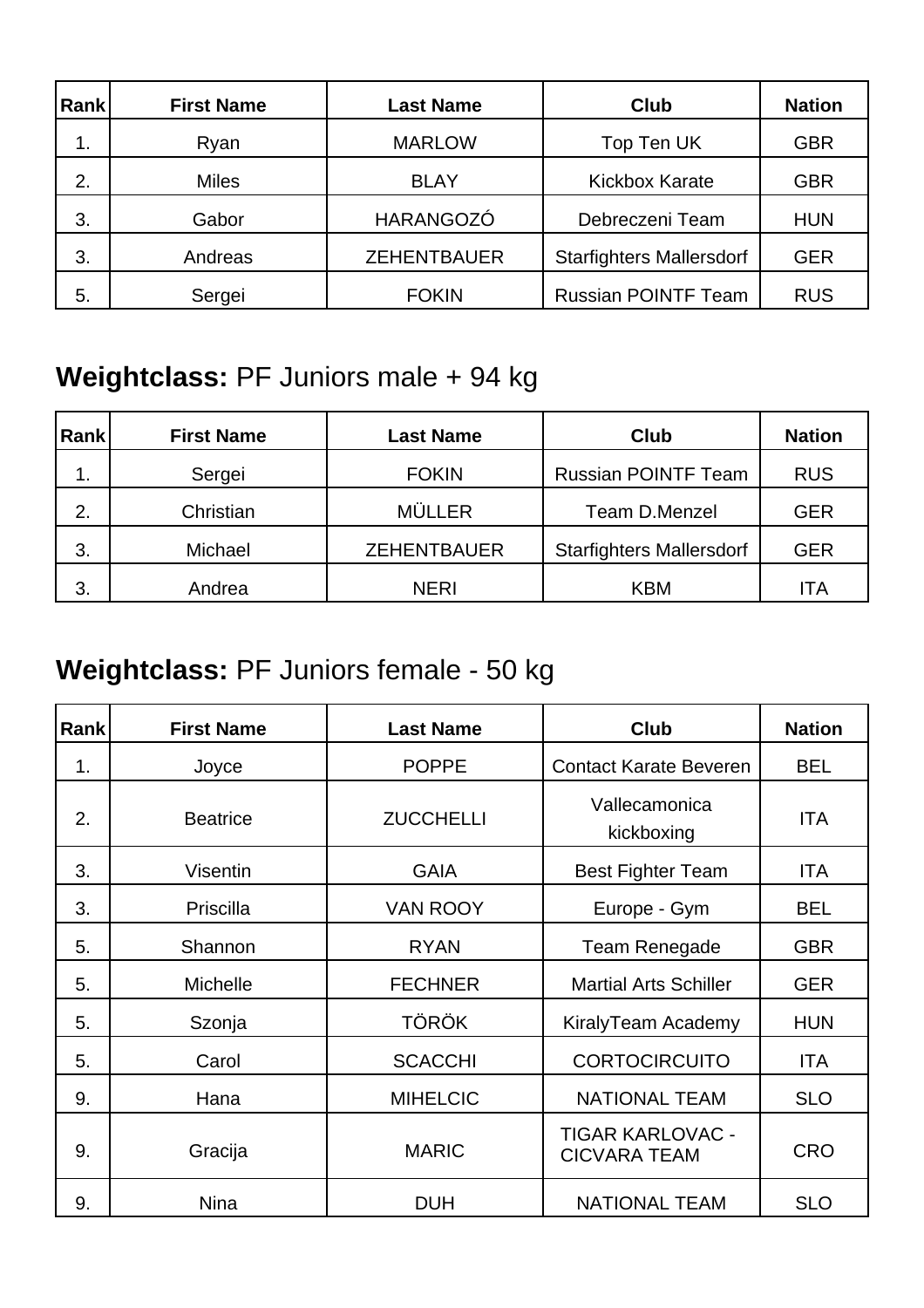### **Weightclass:** PF Juniors female - 55 kg

| Rank | <b>First Name</b>  | <b>Last Name</b>      | <b>Club</b>                     | <b>Nation</b> |
|------|--------------------|-----------------------|---------------------------------|---------------|
| 1.   | Carmela            | <b>ABBATE</b>         | <b>Best Fighter Team</b>        | <b>ITA</b>    |
| 2.   | Livia              | <b>MURVAI</b>         | KiralyTeam Academy              | <b>HUN</b>    |
| 3.   | <b>Kristina</b>    | <b>RAVLIC</b>         | <b>KBK Mawashi</b>              | <b>CRO</b>    |
| 3.   | Alexandra          | <b>DIMITROVA</b>      | <b>IKKEN</b>                    | <b>BUL</b>    |
| 5.   | Magdalena          | <b>GRIMM</b>          | <b>MartialArtsSports Center</b> | <b>GER</b>    |
| 5.   | Johanna            | <b>ZEITLER</b>        | <b>WoK Team Germany</b>         | <b>GER</b>    |
| 5.   | Michelle           | <b>FECHNER</b>        | <b>Martial Arts Schiller</b>    | <b>GER</b>    |
| 5.   | Elisabeth - Sophie | <b>FUHS</b>           | <b>Union KC Korneuburg</b>      | <b>AUT</b>    |
| 9.   | Joyce              | <b>POPPE</b>          | <b>Contact Karate Beveren</b>   | <b>BEL</b>    |
| 9.   | Teja               | <b>MIHELCIC</b>       | <b>NATIONAL TEAM</b>            | <b>SLO</b>    |
| 9.   | Lara               | <b>MAIER</b>          | <b>KBC Graz</b>                 | <b>AUT</b>    |
| 9.   | Shannon            | <b>RYAN</b>           | Team Renegade                   | <b>GBR</b>    |
| 9.   | Tirill             | <b>BJÖRNSTAD NÆSS</b> | Pointfighter Kbk                | <b>NOR</b>    |
| 9.   | Eva                | <b>BARTELME</b>       | <b>NATIONAL TEAM</b>            | <b>SLO</b>    |
| 9.   | <b>NOEMI</b>       | <b>ROSSI</b>          | auxe                            | <b>ITA</b>    |
| 9.   | Stefanie           | <b>RICHNER</b>        | <b>Swiss Team Junior</b>        | <b>SUI</b>    |

### **Weightclass:** PF Juniors female - 60 kg

| Rank | <b>First Name</b> | <b>Last Name</b>    | <b>Club</b>                | <b>Nation</b> |
|------|-------------------|---------------------|----------------------------|---------------|
| 1.   | Dorina            | <b>SZABO</b>        | KiralyTeam Academy         | <b>HUN</b>    |
| 2.   | Kristina          | <b>RAVLIC</b>       | <b>KBK Mawashi</b>         | <b>CRO</b>    |
| 3.   | Ivana             | <b>ILIEVA</b>       | <b>IKKEN</b>               | <b>BUL</b>    |
| 3.   | <b>GLORIA</b>     | <b>BOSCOLO CHIO</b> | areafitness61              | <b>ITA</b>    |
| 5.   | Victoria          | <b>SOKOLOVA</b>     | <b>Russian POINTF Team</b> | <b>RUS</b>    |
| 5.   | Sarah             | <b>LANGER</b>       | budokan Sport-Club e.V.    | <b>GER</b>    |
| 5.   | <b>JELENA</b>     | PETROVIC'           | Kick-Box Jugend Team<br>eV | <b>GER</b>    |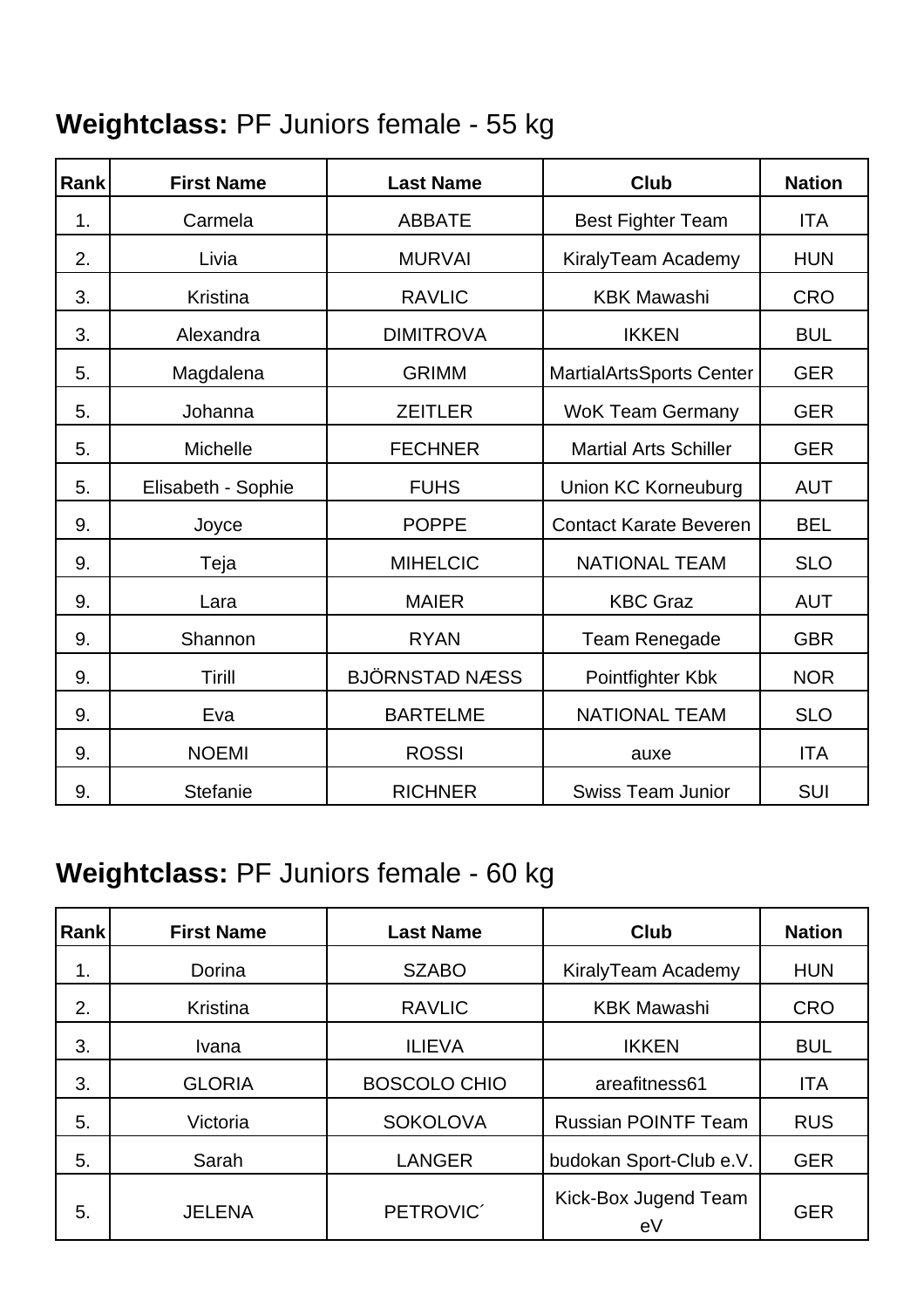| 5.  | Tirill          | <b>BJÖRNSTAD NÆSS</b> | Pointfighter Kbk                               | <b>NOR</b> |
|-----|-----------------|-----------------------|------------------------------------------------|------------|
| 9.  | Lisa            | <b>SCHANDL</b>        | <b>Top Ten Germany</b>                         | <b>GER</b> |
| 9.  | Magdalena       | <b>GRIMM</b>          | <b>MartialArtsSports Center</b>                | <b>GER</b> |
| 9.  | <b>NOEMI</b>    | <b>ROSSI</b>          | auxe                                           | <b>ITA</b> |
| 9.  | <b>Stefanie</b> | <b>RICHNER</b>        | <b>Swiss Team Junior</b>                       | <b>SUI</b> |
| 9.  | Evita-Lara      | <b>BRKIC</b>          | <b>TIGAR KARLOVAC -</b><br><b>CICVARA TEAM</b> | <b>CRO</b> |
| 9.  | Valentina       | <b>ROLLA</b>          | <b>Kickboxing Andrea</b>                       | <b>ITA</b> |
| 9.  | Meryem          | <b>KAYA</b>           | <b>Black Eagle Kampfsport</b>                  | <b>GER</b> |
| 9.  | Selina          | <b>POHL</b>           | <b>MartialArtsSports Center</b>                | <b>GER</b> |
| 17. | Denise          | <b>TOLOSI</b>         | Dragon Dojo Conselve                           | <b>ITA</b> |

## **Weightclass:** PF Juniors female - 65 kg

| <b>Rank</b> | <b>First Name</b> | <b>Last Name</b>      | Club                                           | <b>Nation</b> |
|-------------|-------------------|-----------------------|------------------------------------------------|---------------|
| 1.          | Lisa              | <b>SCHANDL</b>        | <b>Top Ten Germany</b>                         | <b>GER</b>    |
| 2.          | Andela            | <b>STANIC</b>         | <b>KBK Mawashi</b>                             | <b>CRO</b>    |
| 3.          | Chloe             | <b>BUCK</b>           | Top Ten UK                                     | <b>GBR</b>    |
| 3.          | <b>Stefanie</b>   | <b>GLEIXNER</b>       | <b>TKD-KB-Schule</b><br>Jungshin               | <b>GER</b>    |
| 5.          | Alexandra         | <b>KRAPIVINA</b>      | Russian POINTF Team                            | <b>RUS</b>    |
| 5.          | Selina            | <b>POHL</b>           | MartialArtsSports Center                       | <b>GER</b>    |
| 5.          | <b>Melike</b>     | <b>YETER</b>          | taekwondo rastatt eV                           | <b>GER</b>    |
| 5.          | <b>JELENA</b>     | PETROVIC <sup>®</sup> | Kick-Box Jugend Team<br>eV                     | <b>GER</b>    |
| 9.          | Megan             | <b>EVANS</b>          | Lee Matthews BMMA                              | <b>GBR</b>    |
| 9.          | Jovana            | <b>PRVULJ</b>         | <b>Chikudo Martial Arts</b>                    | LIE           |
| 9.          | Evita-Lara        | <b>BRKIC</b>          | <b>TIGAR KARLOVAC -</b><br><b>CICVARA TEAM</b> | <b>CRO</b>    |
| 9.          | Valentina         | <b>ROLLA</b>          | Kickboxing Andrea                              | <b>ITA</b>    |
| 9.          | Joyce             | <b>VAN DEN BRANDE</b> | <b>Contact Karate Beveren</b>                  | <b>BEL</b>    |
| 9.          | Meryem            | <b>KAYA</b>           | <b>Black Eagle Kampfsport</b>                  | <b>GER</b>    |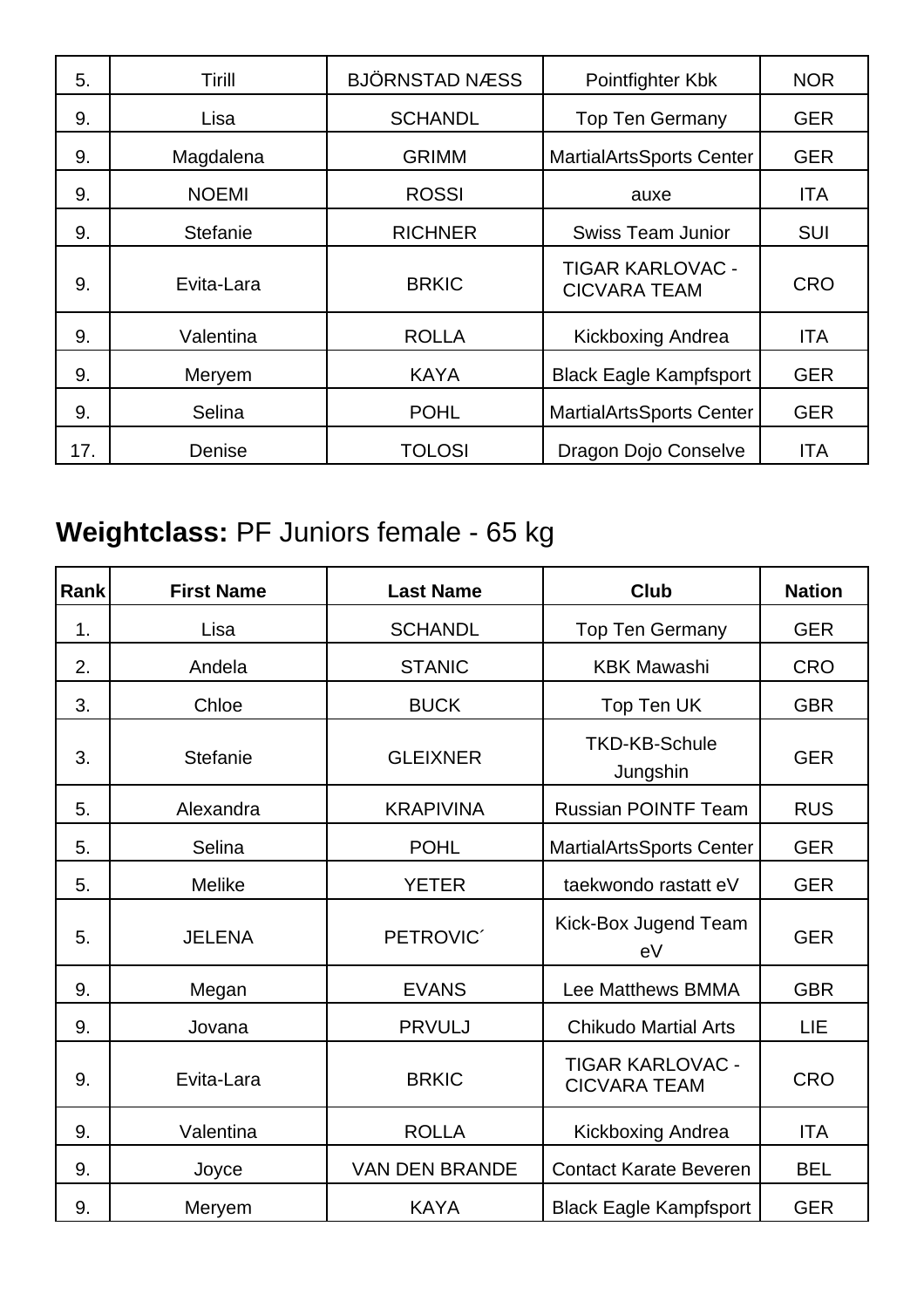| 9.  | Victoria      | <b>SOKOLOVA</b>     | <b>Russian POINTF Team</b> | <b>RUS</b> |
|-----|---------------|---------------------|----------------------------|------------|
| 9.  | Ivana         | <b>ILIEVA</b>       | <b>IKKEN</b>               | <b>BUL</b> |
| 17. | <b>GLORIA</b> | <b>BOSCOLO CHIO</b> | areafitness61              | ITA        |
| 17. | Sarah         | <b>LANGER</b>       | budokan Sport-Club e.V.    | <b>GER</b> |
| 17. | Denise        | <b>TOLOSI</b>       | Dragon Dojo Conselve       | ITA        |
| 17. | Amber         | <b>JONES</b>        | Genesis MA                 | <b>GBR</b> |
| 17. | Silvia        | <b>DORIA</b>        | <b>Best Fighter Team</b>   | ITA        |

### **Weightclass:** PF Juniors female + 65 kg

| Rank | <b>First Name</b> | <b>Last Name</b>      | <b>Club</b>                      | <b>Nation</b> |
|------|-------------------|-----------------------|----------------------------------|---------------|
| 1.   | Chloe             | <b>BUCK</b>           | Top Ten UK                       | <b>GBR</b>    |
| 2.   | Anna              | <b>ROSENOVA</b>       | <b>Czech Fullcontact Union</b>   | <b>CZE</b>    |
| 3.   | Joyce             | <b>VAN DEN BRANDE</b> | <b>Contact Karate Beveren</b>    | <b>BEL</b>    |
| 3.   | Stefanie          | <b>GLEIXNER</b>       | <b>TKD-KB-Schule</b><br>Jungshin | <b>GER</b>    |
| 5.   | Amber             | <b>JONES</b>          | Genesis MA                       | <b>GBR</b>    |
| 5.   | Megan             | <b>EVANS</b>          | Lee Matthews BMMA                | <b>GBR</b>    |
| 5.   | Jovana            | <b>PRVULJ</b>         | <b>Chikudo Martial Arts</b>      | LIE           |
| 5.   | Kety              | <b>DAL PONT</b>       | <b>COMBAT FREE STYLE</b>         | <b>ITA</b>    |
| 9.   | Alexandra         | <b>KRAPIVINA</b>      | <b>Russian POINTF Team</b>       | <b>RUS</b>    |
| 9.   | Arwhen            | <b>HUYGHE</b>         | <b>Contact Karate Beveren</b>    | <b>BEL</b>    |
| 9.   | Melody            | <b>SPERANDIO</b>      | <b>ZEN SHIN MARENO</b>           | <b>ITA</b>    |
| 9.   | <b>Doris</b>      | <b>VITASOVIC</b>      | <b>KBK LAV MEDULIN</b>           | <b>CRO</b>    |
| 9.   | Andela            | <b>STANIC</b>         | <b>KBK Mawashi</b>               | <b>CRO</b>    |
| 9.   | Anita             | <b>SALVALAIO</b>      | auxe                             | <b>ITA</b>    |
| 9.   | <b>JELENA</b>     | PETROVIC <sup>®</sup> | Kick-Box Jugend Team<br>eV       | <b>GER</b>    |
| 9.   | Zsófia            | <b>CSONKA</b>         | <b>Yoko Kickbox Team</b>         | <b>HUN</b>    |

**Weightclass:** PF Senior male - 57 kg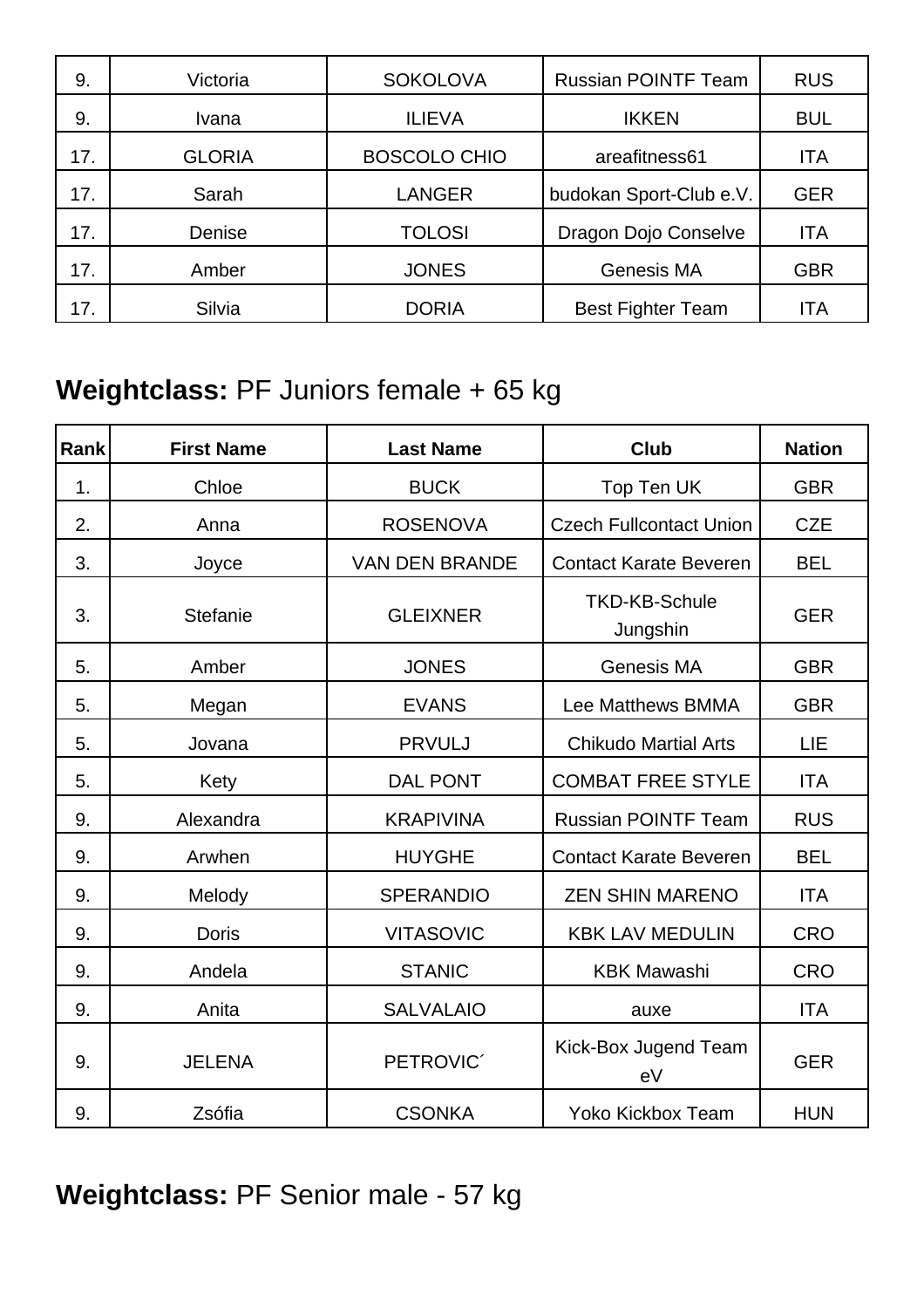| Rank | <b>First Name</b> | <b>Last Name</b> | <b>Club</b>                  | <b>Nation</b> |
|------|-------------------|------------------|------------------------------|---------------|
| 1.   | Roland            | <b>VERES</b>     | KiralyTeam Academy           | <b>HUN</b>    |
| 2.   | Fletcher          | <b>THOMAS</b>    | <b>Team Renegade</b>         | <b>GBR</b>    |
| 3.   | <b>Maxim</b>      | <b>FADEEV</b>    | <b>Russian POINTF Team</b>   | <b>RUS</b>    |
| 3.   | Riccardo          | <b>BELLEMO</b>   | <b>Best Fighter Team</b>     | <b>ITA</b>    |
| 5.   | Vincenzo          | <b>GAGLIARDI</b> | Asd Thunder pizzo            | <b>ITA</b>    |
| 5.   | Edoardo           | <b>SACCHETTI</b> | Kickboxing Andrea            | <b>ITA</b>    |
| 5.   | Davide            | <b>MINOIA</b>    | Vallecamonica<br>kickboxing  | <b>ITA</b>    |
| 5.   | Ricardo           | <b>KREMPS</b>    | Kick-Box-Team-<br>Eberswalde | <b>GER</b>    |
| 9.   | <b>Bence</b>      | <b>CSÁK</b>      | Debreczeni Team              | <b>HUN</b>    |
| 9.   | <b>MANUEL</b>     | <b>AGONI</b>     | fire generation              | <b>ITA</b>    |

## **Weightclass:** PF Senior male - 63 kg

| Rank | <b>First Name</b> | <b>Last Name</b>     | <b>Club</b>                  | <b>Nation</b> |
|------|-------------------|----------------------|------------------------------|---------------|
| 1.   | Viacheslav        | <b>SHCHERBAKOV</b>   | <b>Russian POINTF Team</b>   | <b>RUS</b>    |
| 2.   | Davide            | <b>COLLA</b>         | <b>Best Fighter Team</b>     | <b>ITA</b>    |
| 3.   | Luca              | <b>BELLINI</b>       | asd area sport               | <b>ITA</b>    |
| 3.   | Carvin            | <b>BURKE</b>         | Yokoso                       | <b>NED</b>    |
| 5.   | Alberto           | <b>CANIGLIA</b>      | auxe                         | <b>ITA</b>    |
| 5.   | Matteo            | <b>SILVETTI</b>      | <b>Best Fighter Team</b>     | <b>ITA</b>    |
| 5.   | Lorenzo           | <b>DEL GAUDIO</b>    | <b>Dynamite Team</b>         | <b>ITA</b>    |
| 5.   | Lanzilao          | <b>GABRIELE</b>      | <b>Best Fighter Team</b>     | <b>ITA</b>    |
| 9.   | <b>MICHELE</b>    | <b>FURFARO</b>       | <b>KBFT</b>                  | <b>ITA</b>    |
| 9.   | Fletcher          | <b>THOMAS</b>        | Team Renegade                | <b>GBR</b>    |
| 9.   | Eirik             | <b>RAFN HANSEN</b>   | Pointfighter Kbk             | <b>NOR</b>    |
| 9.   | Grant             | <b>MCEWAN</b>        | <b>Wolfpack Martial Arts</b> | <b>GBR</b>    |
| 9.   | Elijah            | <b>EVERILL</b>       | Top Ten UK                   | <b>GBR</b>    |
| 9.   | Roberto           | <b>CORONA ROCHAS</b> | Hispania Team                | <b>ESP</b>    |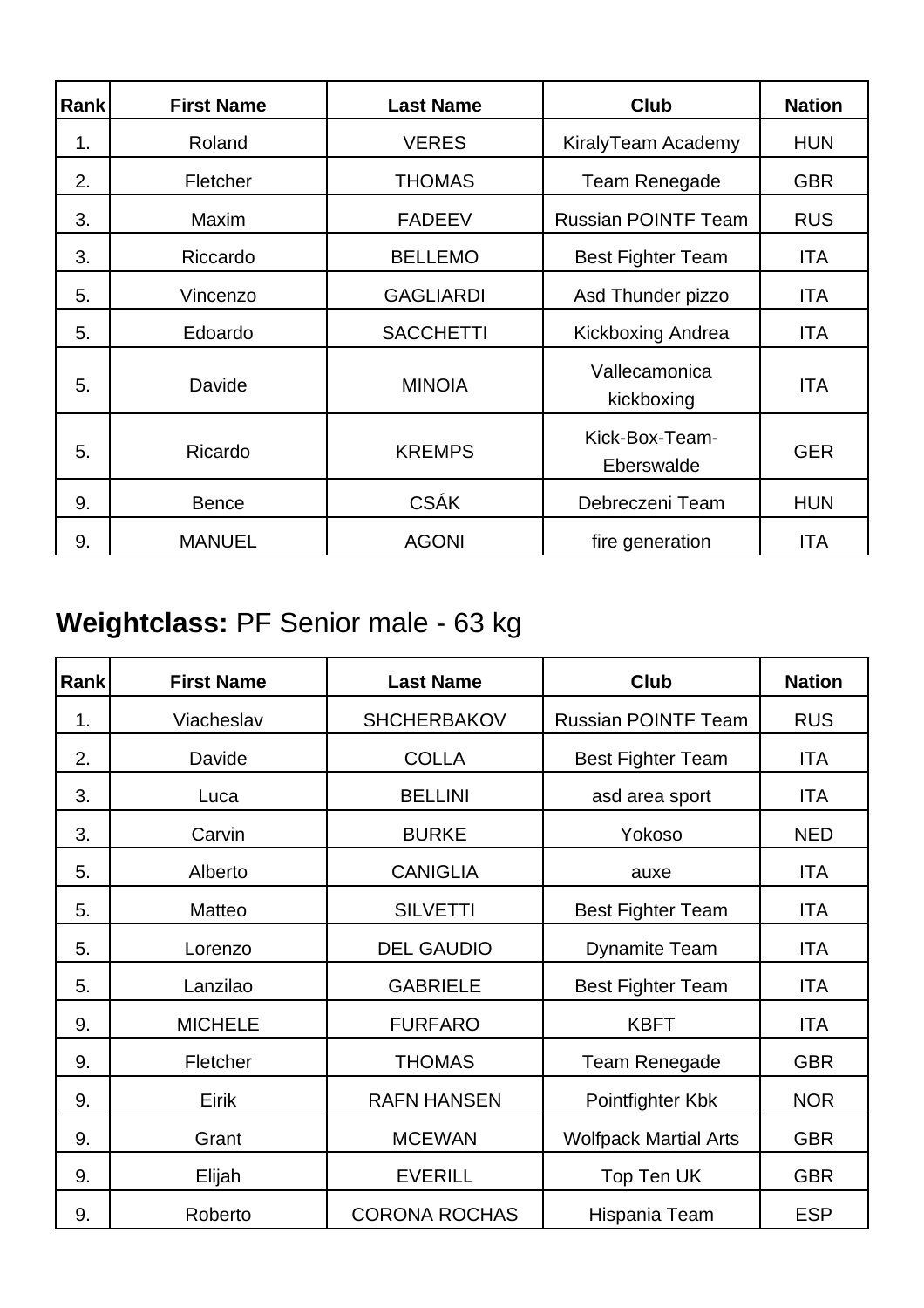| 9.  | <b>Phil</b>    | <b>HIGGINS</b>  | Genesis MA                    | <b>GBR</b> |
|-----|----------------|-----------------|-------------------------------|------------|
| 9.  | <b>Dominik</b> | <b>MEYER</b>    | <b>Top Ten Germany</b>        | <b>GER</b> |
| 17. | Robbie         | <b>LAVOIE</b>   | All Star Team                 | <b>USA</b> |
| 17. | Nandor         | <b>HIDVEGI</b>  | Debreczeni Team               | <b>HUN</b> |
| 17. | Stephan        | <b>HAMPL</b>    | Kampfsportschule Berk         | <b>GER</b> |
| 17. | <b>Miha</b>    | <b>DRNOVŠEK</b> | <b>NATIONAL TEAM</b>          | <b>SLO</b> |
| 17. | Amir           | <b>SUSNJAR</b>  | <b>KBS "LJUTOC"</b><br>ORAŠAC | <b>BIH</b> |
| 17. | Ricardo        | <b>KREMPS</b>   | Kick-Box-Team-<br>Eberswalde  | <b>GER</b> |
| 17. | Alessandro     | <b>COMPAGNO</b> | new life                      | <b>ITA</b> |

## **Weightclass:** PF Senior male - 69 kg

| Rank | <b>First Name</b> | <b>Last Name</b>   | <b>Club</b>                 | <b>Nation</b> |
|------|-------------------|--------------------|-----------------------------|---------------|
| 1.   | Ennio             | <b>GIORDANO</b>    | <b>ASD AIKYA</b>            | <b>ITA</b>    |
| 2.   | Daniele           | <b>FARINA</b>      | <b>ASD AIKYA</b>            | <b>ITA</b>    |
| 3.   | Timmy             | <b>SARANTOUDIS</b> | <b>Top Ten Germany</b>      | <b>GER</b>    |
| 3.   | Simone            | <b>DEVITA</b>      | Kickboxing Andrea           | <b>ITA</b>    |
| 5.   | Petar             | <b>SPASENIC</b>    | <b>NATIONAL TEAM</b>        | <b>SLO</b>    |
| 5.   | Carvin            | <b>BURKE</b>       | Yokoso                      | <b>NED</b>    |
| 5.   | Devid             | <b>PINTORE</b>     | <b>Best Fighter Team</b>    | <b>ITA</b>    |
| 5.   | Lewis             | <b>MORRISON</b>    | Top Ten UK                  | <b>GBR</b>    |
| 9.   | Lukas             | <b>FUCHS</b>       | Tae-Kibo                    | <b>AUT</b>    |
| 9.   | <b>Brandon</b>    | <b>PRINCE</b>      | Top Ten UK                  | <b>GBR</b>    |
| 9.   | Phil              | <b>HIGGINS</b>     | <b>Genesis MA</b>           | <b>GBR</b>    |
| 9.   | Georgian          | <b>CIMPEANU</b>    | <b>Best Fighter Team</b>    | <b>ITA</b>    |
| 9.   | Antonio           | <b>LO PRETE</b>    | <b>Swiss Team</b>           | <b>SUI</b>    |
| 9.   | Raj               | <b>CHIRIPAL</b>    | Genesis MA                  | <b>GBR</b>    |
| 9.   | Harald            | <b>HAGENEDER</b>   | <b>Sportunion Vorchdorf</b> | <b>AUT</b>    |
| 9.   | Sebastian         | <b>COUTURE</b>     | All Star Team               | <b>USA</b>    |
| 17.  | Danylo            | <b>MANCARI</b>     | <b>Swiss Team</b>           | SUI           |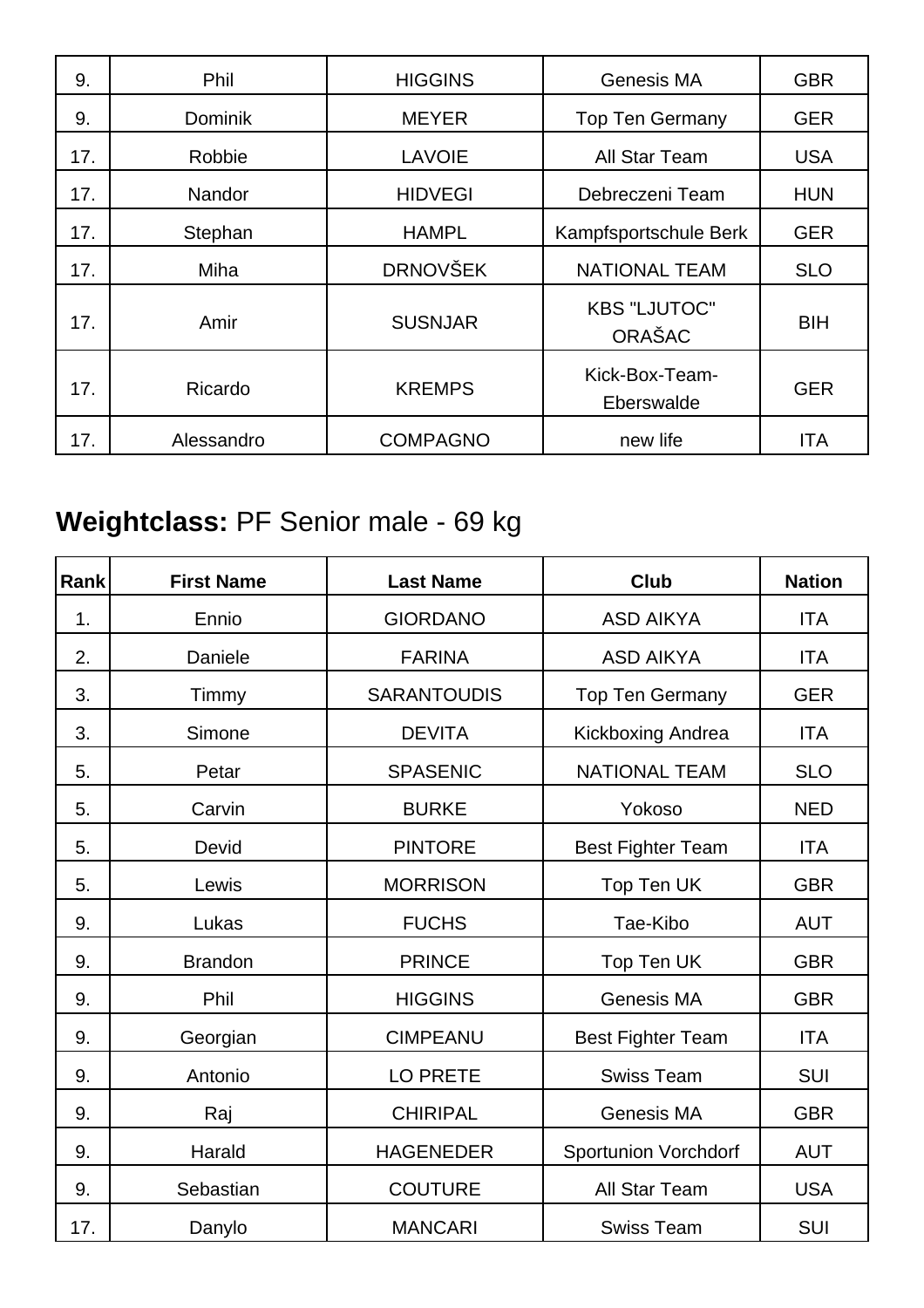| 17. | Enrico          | <b>MIRANDOLA</b>   | asd area sport                       | <b>ITA</b> |
|-----|-----------------|--------------------|--------------------------------------|------------|
| 17. | <b>MICHELE</b>  | <b>FURFARO</b>     | <b>KBFT</b>                          | <b>ITA</b> |
| 17. | Kevin           | <b>TREBING</b>     | <b>TSG Sandershausen</b>             | <b>GER</b> |
| 17. | Chao            | XU                 | taekwondo rastatt eV                 | <b>GER</b> |
| 17. | Aleksandar      | <b>MILJKOVIC</b>   | Tae-Kibo                             | <b>AUT</b> |
| 17. | <b>Markus</b>   | <b>BLÜMMEL</b>     | <b>ATUS Gratkorn</b>                 | <b>AUT</b> |
| 17. | Dereece         | <b>WILLIAMS</b>    | maddogs                              | <b>GBR</b> |
| 17. | Viacheslav      | <b>SHCHERBAKOV</b> | <b>Russian POINTF Team</b>           | <b>RUS</b> |
| 17. | Asura           | <b>ENKHBAYAR</b>   | Tae-Kibo                             | <b>AUT</b> |
| 17. | Eirik           | <b>RAFN HANSEN</b> | Pointfighter Kbk                     | <b>NOR</b> |
| 17. | <b>Dominik</b>  | <b>MEYER</b>       | <b>Top Ten Germany</b>               | <b>GER</b> |
| 17. | Daniel          | <b>GROßMANN</b>    | <b>MTV Rosenheim</b>                 | <b>GER</b> |
| 17. | Seherzad        | <b>ZULIC</b>       | <b>KBS "LJUTOC"</b><br><b>ORAŠAC</b> | <b>BIH</b> |
| 17. | <b>Bernhard</b> | <b>KRATZWALD</b>   | Tae-Kibo                             | <b>AUT</b> |
| 17. | Davide          | <b>COLLA</b>       | <b>Best Fighter Team</b>             | <b>ITA</b> |
| 33. | Matteo          | <b>SAITTA</b>      | <b>COMBAT FREE STYLE</b>             | <b>ITA</b> |

## **Weightclass:** PF Senior male - 74 kg

| Rank | <b>First Name</b> | <b>Last Name</b>   | <b>Club</b>                         | <b>Nation</b> |
|------|-------------------|--------------------|-------------------------------------|---------------|
| 1.   | Sascha            | <b>GRÄSKE</b>      | Kick-Box Verein Leipzig             | <b>GER</b>    |
| 2.   | Philipp           | <b>RUCKDESCHEL</b> | <b>TKD-KB-Schule</b><br>Jungshin    | <b>GER</b>    |
| 3.   | <b>Ivan</b>       | <b>OVSIENKO</b>    | ŠKP Banská Bystrica                 | <b>SVK</b>    |
| 3.   | Ennio             | <b>GIORDANO</b>    | <b>ASD AIKYA</b>                    | <b>ITA</b>    |
| 5.   | Timmy             | <b>SARANTOUDIS</b> | <b>Top Ten Germany</b>              | <b>GER</b>    |
| 5.   | <b>TOMASZ</b>     | <b>KURZEJA</b>     | POLSKI ZWIAZEK<br><b>KICKBOXING</b> | <b>POL</b>    |
| 5.   | <b>Bernhard</b>   | <b>KRATZWALD</b>   | Tae-Kibo                            | <b>AUT</b>    |
| 5.   | Tilen             | <b>ZAJC</b>        | <b>NATIONAL TEAM</b>                | <b>SLO</b>    |
| 9.   | <b>NICOLAE</b>    | <b>BOTEZATU</b>    | asd kb montebelluna                 | <b>ITA</b>    |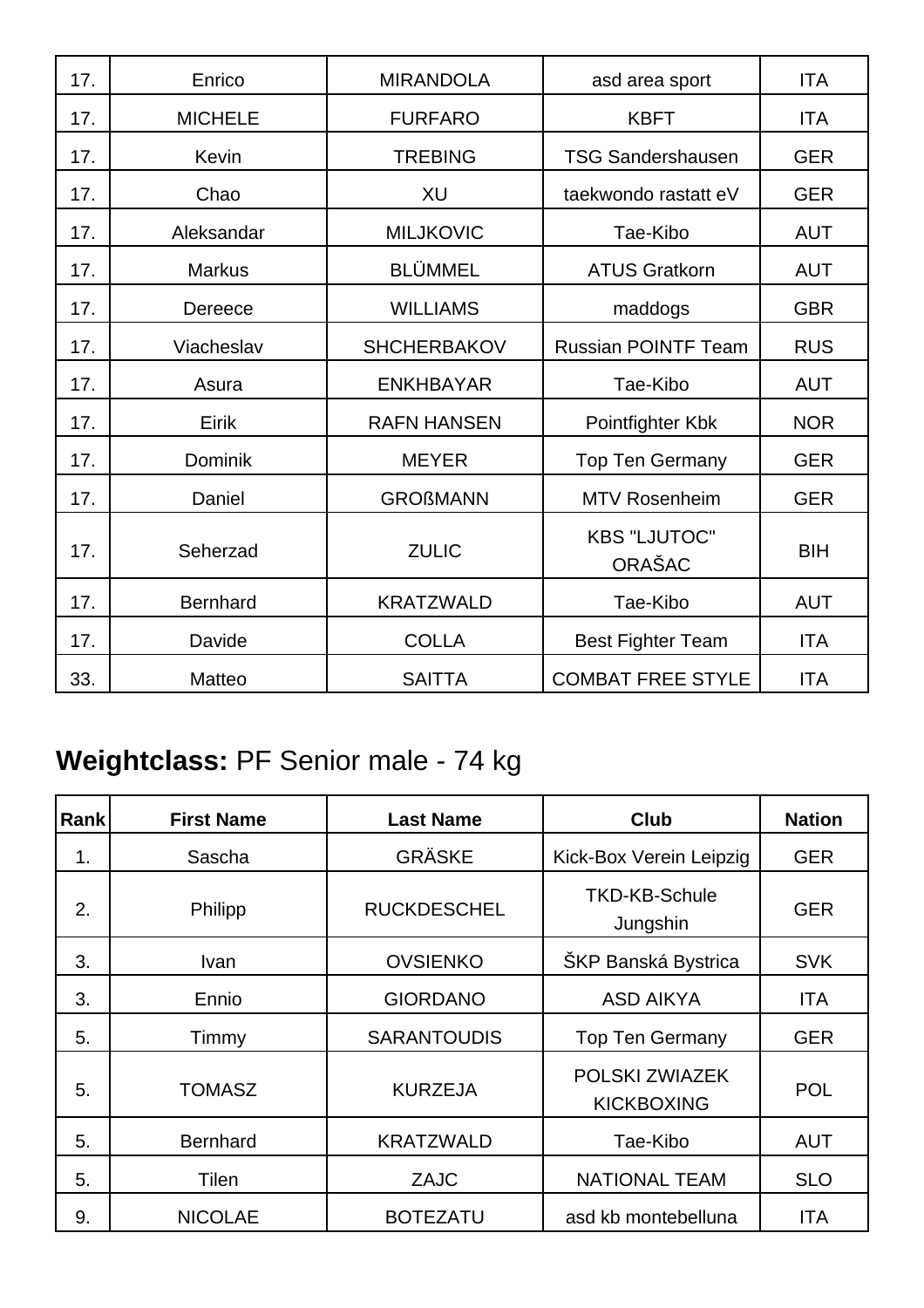| 9.  | Nicola          | <b>ALBANESE</b>     | <b>Best Fighter Team</b>    | <b>ITA</b> |
|-----|-----------------|---------------------|-----------------------------|------------|
| 9.  | <b>Chris</b>    | <b>WELKER</b>       | Sidekick e.V.               | <b>GER</b> |
| 9.  | Danylo          | <b>MANCARI</b>      | <b>Swiss Team</b>           | <b>SUI</b> |
| 9.  | Jan             | <b>SEBA</b>         | <b>Czech KB Federation</b>  | <b>CZE</b> |
| 9.  | Daniele         | <b>FARINA</b>       | <b>ASD AIKYA</b>            | <b>ITA</b> |
| 9.  | Lewis           | <b>MORRISON</b>     | Top Ten UK                  | <b>GBR</b> |
| 9.  | Padoan          | <b>LUCA</b>         | <b>Best Fighter Team</b>    | <b>ITA</b> |
| 17. | Petr            | <b>FATKA</b>        | <b>Fighters Gym</b>         | <b>CZE</b> |
| 17. | Borislav        | <b>HADJIGENOV</b>   | <b>IKKEN</b>                | <b>BUL</b> |
| 17. | <b>Bernhard</b> | <b>NAGL</b>         | Tae-Kibo                    | <b>AUT</b> |
| 17. | <b>VALERIO</b>  | <b>CLAZZER</b>      | <b>KBFT</b>                 | <b>ITA</b> |
| 17. | Jeno            | <b>ROHONCZY</b>     | KiralyTeam Academy          | <b>HUN</b> |
| 17. | Dario           | <b>PERISSINOTTO</b> | <b>COMBAT FREE STYLE</b>    | <b>ITA</b> |
| 17. | <b>Markus</b>   | <b>BLÜMMEL</b>      | <b>ATUS Gratkorn</b>        | <b>AUT</b> |
| 17. | Harald          | <b>HAGENEDER</b>    | <b>Sportunion Vorchdorf</b> | <b>AUT</b> |
| 17. | Matteo          | <b>SAITTA</b>       | <b>COMBAT FREE STYLE</b>    | <b>ITA</b> |
| 17. | Chao            | XU                  | taekwondo rastatt eV        | <b>GER</b> |
| 17. | Juri            | <b>MELNICENKO</b>   | <b>KBM</b>                  | <b>ITA</b> |
| 17. | Anton           | <b>STREICH</b>      | <b>Swiss Team</b>           | <b>SUI</b> |
| 17. | Lukas           | <b>FUCHS</b>        | Tae-Kibo                    | <b>AUT</b> |
| 33. | <b>Jack</b>     | <b>FELTON</b>       | All Star Team               | <b>USA</b> |
| 33. | Kevin           | <b>TREBING</b>      | <b>TSG Sandershausen</b>    | <b>GER</b> |
| 33. | Antonio         | LO PRETE            | <b>Swiss Team</b>           | <b>SUI</b> |
| 33. | Tomaš           | <b>KAREL</b>        | <b>Czech KB Federation</b>  | <b>CZE</b> |

# **Weightclass:** PF Senior male - 79 kg

| Rank | <b>First Name</b> | <b>Last Name</b> | Club                     | <b>Nation</b> |
|------|-------------------|------------------|--------------------------|---------------|
| . .  | Harald            | <b>SCHMIDT</b>   | <b>Top Ten Germany</b>   | <b>GER</b>    |
| 2.   | Riccardo          | <b>ALBANESE</b>  | <b>Best Fighter Team</b> | ITA           |
| 3.   | Marco             | <b>NORDIO</b>    | <b>Best Fighter Team</b> | ITA           |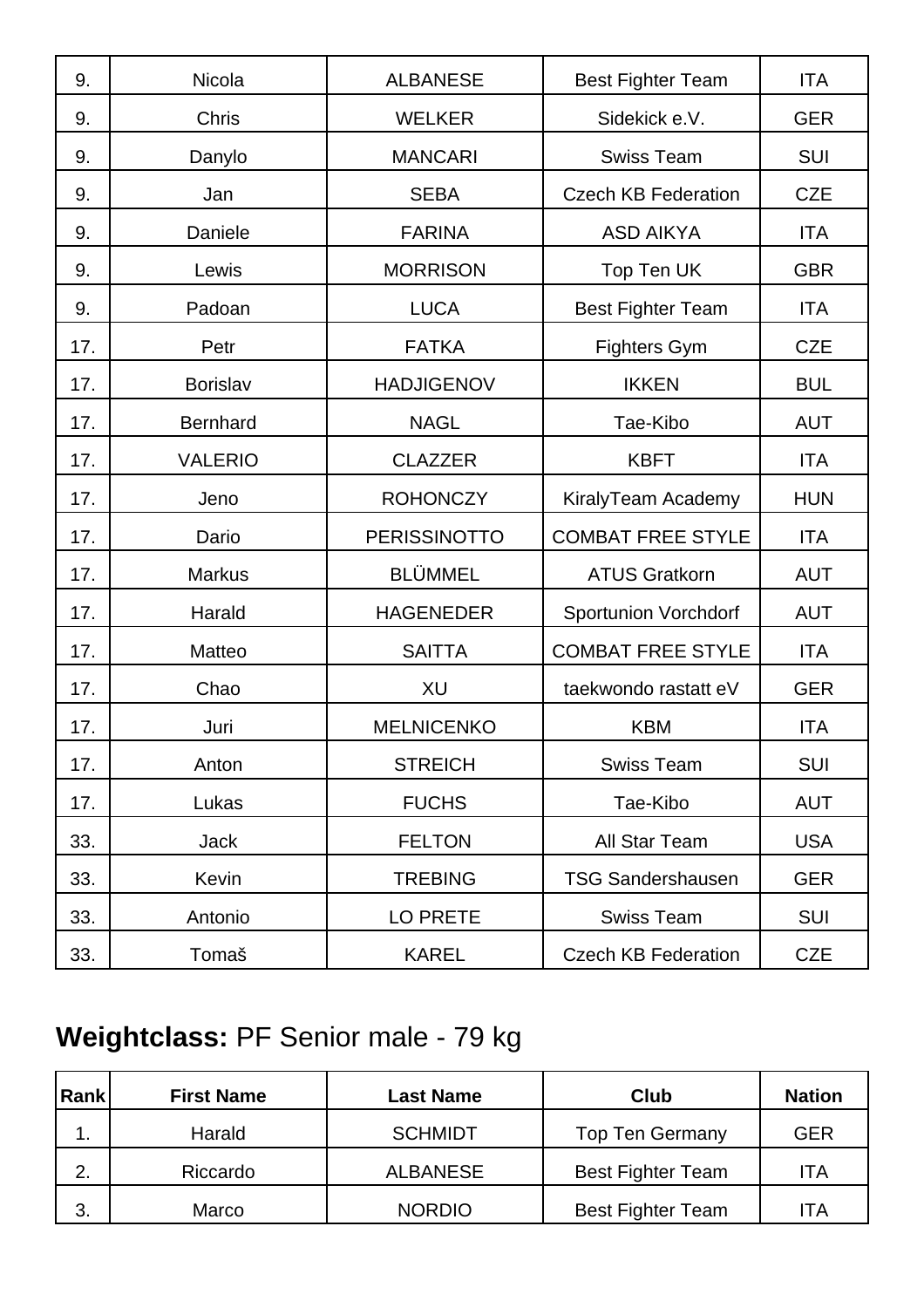| 3.  | <b>Malek</b>    | <b>BELGUITH</b>     | <b>Swiss Team</b>                    | SUI        |
|-----|-----------------|---------------------|--------------------------------------|------------|
| 5.  | Ivan            | <b>OVSIENKO</b>     | ŠKP Banská Bystrica                  | <b>SVK</b> |
| 5.  | Dario           | <b>PERISSINOTTO</b> | <b>COMBAT FREE STYLE</b>             | <b>ITA</b> |
| 5.  | Tilen           | <b>ZAJC</b>         | <b>NATIONAL TEAM</b>                 | <b>SLO</b> |
| 5.  | Ivan            | <b>GRYSHCHUK</b>    | <b>SOLOVEY TEAM</b>                  | <b>UKR</b> |
| 9.  | Tomaš           | <b>KAREL</b>        | <b>Czech KB Federation</b>           | <b>CZE</b> |
| 9.  | Leon            | <b>GREIER</b>       | <b>Martial Arts Schiller</b>         | <b>GER</b> |
| 9.  | Sascha          | <b>GRÄSKE</b>       | Kick-Box Verein Leipzig              | <b>GER</b> |
| 9.  | <b>Stefan</b>   | <b>REINBOTH</b>     | <b>MartialArtsSports Center</b>      | <b>GER</b> |
| 9.  | <b>HÜSEYIN</b>  | <b>SEMERCI</b>      | <b>TEAM TOPTEN</b><br><b>TÜRKIYE</b> | <b>TUR</b> |
| 9.  | Peter           | <b>DAVIDA</b>       | <b>Chikudo Martial Arts</b>          | LIE        |
| 9.  | <b>NICOLAE</b>  | <b>BOTEZATU</b>     | asd kb montebelluna                  | <b>ITA</b> |
| 9.  | Jan             | <b>SEBA</b>         | <b>Czech KB Federation</b>           | <b>CZE</b> |
| 17. | <b>TOMASZ</b>   | <b>KURZEJA</b>      | POLSKI ZWIAZEK<br><b>KICKBOXING</b>  | <b>POL</b> |
| 17. | Marc            | <b>HAMMER</b>       | Top Ten Budo Akademie<br>eV          | <b>GER</b> |
| 17. | <b>Stefanos</b> | <b>MOUTAFTSIDIS</b> | <b>Chikudo Martial Arts</b>          | LIE        |
| 17. | Mario           | <b>JELINEK</b>      | Tae-Kibo                             | <b>AUT</b> |
| 17. | Dean            | <b>APICELLA</b>     | <b>Wolfpack Martial Arts</b>         | <b>GBR</b> |
| 17. | <b>DOMINIK</b>  | <b>KOTOWSKI</b>     | <b>KSW Police Poland</b>             | <b>POL</b> |
| 17. | Anton           | <b>STREICH</b>      | <b>Swiss Team</b>                    | SUI        |
| 17. | Michael         | <b>LEITNER</b>      | <b>Kickboxing Hopfgarten</b>         | <b>AUT</b> |
| 17. | <b>Stefan</b>   | <b>KRISTLER</b>     | <b>Union Velden</b>                  | <b>AUT</b> |
| 17. | Chris           | <b>WELKER</b>       | Sidekick e.V.                        | <b>GER</b> |
| 17. | <b>Tobias</b>   | <b>HOFMANN</b>      | <b>TSG Sandershausen</b>             | <b>GER</b> |
| 17. | Dominik         | <b>HÖLBLING</b>     | Tae-Kibo                             | <b>AUT</b> |
| 17. | Felix           | <b>STAHL</b>        | <b>USF Kickboxclub</b><br>Amberg     | <b>GER</b> |
| 17. | Davide          | <b>NICOLACI</b>     | jsv lippstadt                        | <b>GER</b> |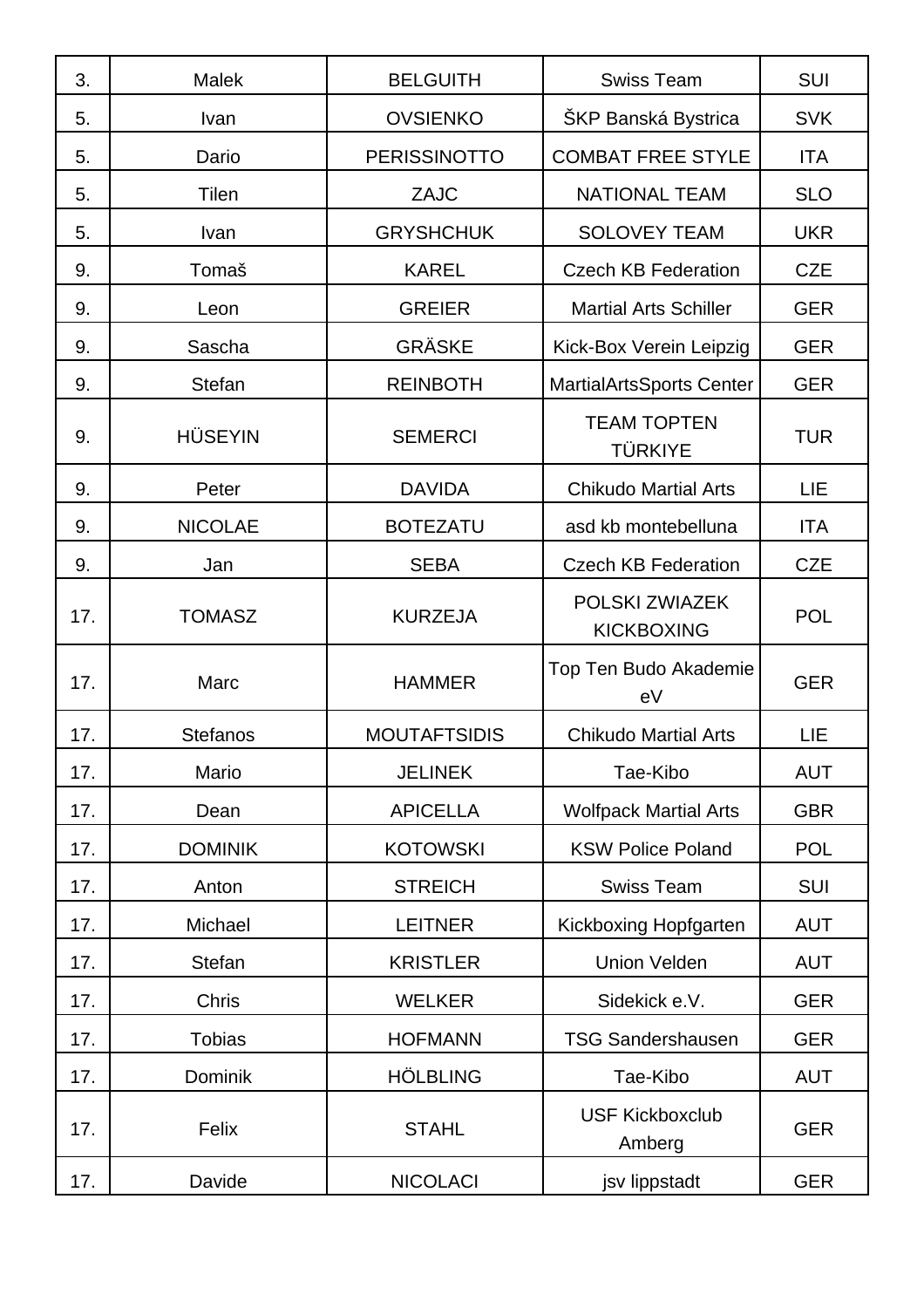| 17. | Philipp        | <b>RUCKDESCHEL</b> | <b>TKD-KB-Schule</b><br>Jungshin     | <b>GER</b> |
|-----|----------------|--------------------|--------------------------------------|------------|
| 17. | Andreas        | <b>HOFER</b>       | <b>KBC ASKÖ Leibnitz</b>             | <b>AUT</b> |
| 33. | <b>BARIS</b>   | <b>KAYAR</b>       | <b>TEAM TOPTEN</b><br><b>TÜRKIYE</b> | <b>TUR</b> |
| 33. | Juri           | <b>MELNICENKO</b>  | <b>KBM</b>                           | <b>ITA</b> |
| 33. | <b>VALERIO</b> | <b>CLAZZER</b>     | <b>KBFT</b>                          | <b>ITA</b> |
| 33. | Aljaž          | <b>BENKO</b>       | <b>NATIONAL TEAM</b>                 | <b>SLO</b> |
| 33. | Petr           | <b>FATKA</b>       | <b>Fighters Gym</b>                  | <b>CZE</b> |
| 33. | Attila         | <b>IVÁNKA</b>      | Százhalombattai KBSE                 | <b>HUN</b> |
| 33. | Noël           | <b>DAEMS</b>       | <b>Contact Karate Beveren</b>        | <b>BEL</b> |
| 33. | Wojciech       | <b>OLTARZEWSKI</b> | POLSKI ZWIAZEK<br><b>KICKBOXING</b>  | <b>POL</b> |
| 33. | Michael        | <b>FAECKL</b>      | <b>KBM</b>                           | <b>ITA</b> |

## **Weightclass:** PF Senior male - 84 kg

| <b>Rank</b> | <b>First Name</b> | <b>Last Name</b> | Club                                 | <b>Nation</b> |
|-------------|-------------------|------------------|--------------------------------------|---------------|
| 1.          | Roberto           | <b>GUIDUCCI</b>  | <b>ASD AIKYA</b>                     | <b>ITA</b>    |
| 2.          | Youri             | <b>VAN HOVE</b>  | Europe - Gym                         | <b>BEL</b>    |
| 3.          | <b>HÜSEYIN</b>    | <b>SEMERCI</b>   | <b>TEAM TOPTEN</b><br><b>TÜRKIYE</b> | <b>TUR</b>    |
| 3.          | Aljaž             | <b>BENKO</b>     | <b>NATIONAL TEAM</b>                 | <b>SLO</b>    |
| 5.          | Oliver            | <b>KREIS</b>     | S-SMAC                               | <b>GER</b>    |
| 5.          | Dominik           | <b>HÖLBLING</b>  | Tae-Kibo                             | <b>AUT</b>    |
| 5.          | <b>Malek</b>      | <b>BELGUITH</b>  | <b>Swiss Team</b>                    | <b>SUI</b>    |
| 5.          | <b>Stefan</b>     | <b>REINBOTH</b>  | <b>MartialArtsSports Center</b>      | <b>GER</b>    |
| 9.          | Zvonko            | <b>GRIBL</b>     | <b>Top Ten Germany</b>               | <b>GER</b>    |
| 9.          | Petr              | <b>TAHAL</b>     | <b>Czech KB Federation</b>           | <b>CZE</b>    |
| 9.          | <b>MARCO</b>      | <b>TOSELLO</b>   | asd kb montebelluna                  | <b>ITA</b>    |
| 9.          | Michael           | <b>LAMPERT</b>   | <b>Chikudo Martial Arts</b>          | LIE           |
| 9.          | Marc              | <b>HAMMER</b>    | Top Ten Budo Akademie<br>eV          | <b>GER</b>    |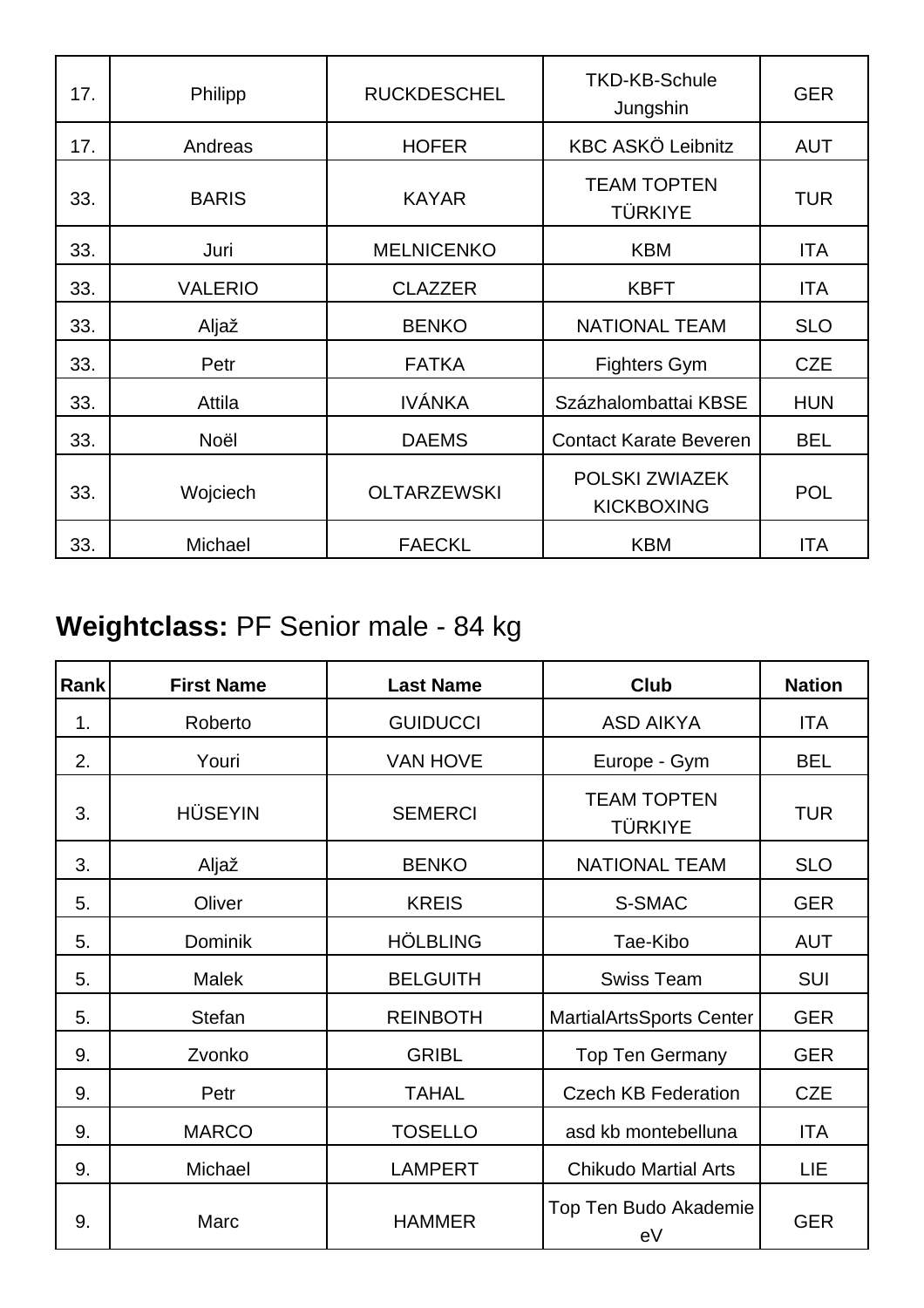| 9.  | Mario           | <b>JELINEK</b>      | Tae-Kibo                             | <b>AUT</b> |
|-----|-----------------|---------------------|--------------------------------------|------------|
| 9.  | Leonid          | <b>SCHMIDT</b>      | <b>TSG Sandershausen</b>             | <b>GER</b> |
| 9.  | <b>Stefanos</b> | <b>MOUTAFTSIDIS</b> | <b>Chikudo Martial Arts</b>          | LIE        |
| 17. | <b>DOMINIK</b>  | <b>KOTOWSKI</b>     | <b>KSW Police Poland</b>             | <b>POL</b> |
| 17. | Ray             | <b>DANIELS</b>      | All Star Team                        | <b>USA</b> |
| 17. | <b>Stefan</b>   | <b>KRISTLER</b>     | <b>Union Velden</b>                  | <b>AUT</b> |
| 17. | Davide          | <b>NICOLACI</b>     | jsv lippstadt                        | <b>GER</b> |
| 17. | <b>BARIS</b>    | <b>KAYAR</b>        | <b>TEAM TOPTEN</b><br><b>TÜRKIYE</b> | <b>TUR</b> |
| 17. | Mario           | <b>WEST</b>         | <b>MartialArtsSports Center</b>      | <b>GER</b> |
| 17. | <b>RAFAL</b>    | <b>ADAMCZYK</b>     | <b>KSW Police Poland</b>             | <b>POL</b> |
| 17. | Tomaš           | <b>KAREL</b>        | <b>Czech KB Federation</b>           | <b>CZE</b> |
| 17. | Felix           | <b>STAHL</b>        | <b>USF Kickboxclub</b><br>Amberg     | <b>GER</b> |
| 17. | Tomaž           | <b>GROBOLJŠEK</b>   | <b>NATIONAL TEAM</b>                 | <b>SLO</b> |
| 17. | Noël            | <b>DAEMS</b>        | <b>Contact Karate Beveren</b>        | <b>BEL</b> |
| 17. | <b>Nico</b>     | <b>WEIGERT</b>      | <b>TSV KB Frankenberg</b>            | <b>GER</b> |

## **Weightclass:** PF Senior male - 89 kg

| Rank | <b>First Name</b> | <b>Last Name</b>   | <b>Club</b>                     | <b>Nation</b> |
|------|-------------------|--------------------|---------------------------------|---------------|
| 1.   | Roman             | <b>BRÜNDL</b>      | Kickboxing Hopfgarten           | <b>AUT</b>    |
| 2.   | <b>Foivos</b>     | <b>SOUEREF</b>     | <b>ICAROS TEAM</b>              | <b>GRE</b>    |
| 3.   | Youri             | <b>VAN HOVE</b>    | Europe - Gym                    | <b>BEL</b>    |
| 3.   | Anatolly          | <b>KUSCHNIR</b>    | <b>Top Ten Germany</b>          | <b>GER</b>    |
| 5.   | Georg             | <b>EUTERMOOSER</b> | <b>MTV Rosenheim</b>            | <b>GER</b>    |
| 5.   | Marcel            | <b>RITTER</b>      | <b>MartialArtsSports Center</b> | <b>GER</b>    |
| 5.   | Christoph         | <b>GAHR</b>        | <b>Starfighters Mallersdorf</b> | <b>GER</b>    |
| 5.   | Mario             | <b>WEST</b>        | <b>MartialArtsSports Center</b> | <b>GER</b>    |
| 9.   | Leonid            | <b>SCHMIDT</b>     | <b>TSG Sandershausen</b>        | <b>GER</b>    |
| 9.   | Ryan              | <b>MARLOW</b>      | Top Ten UK                      | <b>GBR</b>    |
| 9.   | <b>RAFAL</b>      | <b>ADAMCZYK</b>    | <b>KSW Police Poland</b>        | <b>POL</b>    |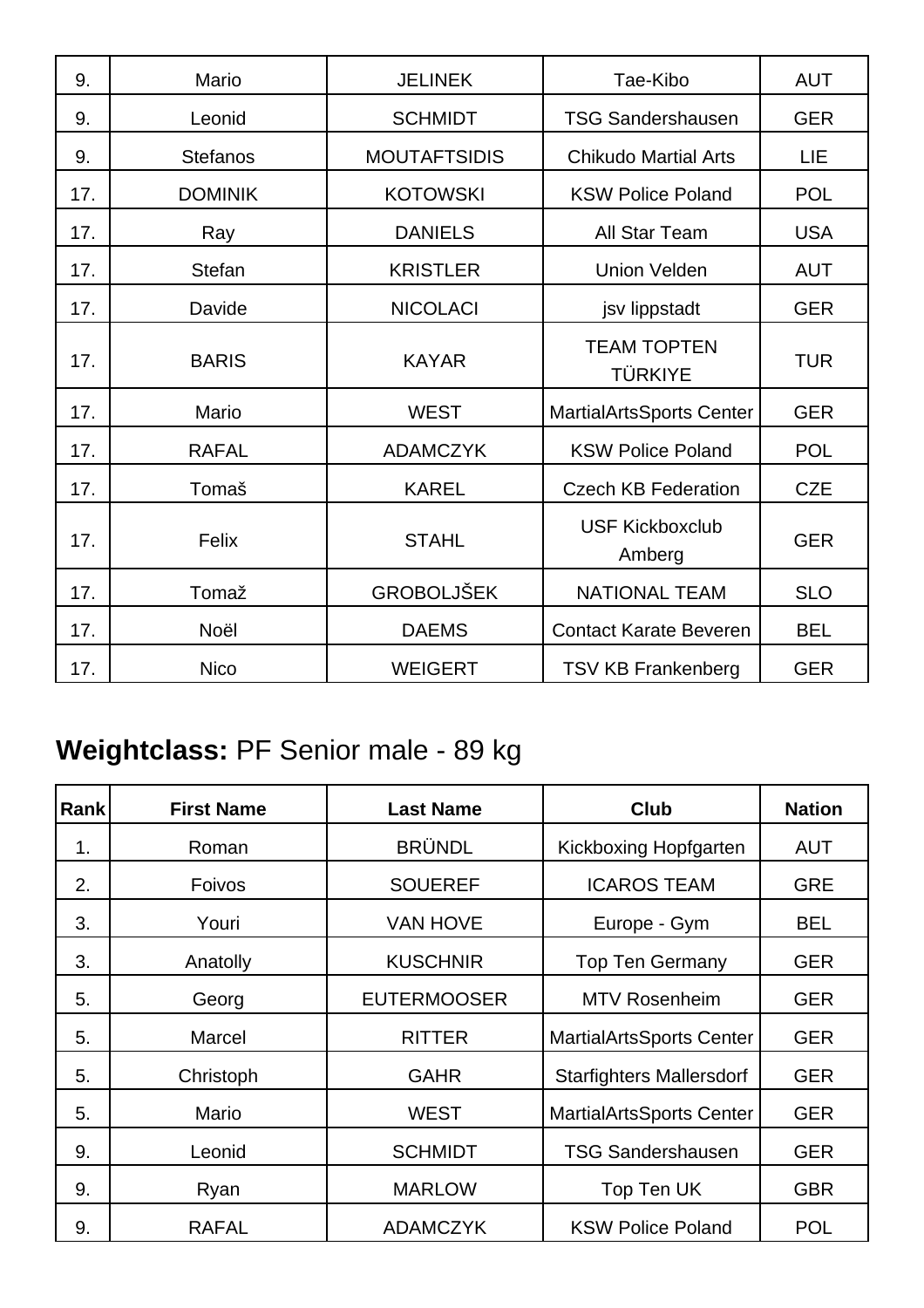| 9.  | Oliver  | <b>KREIS</b>      | S-SMAC                      | <b>GER</b> |
|-----|---------|-------------------|-----------------------------|------------|
| 9.  | Zvonko  | <b>GRIBL</b>      | <b>Top Ten Germany</b>      | <b>GER</b> |
| 9.  | Florian | <b>RAST</b>       | <b>Kickboxing Wohlen</b>    | <b>SUI</b> |
| 9.  | Simone  | <b>FINOCCHI</b>   | <b>KBFT</b>                 | <b>ITA</b> |
| 9.  | Erik    | <b>ZORN</b>       | <b>NATIONAL TEAM</b>        | <b>SLO</b> |
| 17. | Tomaž   | <b>GROBOLJŠEK</b> | <b>NATIONAL TEAM</b>        | <b>SLO</b> |
| 17. | Pietro  | <b>COMETTI</b>    | <b>Kickboxing Andrea</b>    | <b>ITA</b> |
| 17. | Roberto | <b>GUIDUCCI</b>   | <b>ASD AIKYA</b>            | <b>ITA</b> |
| 17. | Michael | <b>LAMPERT</b>    | <b>Chikudo Martial Arts</b> | LIE        |

## **Weightclass:** PF Senior male - 94 kg

| Rank | <b>First Name</b> | <b>Last Name</b>    | <b>Club</b>                          | <b>Nation</b> |
|------|-------------------|---------------------|--------------------------------------|---------------|
| 1.   | Paolo             | <b>NICEFORO</b>     | <b>Best Fighter Team</b>             | <b>ITA</b>    |
| 2.   | Ryan              | <b>MARLOW</b>       | Top Ten UK                           | <b>GBR</b>    |
| 3.   | Erik              | <b>ZORN</b>         | <b>NATIONAL TEAM</b>                 | <b>SLO</b>    |
| 3.   | Anatolly          | <b>KUSCHNIR</b>     | <b>Top Ten Germany</b>               | <b>GER</b>    |
| 5.   | Simone            | <b>FINOCCHI</b>     | <b>KBFT</b>                          | <b>ITA</b>    |
| 5.   | Alexander         | <b>FEDERER</b>      | <b>KBU Hallein</b>                   | <b>AUT</b>    |
| 5.   | Petr              | <b>KSANDA</b>       | <b>Czech Fullcontact Union</b>       | <b>CZE</b>    |
| 5.   | Marcel            | <b>RITTER</b>       | MartialArtsSports Center             | <b>GER</b>    |
| 9.   | Lukasz            | <b>SWIDERSKI</b>    | POLSKI ZWIAZEK<br><b>KICKBOXING</b>  | POL           |
| 9.   | Luka              | <b>VINDIŠ</b>       | <b>NATIONAL TEAM</b>                 | <b>SLO</b>    |
| 9.   | Thomas            | <b>KAMAN</b>        | Sidekick e.V.                        | <b>GER</b>    |
| 9.   | <b>ERDOGAN</b>    | <b>CELIK</b>        | <b>TEAM TOPTEN</b><br><b>TÜRKIYE</b> | <b>TUR</b>    |
| 9.   | ÖZCAN             | <b>ARSLAN</b>       | <b>TEAM TOPTEN</b><br><b>TÜRKIYE</b> | <b>TUR</b>    |
| 9.   | Christoph         | <b>GAHR</b>         | <b>Starfighters Mallersdorf</b>      | <b>GER</b>    |
| 9.   | Foivos            | <b>SOUEREF</b>      | <b>ICAROS TEAM</b>                   | <b>GRE</b>    |
| 9.   | Wolfgang          | <b>HOLZTRATTNER</b> | <b>KBU Hallein</b>                   | <b>AUT</b>    |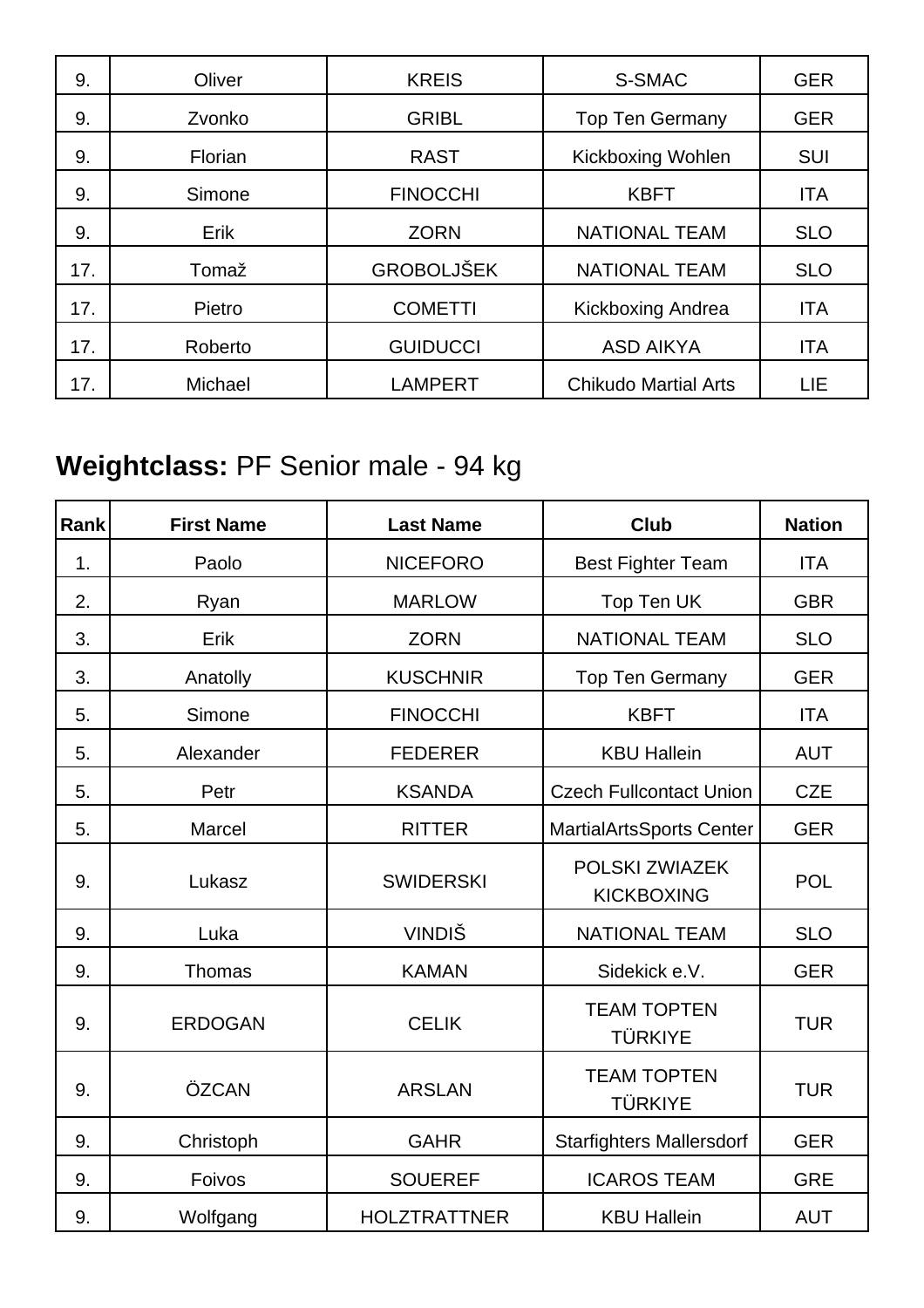| 17. | János  | <b>MEZEI</b>        | Százhalombattai KBSE     | <b>HUN</b> |
|-----|--------|---------------------|--------------------------|------------|
| 17. | Admir  | <b>SINANBEGOVIC</b> | <b>NATIONAL TEAM</b>     | <b>SLO</b> |
| 17. | Roman  | <b>BRÜNDL</b>       | Kickboxing Hopfgarten    | AUT        |
| 17. | Pietro | <b>COMETTI</b>      | <b>Kickboxing Andrea</b> | ١TA        |

### **Weightclass:** PF Senior male + 94 kg

| Rank | <b>First Name</b> | <b>Last Name</b>     | <b>Club</b>                          | <b>Nation</b> |
|------|-------------------|----------------------|--------------------------------------|---------------|
| 1.   | Marcel            | <b>RITTER</b>        | <b>MartialArtsSports Center</b>      | <b>GER</b>    |
| 2.   | <b>Dirk</b>       | <b>HILGERT</b>       | <b>MartialArtsSports Center</b>      | <b>GER</b>    |
| 3.   | ÖZCAN             | <b>ARSLAN</b>        | <b>TEAM TOPTEN</b><br><b>TÜRKIYE</b> | <b>TUR</b>    |
| 3.   | <b>ERDOGAN</b>    | <b>CELIK</b>         | <b>TEAM TOPTEN</b><br><b>TÜRKIYE</b> | <b>TUR</b>    |
| 5.   | Wolfgang          | <b>HOLZTRATTNER</b>  | <b>KBU Hallein</b>                   | <b>AUT</b>    |
| 5.   | Petr              | <b>KSANDA</b>        | <b>Czech Fullcontact Union</b>       | <b>CZE</b>    |
| 5.   | Thomas            | <b>KAMAN</b>         | Sidekick e.V.                        | <b>GER</b>    |
| 5.   | Lukasz            | <b>SWIDERSKI</b>     | POLSKI ZWIAZEK<br><b>KICKBOXING</b>  | <b>POL</b>    |
| 9.   | Krisztián         | <b>JAROSZKIEVICZ</b> | KiralyTeam Academy                   | <b>HUN</b>    |
| 9.   | Stephan           | <b>TIX</b>           | <b>Martial Arts Schiller</b>         | <b>GER</b>    |
| 9.   | Marko             | <b>LOVRIC</b>        | <b>BSC - Prosic</b>                  | <b>AUT</b>    |
| 9.   | Miljan            | <b>PALIBRK</b>       | <b>NATIONAL TEAM</b>                 | <b>SLO</b>    |
| 9.   | Alexander         | <b>FEDERER</b>       | <b>KBU Hallein</b>                   | <b>AUT</b>    |
| 9.   | Admir             | SINANBEGOVIC         | <b>NATIONAL TEAM</b>                 | <b>SLO</b>    |
| 9.   | Péter             | <b>CSIKÓS</b>        | Hunyadi SE                           | <b>HUN</b>    |
| 9.   | Luka              | <b>VINDIŠ</b>        | <b>NATIONAL TEAM</b>                 | <b>SLO</b>    |
| 17.  | Michael           | <b>ZEHENTBAUER</b>   | <b>Starfighters Mallersdorf</b>      | <b>GER</b>    |
| 17.  | Sven              | <b>ULRICH</b>        | <b>Black Eagle Kampfsport</b>        | <b>GER</b>    |

**Weightclass:** PF Senior female - 50 kg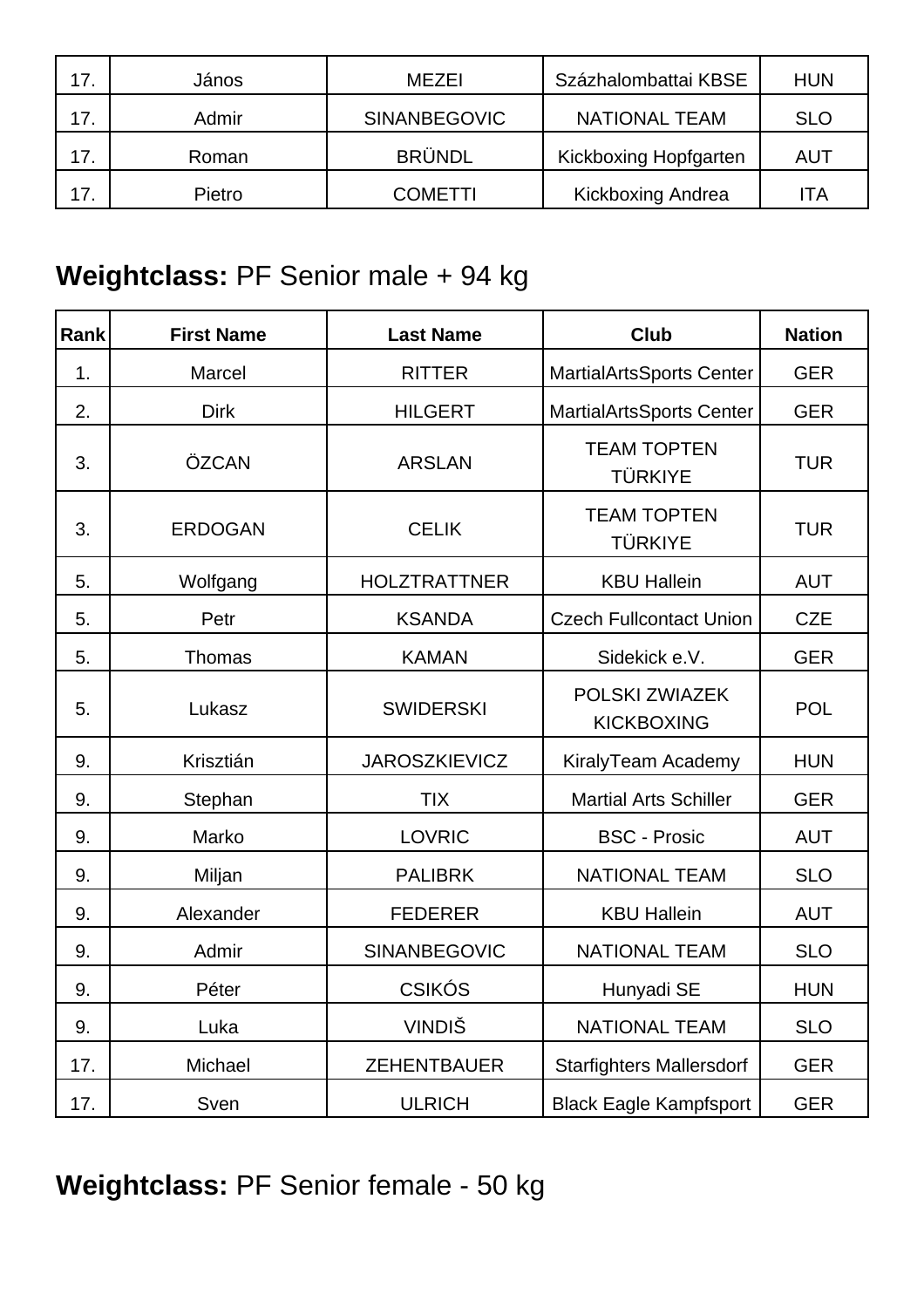| Rank | <b>First Name</b> | <b>Last Name</b> | <b>Club</b>                           | <b>Nation</b> |
|------|-------------------|------------------|---------------------------------------|---------------|
| 1.   | Shannon           | <b>RYAN</b>      | <b>Team Renegade</b>                  | <b>GBR</b>    |
| 2.   | Petra             | <b>LONCAR</b>    | <b>CICVARA TEAM</b><br><b>ZAGREB</b>  | <b>CRO</b>    |
| 3.   | Monika            | <b>ENGESET</b>   | Pointfighter Kbk                      | <b>NOR</b>    |
| 3.   | Giulia            | <b>CAVALLARO</b> | Asd Thunder pizzo                     | <b>ITA</b>    |
| 5.   | Carol             | <b>SCACCHI</b>   | <b>CORTOCIRCUITO</b>                  | <b>ITA</b>    |
| 5.   | Siviero           | <b>MONICA</b>    | asd area sport                        | <b>ITA</b>    |
| 5.   | Anna-Sophie       | <b>KREIS</b>     | S-SMAC                                | <b>GER</b>    |
| 5.   | Giulia            | <b>LICCIARDI</b> | <b>ASD AIKYA</b>                      | <b>ITA</b>    |
| 9.   | <b>Michelle</b>   | <b>FECHNER</b>   | <b>Martial Arts Schiller</b>          | <b>GER</b>    |
| 9.   | <b>NIKOLETT</b>   | <b>BECSI</b>     | <b>VESZPREMI THAIBOX</b><br><b>SE</b> | <b>HUN</b>    |
| 9.   | Sharon            | <b>GILL</b>      | Top Ten UK                            | <b>GBR</b>    |
| 9.   | Valentina         | <b>BARBIERI</b>  | <b>Best Fighter Team</b>              | <b>ITA</b>    |
| 9.   | Szonja            | <b>TÖRÖK</b>     | KiralyTeam Academy                    | <b>HUN</b>    |
| 9.   | <b>Nina</b>       | <b>RESNIK</b>    | <b>NATIONAL TEAM</b>                  | <b>SLO</b>    |

## **Weightclass:** PF Senior female - 55 kg

| Rank | <b>First Name</b> | <b>Last Name</b> | <b>Club</b>              | <b>Nation</b> |
|------|-------------------|------------------|--------------------------|---------------|
| 1.   | Roberta           | <b>CAVALLARO</b> | Asd Thunder pizzo        | ITA           |
| 2.   | Carmela           | <b>ABBATE</b>    | <b>Best Fighter Team</b> | ITA           |
| 3.   | Leasha            | <b>MORRISON</b>  | Top Ten UK               | <b>GBR</b>    |
| 3.   | Monika            | <b>ENGESET</b>   | Pointfighter Kbk         | <b>NOR</b>    |
| 5.   | Shannon           | <b>RYAN</b>      | Team Renegade            | <b>GBR</b>    |
| 5.   | Sharon            | <b>GILL</b>      | Top Ten UK               | <b>GBR</b>    |
| 5.   | Cintia            | <b>SÁNDOR</b>    | KiralyTeam Academy       | <b>HUN</b>    |
| 5.   | Livia             | <b>MURVAI</b>    | KiralyTeam Academy       | <b>HUN</b>    |
| 9.   | <b>Stefanie</b>   | <b>RICHNER</b>   | <b>Swiss Team Junior</b> | <b>SUI</b>    |
| 9.   | Sonja             | <b>STACHER</b>   | <b>KBC Graz</b>          | <b>AUT</b>    |
| 9.   | Noemi             | <b>BATTILANA</b> | <b>Kickboxing Andrea</b> | <b>ITA</b>    |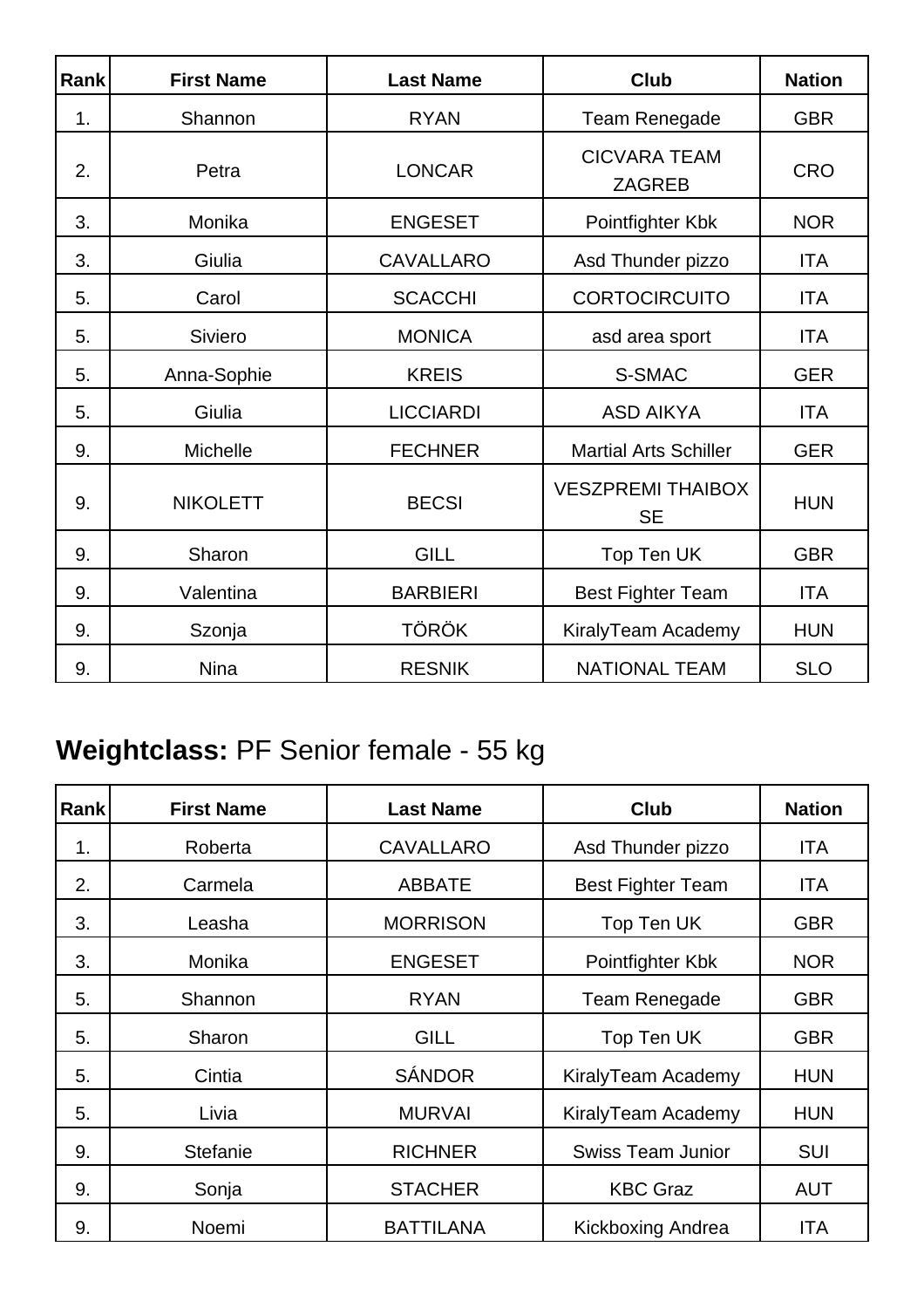| 9.  | Carolin         | <b>SUMSKI</b>     | S-SMAC                                | <b>GER</b> |
|-----|-----------------|-------------------|---------------------------------------|------------|
| 9.  | Valentina       | <b>BARBIERI</b>   | <b>Best Fighter Team</b>              | <b>ITA</b> |
| 9.  | Linda           | <b>FOGLIANO</b>   | <b>ZEN SHIN MARENO</b>                | <b>ITA</b> |
| 9.  | Anna-Sophie     | <b>KREIS</b>      | S-SMAC                                | <b>GER</b> |
| 9.  | Rebecca         | <b>PFAFFL</b>     | tus-Stuttgart                         | <b>GER</b> |
| 17. | Marilina        | <b>CRISTOFARO</b> | <b>CUS PARMA</b>                      | <b>ITA</b> |
| 17. | Mercédesz       | <b>VERES</b>      | KiralyTeam Academy                    | <b>HUN</b> |
| 17. | Alexandra       | <b>DIMITROVA</b>  | <b>IKKEN</b>                          | <b>BUL</b> |
| 17. | <b>NIKOLETT</b> | <b>BECSI</b>      | <b>VESZPREMI THAIBOX</b><br><b>SE</b> | <b>HUN</b> |
| 17. | Giulia          | <b>LICCIARDI</b>  | <b>ASD AIKYA</b>                      | <b>ITA</b> |
| 17. | Izabela         | <b>BUT</b>        | <b>NATIONAL TEAM</b>                  | <b>SLO</b> |
| 17. | Cora            | <b>RÜTTINGER</b>  | <b>Black Eagle Kampfsport</b>         | <b>GER</b> |
| 17. | Aston           | <b>COOK</b>       | <b>Team Bristol</b>                   | <b>GBR</b> |
| 17. | <b>MALWINA</b>  | <b>STRZELECKA</b> | <b>KSW Police Poland</b>              | <b>POL</b> |
| 17. | Kathrin         | <b>FOIDL</b>      | <b>KSK Kirchberg</b>                  | <b>AUT</b> |

# **Weightclass:** PF Senior female - 60 kg

| Rank | <b>First Name</b> | <b>Last Name</b>      | <b>Club</b>                         | <b>Nation</b> |
|------|-------------------|-----------------------|-------------------------------------|---------------|
| 1.   | Luisa             | <b>GULLOTTI</b>       | <b>ASD AIKYA</b>                    | <b>ITA</b>    |
| 2.   | Elena             | <b>PANTALEO</b>       | <b>ASD AIKYA</b>                    | <b>ITA</b>    |
| 3.   | <b>Tirill</b>     | <b>BJÖRNSTAD NÆSS</b> | Pointfighter Kbk                    | <b>NOR</b>    |
| 3.   | Emilia            | <b>SZABLOWSKA</b>     | POLSKI ZWIAZEK<br><b>KICKBOXING</b> | <b>POL</b>    |
| 5.   | Sonja             | <b>STACHER</b>        | <b>KBC Graz</b>                     | <b>AUT</b>    |
| 5.   | Mercédesz         | <b>VERES</b>          | KiralyTeam Academy                  | <b>HUN</b>    |
| 5.   | Lisa              | <b>SCHANDL</b>        | <b>Top Ten Germany</b>              | <b>GER</b>    |
| 5.   | Dorina            | <b>SZABO</b>          | KiralyTeam Academy                  | <b>HUN</b>    |
| 9.   | Izabela           | <b>BUT</b>            | <b>NATIONAL TEAM</b>                | <b>SLO</b>    |
| 9.   | Leasha            | <b>MORRISON</b>       | Top Ten UK                          | <b>GBR</b>    |
| 9.   | Luna              | <b>MENDY</b>          | auxe                                | <b>ITA</b>    |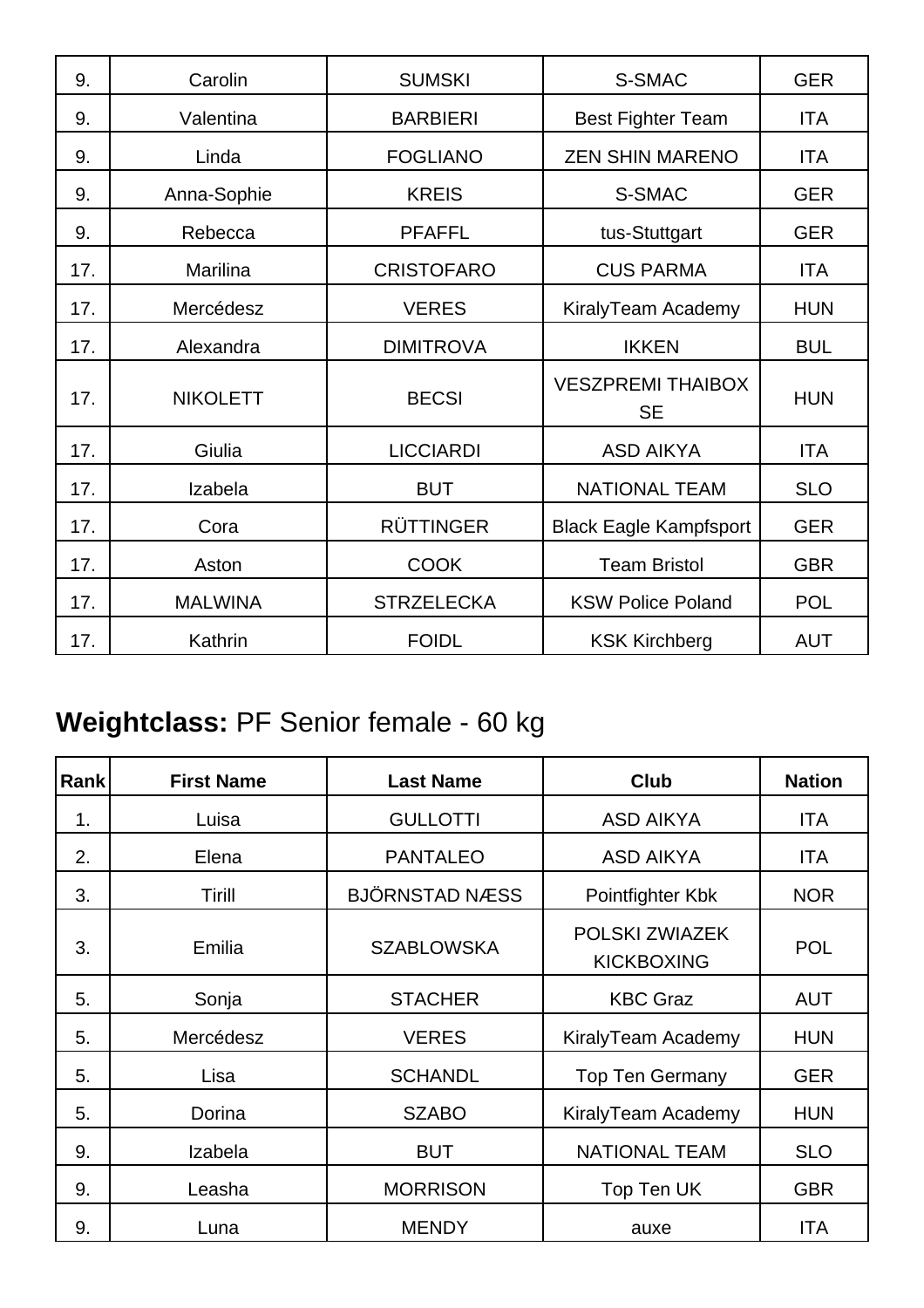| 9.  | Valeria   | <b>PUNTSCHER</b>  | <b>KBM</b>                    | <b>ITA</b> |
|-----|-----------|-------------------|-------------------------------|------------|
| 9.  | Anna      | <b>BENEDETTI</b>  | <b>KC Kruckenhauser</b>       | <b>AUT</b> |
| 9.  | Marilina  | <b>CRISTOFARO</b> | <b>CUS PARMA</b>              | ITA        |
| 9.  | Noemi     | <b>BATTILANA</b>  | Kickboxing Andrea             | ITA        |
| 9.  | Aston     | <b>COOK</b>       | <b>Team Bristol</b>           | <b>GBR</b> |
| 17. | Carolin   | <b>SUMSKI</b>     | S-SMAC                        | <b>GER</b> |
| 17. | Viktoriya | <b>TOMIATTI</b>   | <b>SVN Muenchen</b>           | <b>GER</b> |
| 17. | Anja      | <b>BORROSCH</b>   | taekwondo rastatt eV          | <b>GER</b> |
| 17. | Stefanie  | <b>HORVATH</b>    | ASKÖ Kickboxen Hütter         | <b>AUT</b> |
| 17. | Cassandra | <b>FASOLO</b>     | <b>Swiss Team</b>             | <b>SUI</b> |
| 17. | Anita     | <b>SZUCS</b>      | Hunyadi SE                    | <b>HUN</b> |
| 17. | Andrea    | <b>SCHÖRWERTH</b> | <b>SVN Muenchen</b>           | <b>GER</b> |
| 17. | Cora      | <b>RÜTTINGER</b>  | <b>Black Eagle Kampfsport</b> | <b>GER</b> |

## **Weightclass:** PF Senior female - 65 kg

| Rank | <b>First Name</b> | <b>Last Name</b>    | Club                             | <b>Nation</b> |
|------|-------------------|---------------------|----------------------------------|---------------|
| 1.   | Andrea            | <b>BUSA</b>         | KiralyTeam Academy               | <b>HUN</b>    |
| 2.   | Dionysia          | <b>GALANOPOULOU</b> | <b>ICAROS TEAM</b>               | <b>GRE</b>    |
| 3.   | Elena             | <b>PANTALEO</b>     | <b>ASD AIKYA</b>                 | <b>ITA</b>    |
| 3.   | Evelyn            | <b>NEYENS</b>       | <b>Contact Karate Beveren</b>    | <b>BEL</b>    |
| 5.   | <b>VALERIA</b>    | <b>BELLEMO</b>      | areafitness61                    | <b>ITA</b>    |
| 5.   | Sonja             | <b>BECKER</b>       | tus-Stuttgart                    | <b>GER</b>    |
| 5.   | Viktoria          | <b>HADER</b>        | ASVÖ KC Rohrbach                 | <b>AUT</b>    |
| 5.   | Keshia            | <b>KELLER</b>       | <b>USF Kickboxclub</b><br>Amberg | <b>GER</b>    |
| 9.   | Katharina         | <b>FLIESER</b>      | <b>Top Ten Germany</b>           | <b>GER</b>    |
| 9.   | Amber             | <b>JONES</b>        | Genesis MA                       | <b>GBR</b>    |
| 9.   | Anna              | <b>BENEDETTI</b>    | <b>KC Kruckenhauser</b>          | <b>AUT</b>    |
| 9.   | Madlen            | <b>DIMITROVA</b>    | <b>IKKEN</b>                     | <b>BUL</b>    |
| 9.   | Luisa             | <b>GULLOTTI</b>     | <b>ASD AIKYA</b>                 | <b>ITA</b>    |
| 9.   | Anja              | <b>BORROSCH</b>     | taekwondo rastatt eV             | <b>GER</b>    |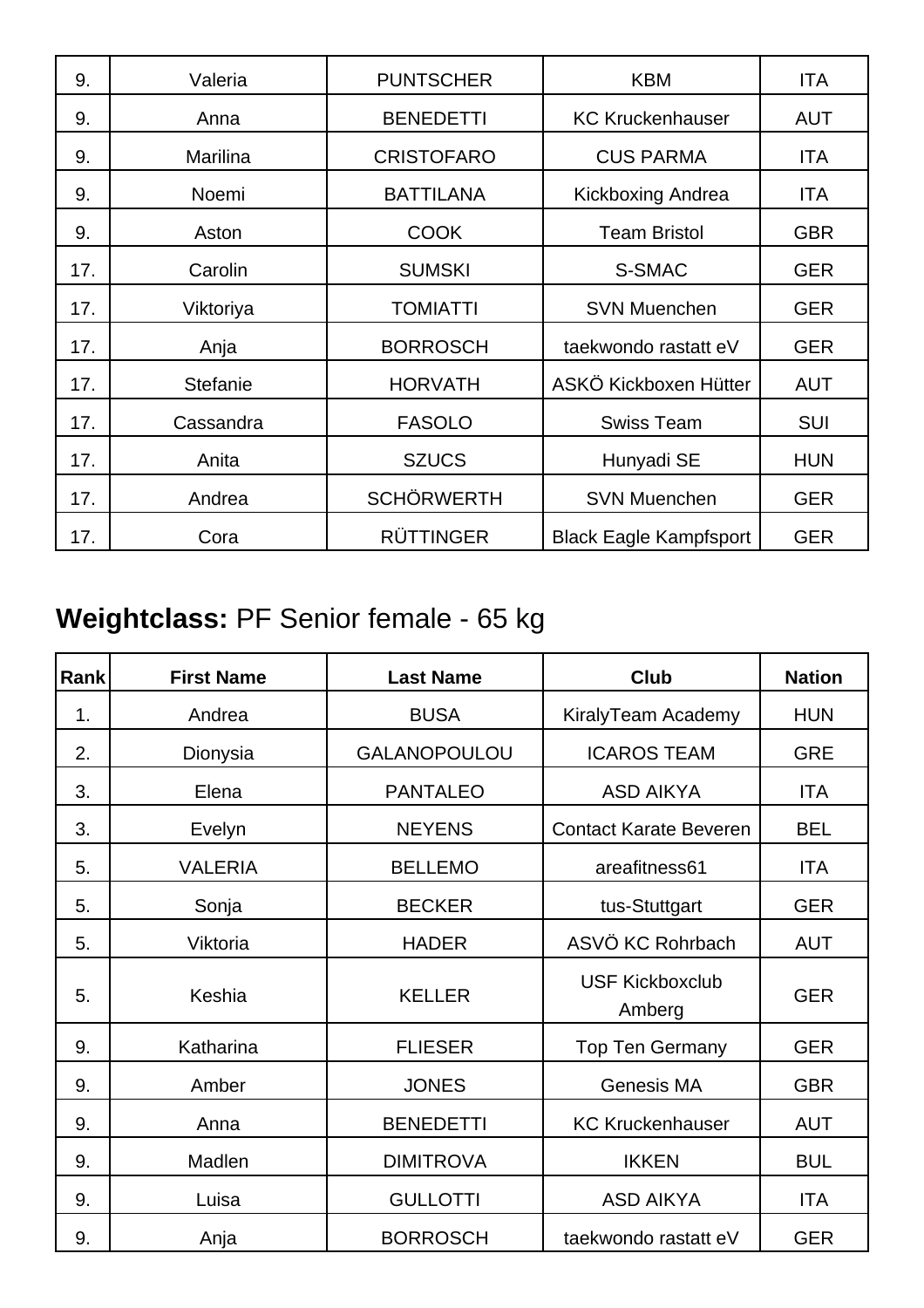| 9.  | Valeria       | <b>PUNTSCHER</b>   | <b>KBM</b>                    | <b>ITA</b> |
|-----|---------------|--------------------|-------------------------------|------------|
| 9.  | Tjaša         | <b>KOVACIC</b>     | <b>NATIONAL TEAM</b>          | <b>SLO</b> |
| 17. | Andela        | <b>STANIC</b>      | <b>KBK Mawashi</b>            | <b>CRO</b> |
| 17. | Zoë           | <b>ENGELHARDT</b>  | Yokoso                        | <b>NED</b> |
| 17. | <b>JELENA</b> | PETROVIC'          | Kick-Box Jugend Team<br>eV    | <b>GER</b> |
| 17. | Patrizia      | <b>BERLINGIERI</b> | <b>Swiss Team</b>             | SUI        |
| 17. | Cassandra     | <b>FASOLO</b>      | <b>Swiss Team</b>             | <b>SUI</b> |
| 17. | Megan         | <b>EVANS</b>       | <b>Lee Matthews BMMA</b>      | <b>GBR</b> |
| 17. | Stefanie      | <b>FÖLSING</b>     | <b>Black Eagle Kampfsport</b> | <b>GER</b> |
| 17. | Anita         | <b>SZUCS</b>       | Hunyadi SE                    | <b>HUN</b> |
| 17. | Natasha       | <b>BALDWIN</b>     | Top Ten UK                    | <b>GBR</b> |

## **Weightclass:** PF Senior female - 70 kg

| Rank | <b>First Name</b> | <b>Last Name</b> | <b>Club</b>                      | <b>Nation</b> |
|------|-------------------|------------------|----------------------------------|---------------|
| 1.   | Natasha           | <b>BALDWIN</b>   | Top Ten UK                       | <b>GBR</b>    |
| 2.   | <b>Stefanie</b>   | <b>MEGERLE</b>   | S-SMAC                           | <b>GER</b>    |
| 3.   | Anita             | <b>SALVALAIO</b> | auxe                             | <b>ITA</b>    |
| 3.   | Katharina         | <b>FLIESER</b>   | <b>Top Ten Germany</b>           | <b>GER</b>    |
| 5.   | Hartmann          | <b>ISABELL</b>   | Team D.Menzel                    | <b>GER</b>    |
| 5.   | Evelyn            | <b>NEYENS</b>    | <b>Contact Karate Beveren</b>    | <b>BEL</b>    |
| 5.   | Sonja             | <b>BECKER</b>    | tus-Stuttgart                    | <b>GER</b>    |
| 5.   | Giulia            | <b>GURRIERI</b>  | <b>ASD AIKYA</b>                 | <b>ITA</b>    |
| 9.   | Henrietta         | <b>NAGY</b>      | KiralyTeam Academy               | <b>HUN</b>    |
| 9.   | Madlen            | <b>DIMITROVA</b> | <b>IKKEN</b>                     | <b>BUL</b>    |
| 9.   | Laura             | <b>MARCHESAN</b> | <b>Best Fighter Team</b>         | <b>ITA</b>    |
| 9.   | Keshia            | <b>KELLER</b>    | <b>USF Kickboxclub</b><br>Amberg | <b>GER</b>    |
| 9.   | Ela               | <b>FILIPOVIC</b> | <b>KBK Mawashi</b>               | <b>CRO</b>    |
| 9.   | Gemma             | <b>UPFOLD</b>    | <b>Kickbox Karate</b>            | <b>GBR</b>    |
| 9.   | Viktoria          | <b>HADER</b>     | ASVÖ KC Rohrbach                 | <b>AUT</b>    |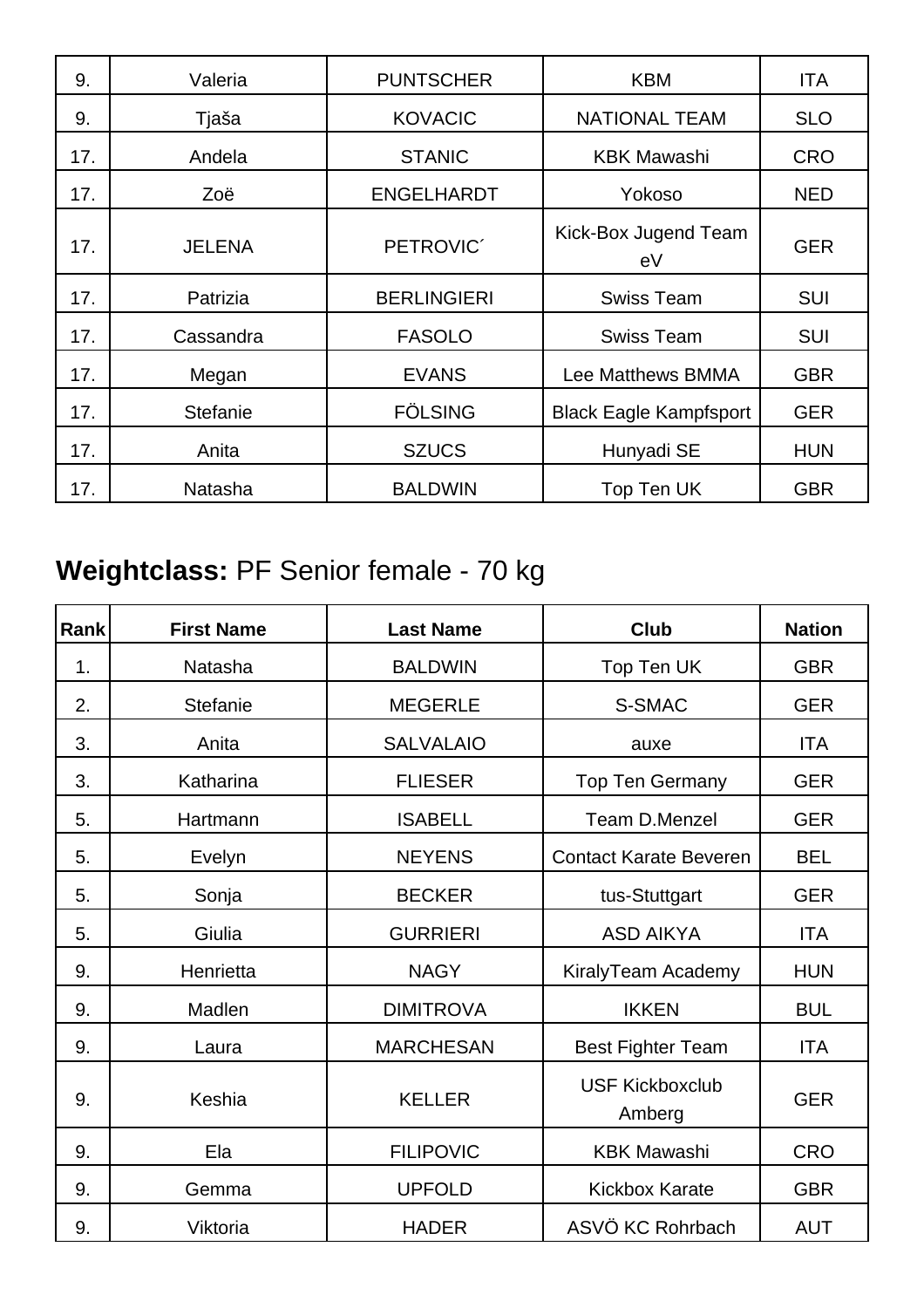| 9.  | Patrizia | <b>BERLINGIERI</b>  | <b>Swiss Team</b>         | SUI        |
|-----|----------|---------------------|---------------------------|------------|
| 17. | Angelika | <b>SCHMIDT</b>      | ASKÖ Kickboxen Hütter     | <b>AUT</b> |
| 17. | Stefanie | <b>REFFGEN</b>      | <b>Red Dragon Germany</b> | <b>GER</b> |
| 17. | Ana      | <b>ZNAOR</b>        | <b>SUŠAK</b>              | <b>CRO</b> |
| 17. | Dionysia | <b>GALANOPOULOU</b> | <b>ICAROS TEAM</b>        | <b>GRE</b> |
| 17. | Irene    | <b>BULEGATO</b>     | new life                  | <b>ITA</b> |
| 17. | Tímea    | <b>BAGYÓ</b>        | Százhalombattai KBSE      | <b>HUN</b> |
| 17. | VALERIA  | <b>BELLEMO</b>      | areafitness61             | ITA        |

### **Weightclass:** PF Senior female + 70 kg

| Rank | <b>First Name</b> | <b>Last Name</b> | <b>Club</b>               | <b>Nation</b> |
|------|-------------------|------------------|---------------------------|---------------|
| 1.   | <b>Diletta</b>    | <b>FAIOLA</b>    | <b>KBFT</b>               | ITA           |
| 2.   | Gemma             | <b>UPFOLD</b>    | <b>Kickbox Karate</b>     | <b>GBR</b>    |
| 3.   | Gaynor            | <b>MORGAN</b>    | <b>Genesis MA</b>         | <b>GBR</b>    |
| 3.   | Helena            | <b>ANDIC</b>     | <b>PSV Salzburg</b>       | <b>AUT</b>    |
| 5.   | Hartmann          | <b>ISABELL</b>   | <b>Team D.Menzel</b>      | <b>GER</b>    |
| 5.   | <b>Stefanie</b>   | <b>MEGERLE</b>   | S-SMAC                    | <b>GER</b>    |
| 5.   | Deborah           | <b>DEVITA</b>    | <b>Kickboxing Andrea</b>  | ITA           |
| 5.   | <b>Stefanie</b>   | <b>REFFGEN</b>   | <b>Red Dragon Germany</b> | <b>GER</b>    |
| 9.   | Henrietta         | <b>NAGY</b>      | KiralyTeam Academy        | <b>HUN</b>    |
| 9.   | Kety              | <b>DAL PONT</b>  | <b>COMBAT FREE STYLE</b>  | ITA           |
| 9.   | Ela               | <b>FILIPOVIC</b> | <b>KBK Mawashi</b>        | <b>CRO</b>    |
| 9.   | Anita             | <b>LANG</b>      | ASKÖ Kickboxen Hütter     | <b>AUT</b>    |

### **Weightclass:** PF Veteran male - 75 kg

| Rank | <b>First Name</b> | <b>Last Name</b> | <b>Club</b>              | <b>Nation</b> |
|------|-------------------|------------------|--------------------------|---------------|
| . .  | Dirk              | <b>MENZEL</b>    | Team D.Menzel            | <b>GER</b>    |
| 2.   | Jochen            | <b>PAULFRANZ</b> | <b>SG Rödental</b>       | <b>GER</b>    |
| 3.   | Rocco             | <b>CIPRIANO</b>  | <b>Kickboxing Wohlen</b> | <b>SUI</b>    |
| 3.   | Marco             | <b>VALSESIA</b>  | <b>KBM</b>               | <b>ITA</b>    |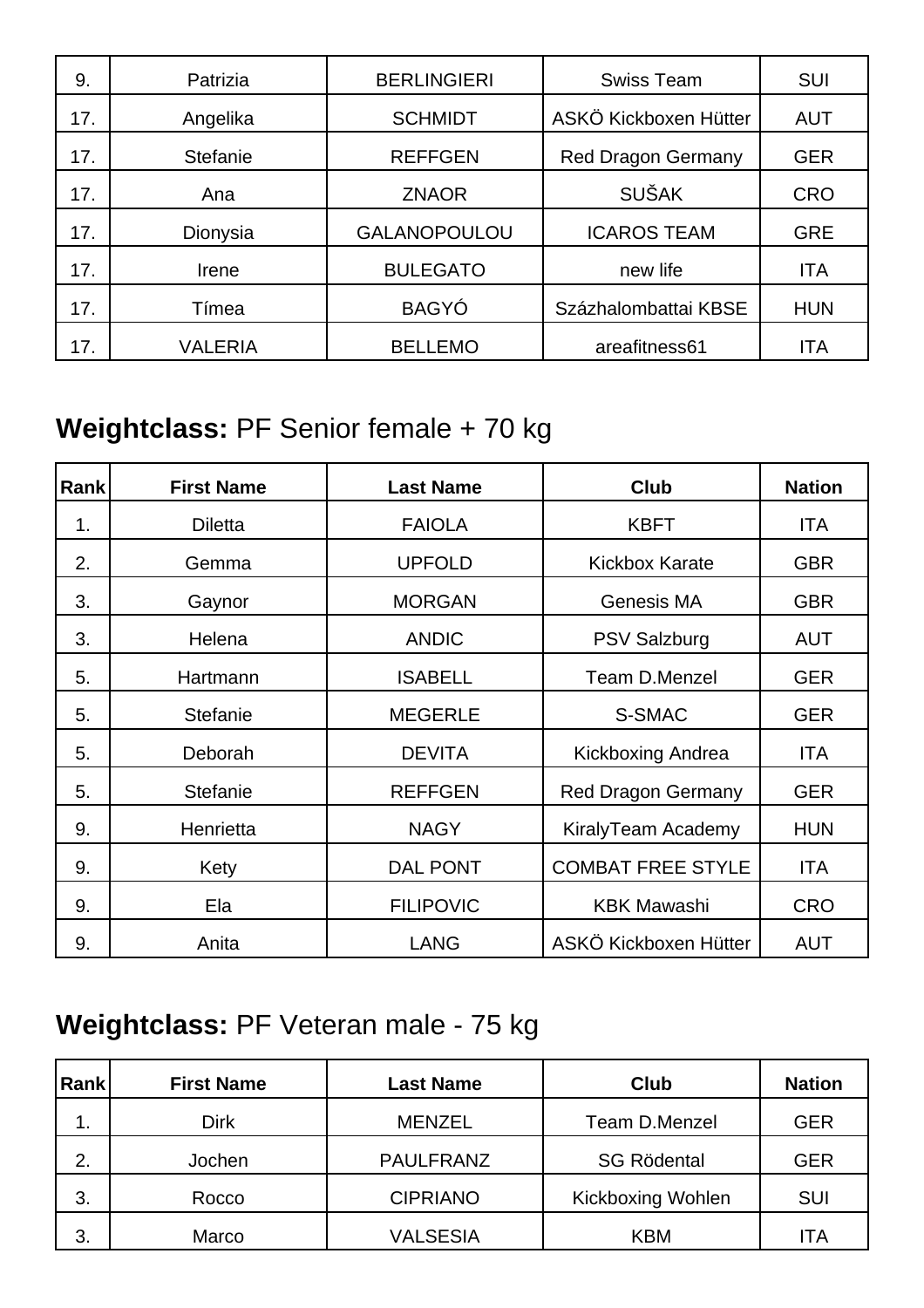| $-$<br>TEAM<br>AP-ہ<br>)N<br>Gianmaria<br>). IC<br>IK (<br>. .<br>v.<br>______ |  |  |  |  |
|--------------------------------------------------------------------------------|--|--|--|--|
|--------------------------------------------------------------------------------|--|--|--|--|

### **Weightclass:** PF Veteran male + 75 kg

| <b>Rank</b> | <b>First Name</b> | <b>Last Name</b> | <b>Club</b>                     | <b>Nation</b> |
|-------------|-------------------|------------------|---------------------------------|---------------|
| 1.          | Günther           | <b>WENINGER</b>  | Tae Kwon Do Baden               | <b>AUT</b>    |
| 2.          | Zvonko            | <b>GRIBL</b>     | <b>Top Ten Germany</b>          | <b>GER</b>    |
| 3.          | Matteo            | <b>ROLLA</b>     | Kickboxing Andrea               | <b>ITA</b>    |
| 3.          | Stefaan           | <b>CLÉ</b>       | Europe - Gym                    | <b>BEL</b>    |
| 5.          | Frank             | <b>FEUER</b>     | Feuersports e.V.                | <b>GER</b>    |
| 5.          | <b>Dirk</b>       | <b>HILGERT</b>   | <b>MartialArtsSports Center</b> | <b>GER</b>    |
| 5.          | Gianluca          | DI MARCANTONIO   | <b>KBFT</b>                     | <b>ITA</b>    |
| 5.          | Holger            | <b>VOLZ</b>      | Gügger Martial Arts<br>Team     | <b>GER</b>    |
| 9.          | Gianmaria         | <b>SARTORATO</b> | <b>IRON DOJO TEAM</b>           | <b>ITA</b>    |

## **Weightclass:** PF TOP TEN Grand-Champion female

| Rank           | <b>First Name</b> | <b>Last Name</b> | <b>Club</b>                   | <b>Nation</b> |
|----------------|-------------------|------------------|-------------------------------|---------------|
| 1 <sub>1</sub> | <b>Natasha</b>    | <b>BALDWIN</b>   | Top Ten UK                    | <b>GBR</b>    |
| 2.             | Henrietta         | <b>NAGY</b>      | KiralyTeam Academy            | <b>HUN</b>    |
| 3.             | Elena             | <b>PANTALEO</b>  | <b>ASD AIKYA</b>              | ITA           |
| 3.             | Evelyn            | <b>NEYENS</b>    | <b>Contact Karate Beveren</b> | <b>BEL</b>    |
| 5.             | Mercédesz         | <b>VERES</b>     | KiralyTeam Academy            | <b>HUN</b>    |
| 5.             | Deborah           | <b>DEVITA</b>    | Kickboxing Andrea             | <b>ITA</b>    |
| 5.             | Luisa             | <b>GULLOTTI</b>  | <b>ASD AIKYA</b>              | <b>ITA</b>    |
| 5.             | Stefanie          | <b>MEGERLE</b>   | S-SMAC                        | <b>GER</b>    |
| 9.             | Carmela           | <b>ABBATE</b>    | <b>Best Fighter Team</b>      | <b>ITA</b>    |
| 9.             | Lisa              | <b>SCHANDL</b>   | <b>Top Ten Germany</b>        | <b>GER</b>    |
| 9.             | Gemma             | <b>UPFOLD</b>    | <b>Kickbox Karate</b>         | <b>GBR</b>    |
| 9.             | Giulia            | <b>CAVALLARO</b> | Asd Thunder pizzo             | <b>ITA</b>    |
| 9.             | Roberta           | <b>CAVALLARO</b> | Asd Thunder pizzo             | <b>ITA</b>    |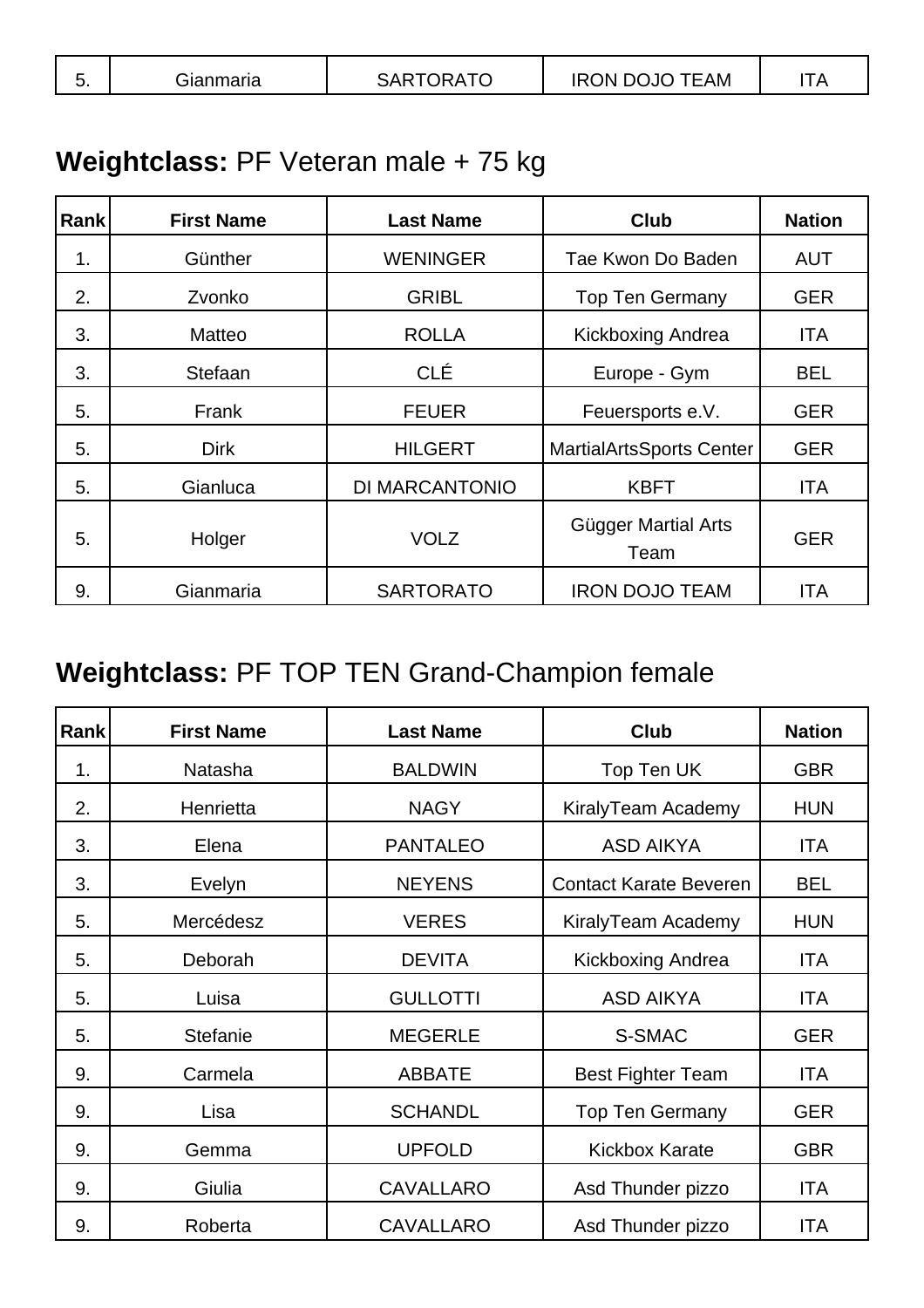| 9.  | Leasha          | <b>MORRISON</b>  | Top Ten UK                            | <b>GBR</b> |
|-----|-----------------|------------------|---------------------------------------|------------|
| 9.  | Andrea          | <b>BUSA</b>      | KiralyTeam Academy                    | <b>HUN</b> |
| 9.  | <b>NIKOLETT</b> | <b>BECSI</b>     | <b>VESZPREMI THAIBOX</b><br><b>SE</b> | <b>HUN</b> |
| 17. | Gaynor          | <b>MORGAN</b>    | Genesis MA                            | <b>GBR</b> |
| 17. | <b>Diletta</b>  | <b>FAIOLA</b>    | <b>KBFT</b>                           | <b>ITA</b> |
| 17. | Dorina          | <b>SZABO</b>     | KiralyTeam Academy                    | <b>HUN</b> |
| 17. | Helena          | <b>ANDIC</b>     | <b>PSV Salzburg</b>                   | <b>AUT</b> |
| 17. | Carolin         | <b>SUMSKI</b>    | S-SMAC                                | <b>GER</b> |
| 17. | Shannon         | <b>RYAN</b>      | Team Renegade                         | <b>GBR</b> |
| 17. | Keshia          | <b>KELLER</b>    | <b>USF Kickboxclub</b><br>Amberg      | <b>GER</b> |
| 17. | Monika          | <b>ENGESET</b>   | Pointfighter Kbk                      | <b>NOR</b> |
| 17. | Laura           | <b>MARCHESAN</b> | <b>Best Fighter Team</b>              | <b>ITA</b> |
| 17. | Sharon          | <b>GILL</b>      | Top Ten UK                            | <b>GBR</b> |
| 17. | Linda           | <b>FOGLIANO</b>  | <b>ZEN SHIN MARENO</b>                | <b>ITA</b> |

## **Weightclass:** PF TOP TEN Grand-Champion male

| Rank | <b>First Name</b> | <b>Last Name</b>   | <b>Club</b>                      | <b>Nation</b> |
|------|-------------------|--------------------|----------------------------------|---------------|
| 1.   | Roman             | <b>BRÜNDL</b>      | Kickboxing Hopfgarten            | <b>AUT</b>    |
| 2.   | Tamás             | <b>IMRE</b>        | KiralyTeam Academy               | <b>HUN</b>    |
| 3.   | László            | <b>GÖMBÖS</b>      | KiralyTeam Academy               | <b>HUN</b>    |
| 3.   | Ray               | <b>DANIELS</b>     | <b>All Star Team</b>             | <b>USA</b>    |
| 5.   | <b>Jack</b>       | <b>FELTON</b>      | All Star Team                    | <b>USA</b>    |
| 5.   | Philipp           | <b>RUCKDESCHEL</b> | <b>TKD-KB-Schule</b><br>Jungshin | <b>GER</b>    |
| 5.   | Zsolt             | <b>MORADI</b>      | KiralyTeam Academy               | <b>HUN</b>    |
| 5.   | Roberto           | <b>GUIDUCCI</b>    | <b>ASD AIKYA</b>                 | ITA           |
| 9.   | Timmy             | <b>SARANTOUDIS</b> | <b>Top Ten Germany</b>           | <b>GER</b>    |
| 9.   | Ryan              | <b>MARLOW</b>      | Top Ten UK                       | <b>GBR</b>    |
| 9.   | Ennio             | <b>GIORDANO</b>    | <b>ASD AIKYA</b>                 | <b>ITA</b>    |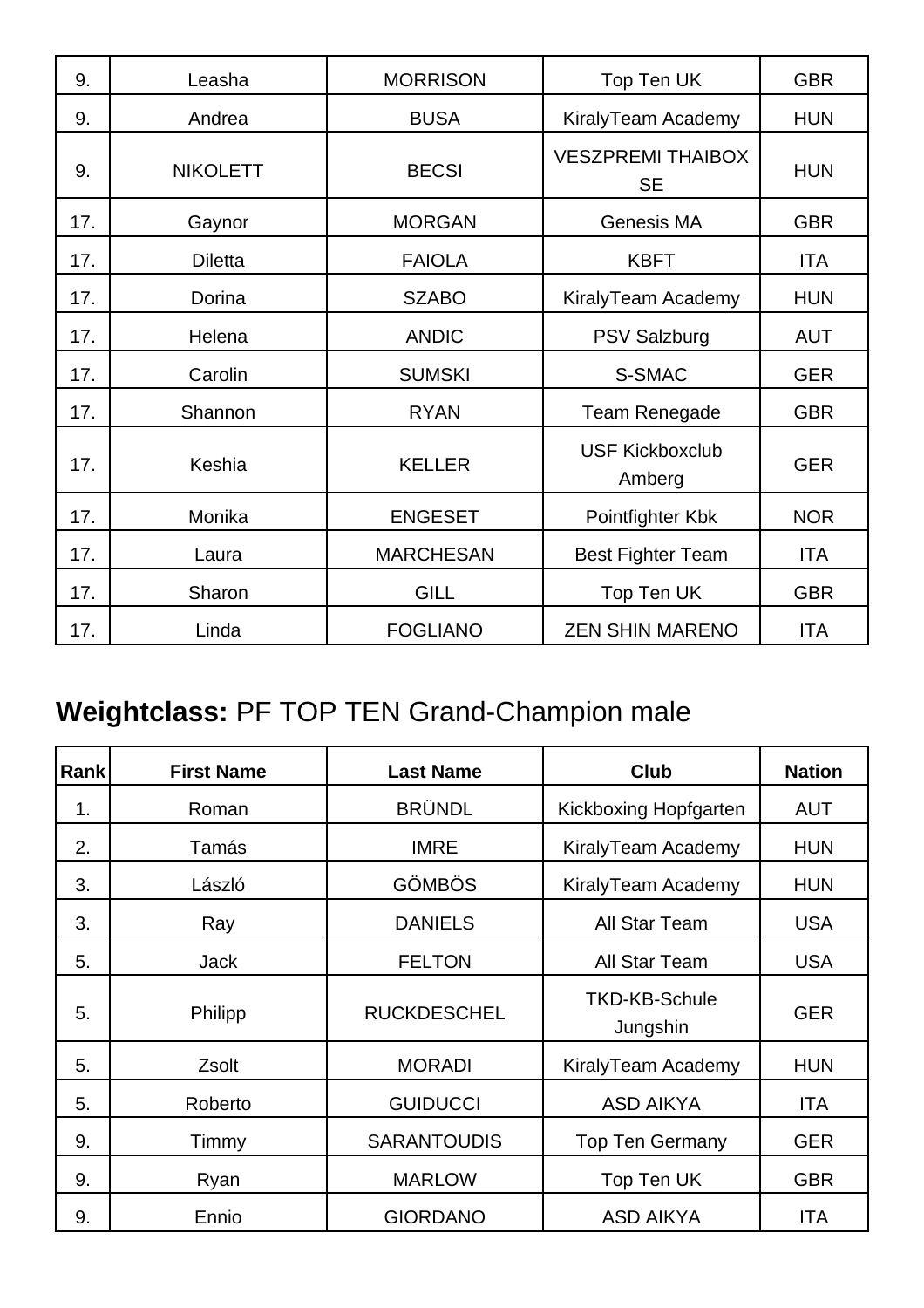| 9.  | Marco           | <b>NORDIO</b>        | <b>Best Fighter Team</b>             | <b>ITA</b> |
|-----|-----------------|----------------------|--------------------------------------|------------|
| 9.  | Sider           | <b>IVANOV</b>        | <b>Russian POINTF Team</b>           | <b>RUS</b> |
| 9.  | <b>Dominik</b>  | <b>MEYER</b>         | <b>Top Ten Germany</b>               | <b>GER</b> |
| 9.  | Alexander       | <b>FEDERER</b>       | <b>KBU Hallein</b>                   | <b>AUT</b> |
| 9.  | Sascha          | <b>GRÄSKE</b>        | Kick-Box Verein Leipzig              | <b>GER</b> |
| 17. | Dominik         | <b>HÖLBLING</b>      | Tae-Kibo                             | <b>AUT</b> |
| 17. | Stephan         | <b>TIX</b>           | <b>Martial Arts Schiller</b>         | <b>GER</b> |
| 17. | Marcel          | <b>RITTER</b>        | <b>MartialArtsSports Center</b>      | <b>GER</b> |
| 17. | Pietro          | <b>COMETTI</b>       | Kickboxing Andrea                    | <b>ITA</b> |
| 17. | <b>BARIS</b>    | <b>KAYAR</b>         | <b>TEAM TOPTEN</b><br><b>TÜRKIYE</b> | <b>TUR</b> |
| 17. | Harald          | <b>SCHMIDT</b>       | <b>Top Ten Germany</b>               | <b>GER</b> |
| 17. | Robbie          | <b>LAVOIE</b>        | All Star Team                        | <b>USA</b> |
| 17. | Roland          | <b>VERES</b>         | KiralyTeam Academy                   | <b>HUN</b> |
| 17. | <b>MARCO</b>    | <b>TOSELLO</b>       | asd kb montebelluna                  | <b>ITA</b> |
| 17. | Marc            | <b>HAMMER</b>        | Top Ten Budo Akademie<br>eV          | <b>GER</b> |
| 17. | <b>Malek</b>    | <b>BELGUITH</b>      | <b>Swiss Team</b>                    | SUI        |
| 17. | Juri            | <b>MELNICENKO</b>    | <b>KBM</b>                           | <b>ITA</b> |
| 17. | Krisztián       | <b>JAROSZKIEVICZ</b> | KiralyTeam Academy                   | <b>HUN</b> |
| 17. | Stefan          | <b>REINBOTH</b>      | MartialArtsSports Center             | <b>GER</b> |
| 17. | Dean            | <b>APICELLA</b>      | <b>Wolfpack Martial Arts</b>         | <b>GBR</b> |
| 17. | <b>DOMINIK</b>  | <b>KOTOWSKI</b>      | <b>KSW Police Poland</b>             | <b>POL</b> |
| 33. | Viacheslav      | <b>SHCHERBAKOV</b>   | <b>Russian POINTF Team</b>           | <b>RUS</b> |
| 33. | Foivos          | <b>SOUEREF</b>       | <b>ICAROS TEAM</b>                   | <b>GRE</b> |
| 33. | <b>Stefanos</b> | <b>MOUTAFTSIDIS</b>  | <b>Chikudo Martial Arts</b>          | LIE        |
| 33. | Richárd         | <b>VERES</b>         | KiralyTeam Academy                   | <b>HUN</b> |
| 33. | Antonio         | LO PRETE             | <b>Swiss Team</b>                    | <b>SUI</b> |
| 33. | Maxim           | <b>FADEEV</b>        | <b>Russian POINTF Team</b>           | <b>RUS</b> |
| 33. | Ivan            | <b>OVSIENKO</b>      | ŠKP Banská Bystrica                  | <b>SVK</b> |
| 33. | Sebastian       | <b>COUTURE</b>       | All Star Team                        | <b>USA</b> |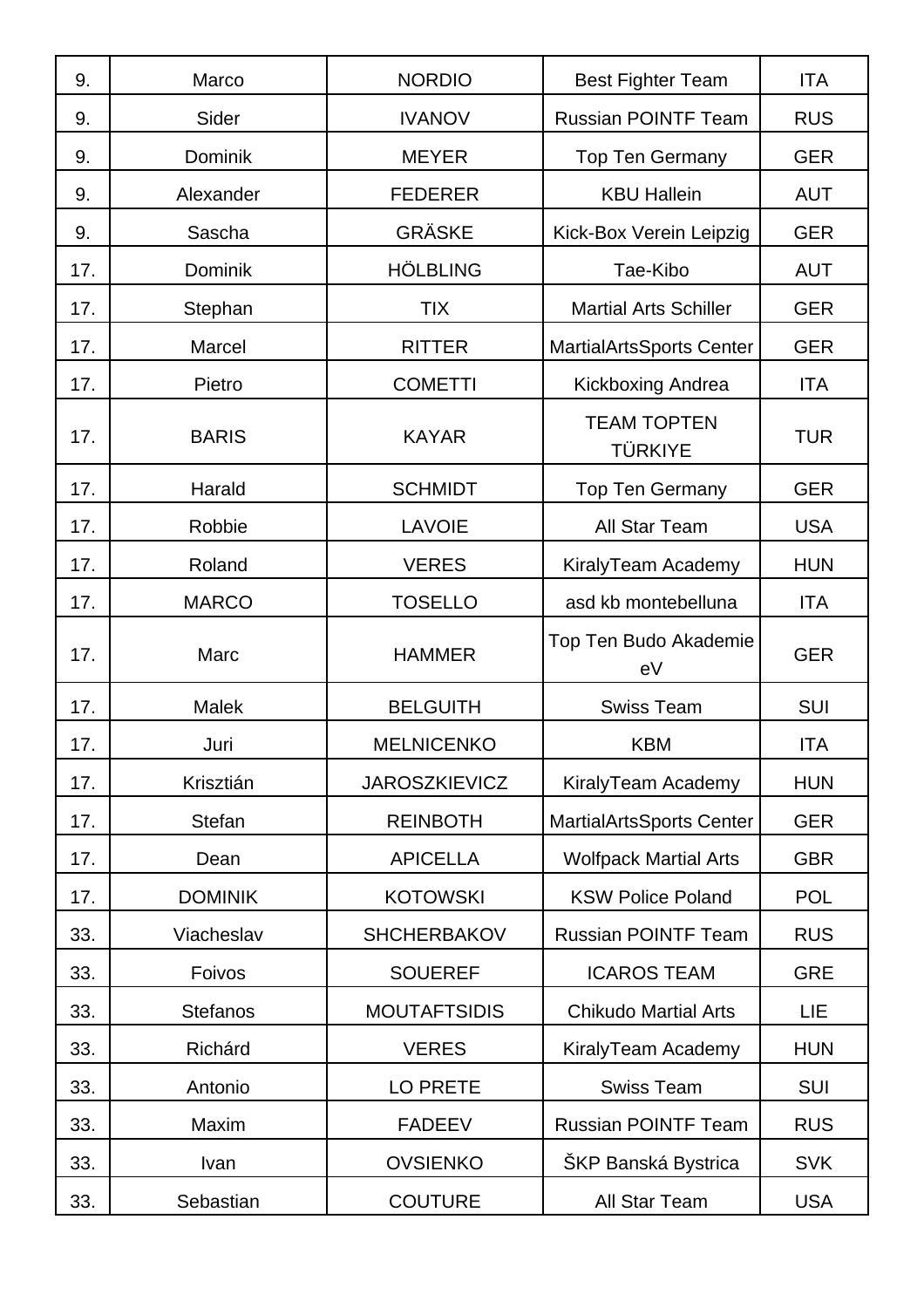| 33. | Lewis          | <b>MORRISON</b> | Top Ten UK                           | <b>GBR</b> |
|-----|----------------|-----------------|--------------------------------------|------------|
| 33. | <b>HÜSEYIN</b> | <b>SEMERCI</b>  | <b>TEAM TOPTEN</b><br><b>TÜRKIYE</b> | <b>TUR</b> |
| 33. | ÖZCAN          | <b>ARSLAN</b>   | <b>TEAM TOPTEN</b><br><b>TÜRKIYE</b> | <b>TUR</b> |
| 33. | Peter          | <b>DAVIDA</b>   | <b>Chikudo Martial Arts</b>          | LIE.       |
| 33. | Anatolly       | <b>KUSCHNIR</b> | <b>Top Ten Germany</b>               | <b>GER</b> |
| 33. | Alberto        | <b>CANIGLIA</b> | auxe                                 | <b>ITA</b> |

### **Weightclass:** PF YC Beginners male - 32 kg

| Rank | <b>First Name</b> | <b>Last Name</b>  | <b>Club</b>                  | <b>Nation</b> |
|------|-------------------|-------------------|------------------------------|---------------|
| 1.   | Benjamin          | <b>SCHWIERZ</b>   | <b>BSC - Prosic</b>          | <b>AUT</b>    |
| 2.   | Alessandro        | <b>NUKIC</b>      | ASVÖ KC Rohrbach             | <b>AUT</b>    |
| 3.   | Tom               | <b>CARSTENSEN</b> | <b>Black Belt Kampfkunst</b> | <b>GER</b>    |
| 3.   | Daniel            | <b>FENAROLI</b>   | Vallecamonica<br>kickboxing  | <b>ITA</b>    |
| 5.   | Kevin             | <b>MASSER</b>     | <b>KBU Wies</b>              | <b>AUT</b>    |
| 5.   | Andre-Jürgen      | <b>BUSCHNEGG</b>  | <b>KBU Wies</b>              | <b>AUT</b>    |

### **Weightclass:** PF YC Beginners male - 42 kg

| <b>Rank</b> | <b>First Name</b> | <b>Last Name</b>  | <b>Club</b>                     | <b>Nation</b> |
|-------------|-------------------|-------------------|---------------------------------|---------------|
| 1.          | Adam              | <b>LOUGH</b>      | <b>Wolfpack Martial Arts</b>    | <b>GBR</b>    |
| 2.          | Yaroslav          | <b>BEZUGLYY</b>   | <b>Russian POINTF Team</b>      | <b>RUS</b>    |
| 3.          | <b>MARIUSZ</b>    | <b>KUPNIEWSKI</b> | <b>KSW Police Poland</b>        | <b>POL</b>    |
| 3.          | <b>SZYMON</b>     | <b>STELEMR</b>    | <b>KSW Police Poland</b>        | <b>POL</b>    |
| 5.          | Giacomo           | <b>ONGARO</b>     | <b>ZEN SHIN MARENO</b>          | <b>ITA</b>    |
| 5.          | Michael           | <b>MIHALITS</b>   | ASVÖ KC Rohrbach                | <b>AUT</b>    |
| 5.          | Adrijan           | <b>VUCICEVIC</b>  | <b>Dragon Sportkarate Telfs</b> | <b>AUT</b>    |
| 5.          | Dusán             | <b>TÓTH</b>       | Debreczeni Team                 | <b>HUN</b>    |
| 9.          | Andrea            | <b>BARBACETTO</b> | <b>ZEN SHIN MARENO</b>          | <b>ITA</b>    |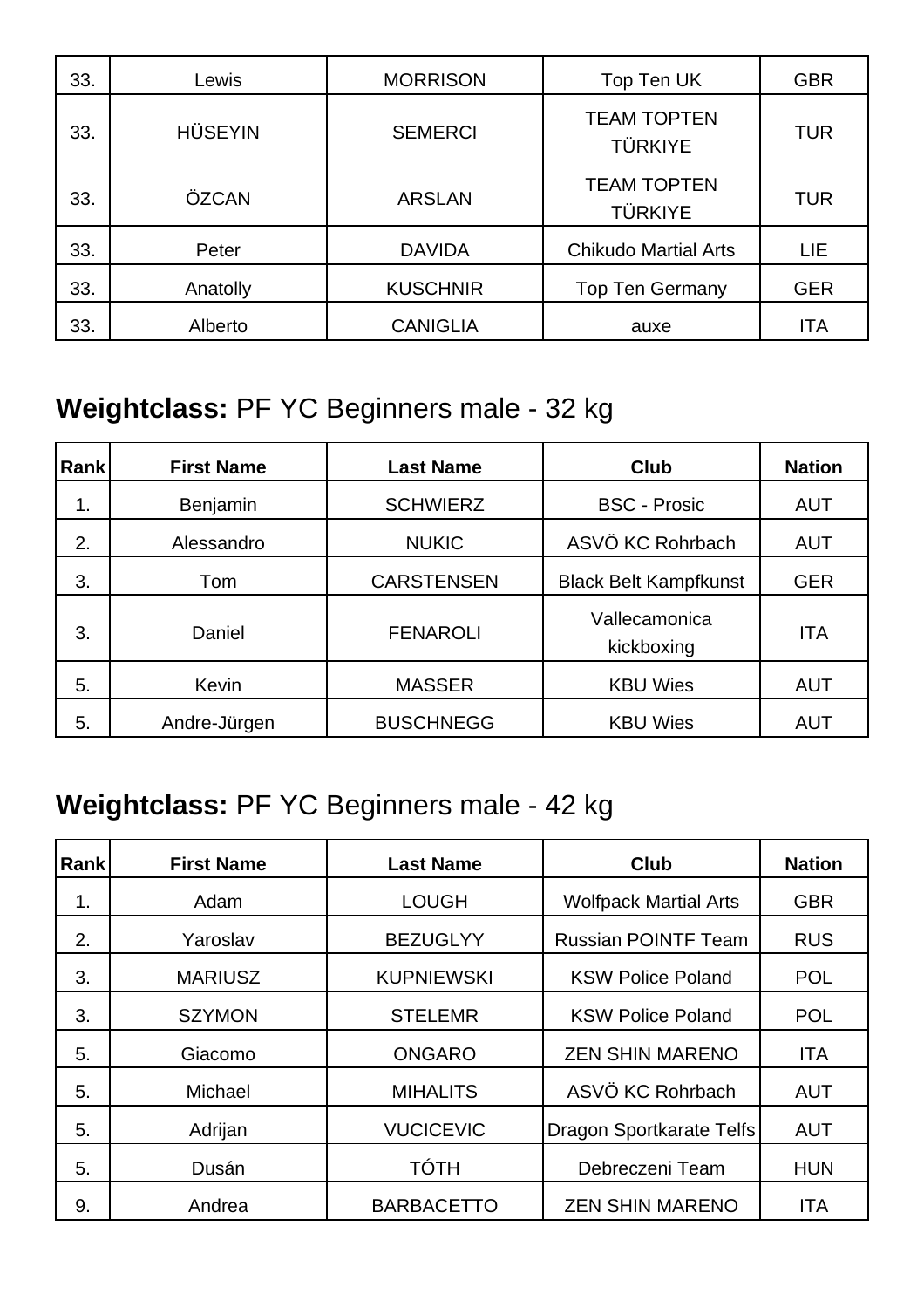#### **Weightclass:** PF YC Beginners male + 42 kg

| Rank | <b>First Name</b> | <b>Last Name</b>  | <b>Club</b>                  | <b>Nation</b> |
|------|-------------------|-------------------|------------------------------|---------------|
| 1.   | Alen              | <b>ZUKIC</b>      | <b>Kickboxing Wohlen</b>     | <b>SUI</b>    |
| 2.   | <b>Brad</b>       | <b>WADDELL</b>    | <b>Wolfpack Martial Arts</b> | <b>GBR</b>    |
| 3.   | Anes              | <b>TRLE</b>       | <b>Union Velden</b>          | <b>AUT</b>    |
| 3.   | Emanuele          | <b>FARAGO</b>     | <b>Kickboxing Wohlen</b>     | <b>SUI</b>    |
| 5.   | Giacomo           | <b>ONGARO</b>     | <b>ZEN SHIN MARENO</b>       | <b>ITA</b>    |
| 5.   | Adam              | <b>LOUGH</b>      | <b>Wolfpack Martial Arts</b> | <b>GBR</b>    |
| 5.   | Andrea            | <b>BARBACETTO</b> | <b>ZEN SHIN MARENO</b>       | <b>ITA</b>    |
| 5.   | Kwinten           | <b>GOOSSENS</b>   | <b>Wolfpack Boxing Team</b>  | <b>BEL</b>    |
| 9.   | Simone            | <b>ROLLA</b>      | Kickboxing Andrea            | <b>ITA</b>    |

### **Weightclass:** PF YC Beginners female - 32 kg

| <b>Rank</b> | <b>First Name</b> | Last Name        | Club                 | <b>Nation</b> |
|-------------|-------------------|------------------|----------------------|---------------|
|             | Febe              | <b>DEVRIENDT</b> | Wolfpack Boxing Team | <b>BEL</b>    |
| <u>.</u>    | Kitti             | LESZKÓ           | Debreczeni Team      | <b>HUN</b>    |

#### **Weightclass:** PF YC Beginners female - 42 kg

| <b>Rank</b> | <b>First Name</b> | <b>Last Name</b>   | Club                           | <b>Nation</b> |
|-------------|-------------------|--------------------|--------------------------------|---------------|
| 1.          | <b>NOEMI</b>      | <b>LUCIDI</b>      | <b>CORTOCIRCUITO</b>           | <b>ITA</b>    |
| 2.          | <b>MARTINA</b>    | <b>SARTORATO</b>   | fighting school                | ITA           |
| 3.          | Giada             | <b>VIEZZER</b>     | <b>ZEN SHIN MARENO</b>         | <b>ITA</b>    |
| 3.          | Jana              | <b>KALFIC</b>      | <b>KBK LAV PULA</b>            | <b>CRO</b>    |
| 5.          | Laura             | <b>STREJBAROVA</b> | <b>Czech Fullcontact Union</b> | <b>CZE</b>    |

#### **Weightclass:** PF YC Beginners female + 42 kg

| <b>First Name</b><br><b>Rank</b><br>Club<br><b>Nation</b><br><sub>-</sub> ast Name |
|------------------------------------------------------------------------------------|
|------------------------------------------------------------------------------------|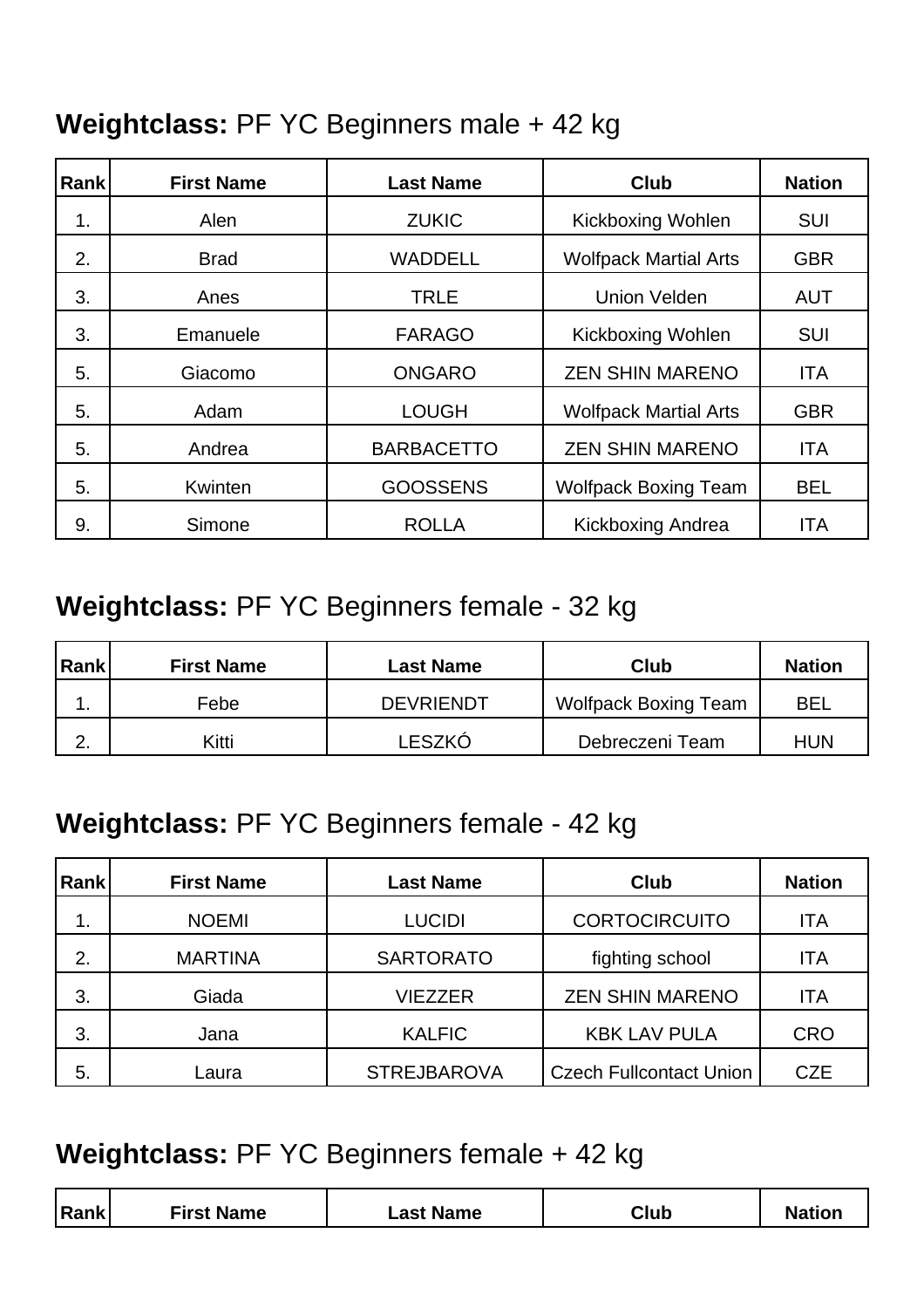| 1. | Emma           | <b>NUKIC</b>       | ASVÖ KC Rohrbach               | <b>AUT</b> |
|----|----------------|--------------------|--------------------------------|------------|
| 2. | Gitte          | <b>AERTS</b>       | <b>Wolfpack Boxing Team</b>    | <b>BEL</b> |
| 3. | <b>MARTINA</b> | <b>SARTORATO</b>   | fighting school                | <b>ITA</b> |
| 3. | Giada          | <b>VIEZZER</b>     | <b>ZEN SHIN MARENO</b>         | <b>ITA</b> |
| 5. | Laura          | <b>STREJBAROVA</b> | <b>Czech Fullcontact Union</b> | <b>CZE</b> |
| 5. | Petra          | <b>SEMSEI</b>      | KiralyTeam Academy             | <b>HUN</b> |

#### **Weightclass:** PF OC Beginners male - 47 kg

| Rank          | <b>First Name</b> | Last Name        | Club                        | <b>Nation</b> |
|---------------|-------------------|------------------|-----------------------------|---------------|
| . .           | Miguel            | <b>KRCULOVIC</b> | <b>KBV Weinold</b>          | AUT           |
| ⌒<br><u>.</u> | <b>Nathan</b>     | <b>WACHTER</b>   | <b>Chikudo Martial Arts</b> | LIE.          |

### **Weightclass:** PF OC Beginners male - 57 kg

| Rank | <b>First Name</b> | Last Name      | <b>Club</b>                 | <b>Nation</b> |
|------|-------------------|----------------|-----------------------------|---------------|
| . .  | Erik              | <b>ROMVARY</b> | KiralyTeam Academy          | <b>HUN</b>    |
| 2.   | Márk              | <b>HAMMER</b>  | KiralyTeam Academy          | <b>HUN</b>    |
| 3.   | Nathan            | <b>WACHTER</b> | <b>Chikudo Martial Arts</b> | LIE           |

### **Weightclass:** PF OC Beginners male + 57 kg

| <b>Rank</b> | <b>First Name</b> | <b>Last Name</b>   | Club                        | <b>Nation</b> |
|-------------|-------------------|--------------------|-----------------------------|---------------|
| 1.          | <b>GABRIELE</b>   | <b>VICIGUERRA</b>  | APD YAMA ARASHI             | <b>ITA</b>    |
| 2.          | Luca              | <b>WANGER</b>      | <b>Chikudo Martial Arts</b> | LIE           |
| 3.          | Sinan             | <b>STEINWENDER</b> | <b>SK Union Spittal</b>     | <b>AUT</b>    |
| 3.          | Cezar             | <b>STROESCU</b>    | <b>KBV Weinold</b>          | <b>AUT</b>    |
| 5.          | Max               | <b>ROSENBERG</b>   | <b>Red Dragon Germany</b>   | <b>GER</b>    |

#### **Weightclass:** PF OC Beginners female - 46 kg

| <b>Rank</b><br><b>First Name</b><br>Club<br><sub>–</sub> ast Name |
|-------------------------------------------------------------------|
|-------------------------------------------------------------------|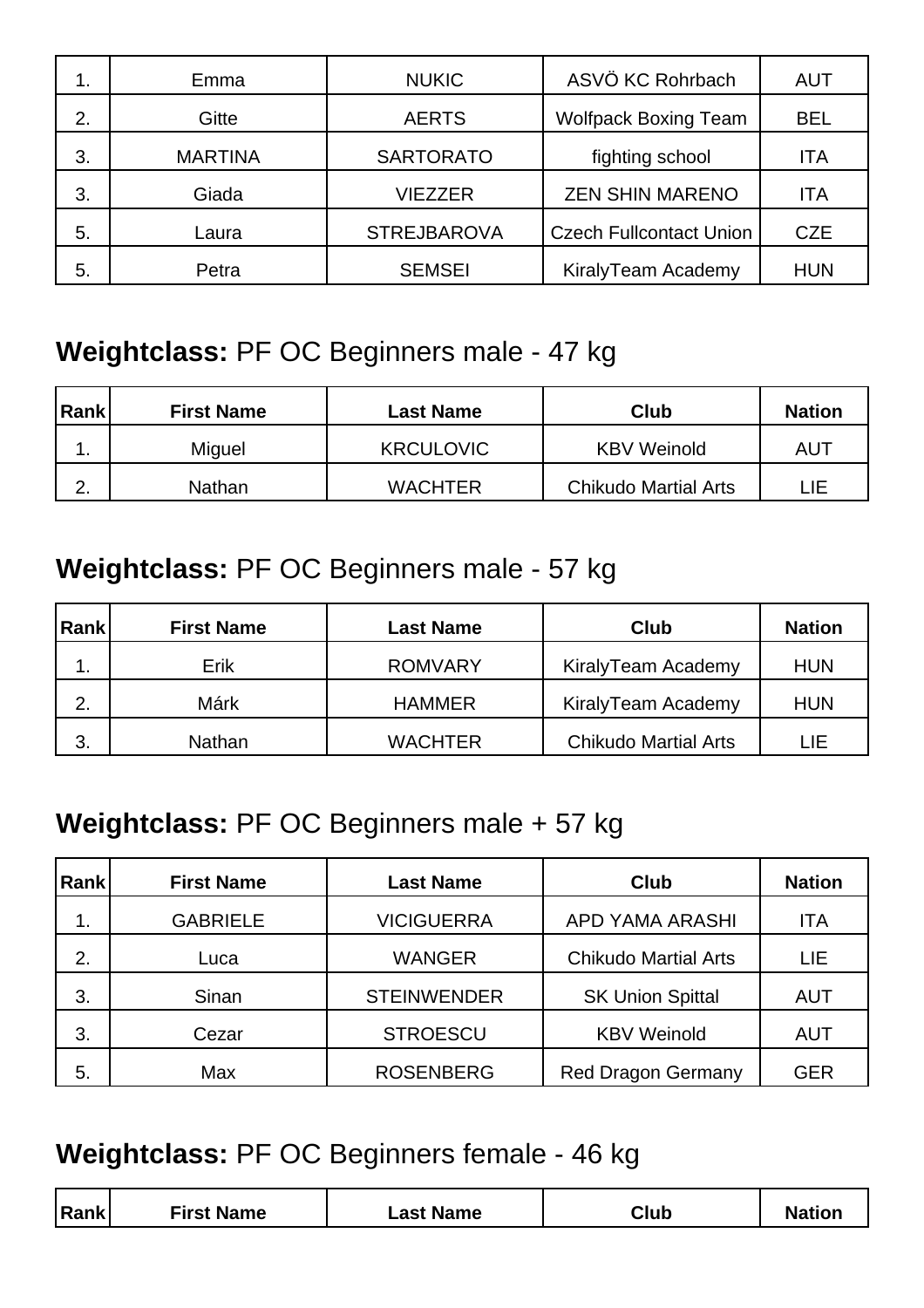| . . | Sophie | <b>MOSER</b>  | KSV Geisenhausen eV | <b>GEF</b> |
|-----|--------|---------------|---------------------|------------|
|     | Jana   | <b>KALFIC</b> | <b>KBK LAV PULA</b> | CRC        |

#### **Weightclass:** PF OC Beginners female - 55 kg

| Rank | <b>First Name</b> | Last Name      | <b>Club</b>            | <b>Nation</b> |
|------|-------------------|----------------|------------------------|---------------|
| . .  | Sharon            | <b>ZAGO</b>    | <b>ZEN SHIN MARENO</b> | ITA           |
| 2.   | Yvonne            | <b>SCHMIDL</b> | ASVÖ KC Rohrbach       | AUT           |
| 3.   | Selma             | <b>DELIC</b>   | <b>NATIONAL TEAM</b>   | <b>SLO</b>    |

#### **Weightclass:** PF OC Beginners female + 55 kg

| Rank | <b>First Name</b> | <b>Last Name</b> | Club                          | <b>Nation</b> |
|------|-------------------|------------------|-------------------------------|---------------|
| 1.   | Chaymae           | <b>KADI</b>      | <b>Contact Karate Beveren</b> | <b>BEL</b>    |
| 2.   | Lisa Marie        | <b>ZWETTLER</b>  | <b>Union Velden</b>           | <b>AUT</b>    |
| 3.   | Viviane           | <b>GRITSCH</b>   | <b>KBC Tiroler Oberland</b>   | AUT           |
| 3.   | Gina              | HILTI            | <b>Chikudo Martial Arts</b>   | LIE           |

#### **Weightclass:** PF Jun./Senior White Belt male - 65 kg

| Rank             | <b>First Name</b> | Last Name      | Club                        | <b>Nation</b> |
|------------------|-------------------|----------------|-----------------------------|---------------|
|                  | <b>Nicolas</b>    | <b>GAUCHER</b> | <b>Chikudo Martial Arts</b> | LIE.          |
| ⌒<br><u>. . </u> | Tobias            | <b>PICHLER</b> | <b>KBM</b>                  | ТA            |

#### **Weightclass:** PF Jun./Senior White Belt male - 75 kg

| Rank | <b>First Name</b> | <b>Last Name</b> | Club                        | <b>Nation</b> |
|------|-------------------|------------------|-----------------------------|---------------|
| ι.   | Daniel            | <b>CREPAZ</b>    | <b>KBV Weinold</b>          | AUT           |
| 2.   | <b>LUCA</b>       | <b>BENDO</b>     | kick boxing castelfranco    | ITA           |
| 3.   | Marcel            | <b>HAAS</b>      | <b>Chikudo Martial Arts</b> | LIE           |
| 3.   | <b>Patrick</b>    | <b>SEKMEN</b>    | <b>KBV Weinold</b>          | AUT           |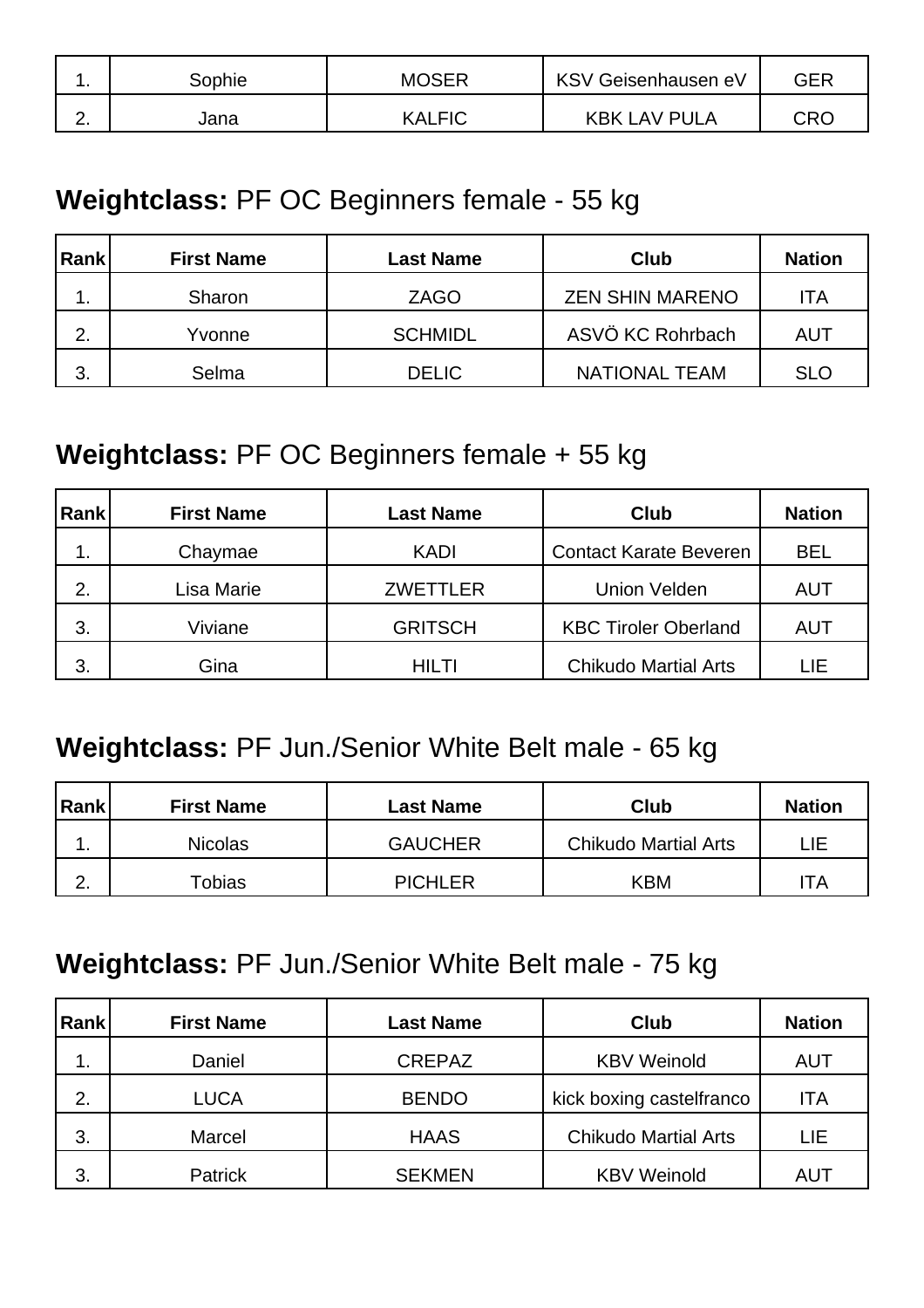#### **Weightclass:** PF Jun./Senior White Belt male + 80 kg

| Rank | <b>First Name</b> | <b>Last Name</b>    | <b>Club</b>                 | <b>Nation</b> |
|------|-------------------|---------------------|-----------------------------|---------------|
| 1.   | Thomas            | <b>UNDEUTSCH</b>    | <b>KBV Weinold</b>          | <b>AUT</b>    |
| 2.   | Peter             | <b>STEINLECHNER</b> | Kickboxing Hopfgarten       | <b>AUT</b>    |
| 3.   | <b>Nermin</b>     | <b>MEMCIC</b>       | <b>Chikudo Martial Arts</b> | LIE.          |
| 3.   | Gabriel           | <b>STAFFLER</b>     | <b>KBM</b>                  | <b>ITA</b>    |
| 5.   | <b>Johannes</b>   | <b>OBKIRCHER</b>    | <b>KBM</b>                  | ITA           |

#### **Weightclass:** PF Jun./Senior White Belt female - 60 kg

| Rank | <b>First Name</b> | <b>Last Name</b>  | Club                | <b>Nation</b> |
|------|-------------------|-------------------|---------------------|---------------|
| . .  | <b>SERENA</b>     | <b>BERTON</b>     | asd kb montebelluna | ITA           |
| 2.   | Vera              | <b>BARTHOLOME</b> | <b>SVN Muenchen</b> | <b>GER</b>    |
| 3.   | Alice             | DE CECCHI         | <b>KBM</b>          | ITA           |

#### **Weightclass:** PF Jun./Senior White Belt female + 60 kg

| Rank | <b>First Name</b> | <b>Last Name</b> | <b>Club</b>                   | <b>Nation</b> |
|------|-------------------|------------------|-------------------------------|---------------|
| . .  | Lisa              | <b>ZEILER</b>    | <b>SVN Muenchen</b>           | <b>GER</b>    |
| 2.   | Hella             | <b>SAFI</b>      | <b>Contact Karate Beveren</b> | BEL           |
| 3.   | Alice             | DE CECCHI        | <b>KBM</b>                    | ITA           |

#### **Weightclass:** PF Jun./Senior Green Belt male - 65 kg

| Rank | <b>First Name</b> | <b>Last Name</b> | Club                         | <b>Nation</b> |
|------|-------------------|------------------|------------------------------|---------------|
| 1.   | Parham            | <b>BENAM</b>     | <b>Wolfpack Martial Arts</b> | <b>GBR</b>    |
| 2.   | Ivan              | <b>JANACEK</b>   | <b>Chikudo Martial Arts</b>  | LIE           |
| 3.   | <b>Nicolas</b>    | <b>GAUCHER</b>   | <b>Chikudo Martial Arts</b>  | LIE           |
| 3.   | Daniel            | <b>GROßMANN</b>  | <b>MTV Rosenheim</b>         | <b>GER</b>    |
| 5.   | Tobias            | <b>PICHLER</b>   | <b>KBM</b>                   | ITA           |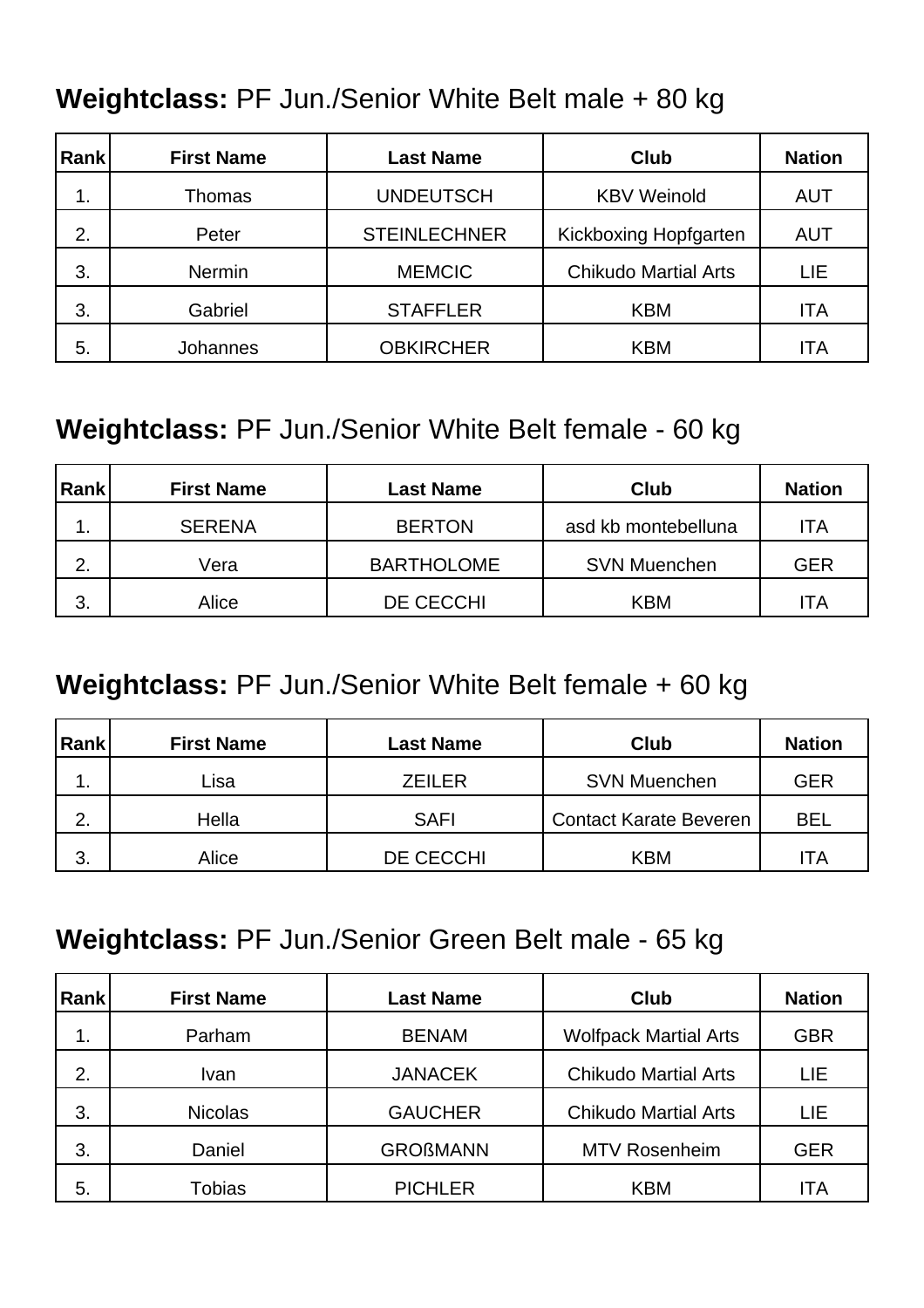### **Weightclass:** PF Jun./Senior Green Belt male - 70 kg

| Rank | <b>First Name</b> | <b>Last Name</b> | Club                         | <b>Nation</b> |
|------|-------------------|------------------|------------------------------|---------------|
| 1.   | Marc              | <b>WILLEMS</b>   | Feuersports e.V.             | <b>GER</b>    |
| 2.   | Marcel            | <b>HAAS</b>      | <b>Chikudo Martial Arts</b>  | LIE           |
| 3.   | Parham            | <b>BENAM</b>     | <b>Wolfpack Martial Arts</b> | <b>GBR</b>    |
| 3.   | Asura             | <b>ENKHBAYAR</b> | Tae-Kibo                     | <b>AUT</b>    |
| 5.   | Luca              | <b>DILIELLO</b>  | <b>KBM</b>                   | <b>ITA</b>    |
| 5.   | Ivan              | <b>JANACEK</b>   | <b>Chikudo Martial Arts</b>  | LIE           |

### **Weightclass:** PF Jun./Senior Green Belt male - 75 kg

| Rank | <b>First Name</b> | <b>Last Name</b>   | Club                        | <b>Nation</b> |
|------|-------------------|--------------------|-----------------------------|---------------|
| 1.   | Marc              | <b>WILLEMS</b>     | Feuersports e.V.            | <b>GER</b>    |
| 2.   | Luca              | <b>DILIELLO</b>    | <b>KBM</b>                  | <b>ITA</b>    |
| 3.   | Simone            | <b>ZORZI</b>       | <b>KBM</b>                  | ITA           |
| 3.   | Daniel            | <b>CREPAZ</b>      | <b>KBV Weinold</b>          | <b>AUT</b>    |
| 5.   | Etienne           | <b>LANGENEGGER</b> | <b>Chikudo Martial Arts</b> | LIE           |

#### **Weightclass:** PF Jun./Senior Green Belt male - 80 kg

| <b>Rank</b> | <b>First Name</b> | <b>Last Name</b>   | <b>Club</b>                 | <b>Nation</b> |
|-------------|-------------------|--------------------|-----------------------------|---------------|
| 1.          | Andrea            | <b>MILLIMAGGI</b>  | asd area sport              | <b>ITA</b>    |
| 2.          | <b>Patrick</b>    | <b>PIRCHER</b>     | <b>Chikudo Martial Arts</b> | LIE.          |
| 3.          | Etienne           | <b>LANGENEGGER</b> | <b>Chikudo Martial Arts</b> | <b>LIE</b>    |
| 3.          | <b>Nermin</b>     | <b>MEMCIC</b>      | <b>Chikudo Martial Arts</b> | LIE           |
| 5.          | Michael           | <b>LEITNER</b>     | Kickboxing Hopfgarten       | <b>AUT</b>    |
| 5.          | <b>Nils</b>       | <b>VOLZ</b>        | Gügger Martial Arts<br>Team | <b>GER</b>    |
| 5.          | Simone            | <b>ZORZI</b>       | <b>KBM</b>                  | <b>ITA</b>    |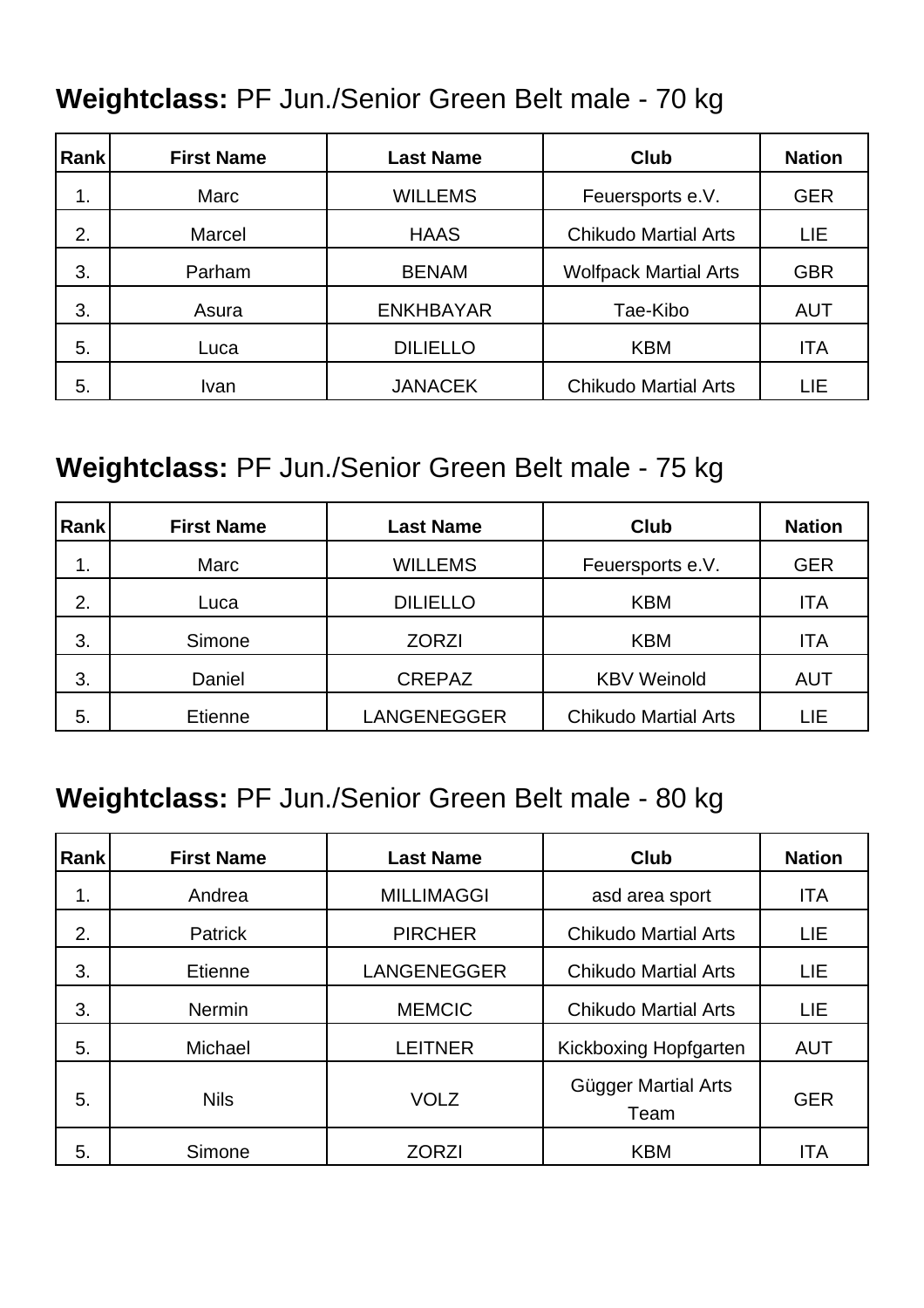| <b>Rank</b> | <b>First Name</b> | <b>Last Name</b>    | <b>Club</b>                  | <b>Nation</b> |
|-------------|-------------------|---------------------|------------------------------|---------------|
| 1.          | Andrea            | <b>MILLIMAGGI</b>   | asd area sport               | <b>ITA</b>    |
| 2.          | Lucas             | <b>KRESSE</b>       | <b>Martial Arts Schiller</b> | <b>GER</b>    |
| 3.          | Georg             | <b>EUTERMOOSER</b>  | <b>MTV Rosenheim</b>         | <b>GER</b>    |
| 3.          | Michael           | <b>LEITNER</b>      | Kickboxing Hopfgarten        | <b>AUT</b>    |
| 5.          | Andrea            | <b>NERI</b>         | <b>KBM</b>                   | <b>ITA</b>    |
| 5.          | Marco             | <b>EGGER</b>        | ASKÖ Raika Gratwein          | <b>AUT</b>    |
| 5.          | <b>Nico</b>       | <b>MAIER</b>        | <b>KBC Graz</b>              | <b>AUT</b>    |
| 5.          | <b>Patrick</b>    | <b>PIRCHER</b>      | <b>Chikudo Martial Arts</b>  | LIE           |
| 9.          | Benjamin          | <b>RUMBERG</b>      | <b>SVN Muenchen</b>          | <b>GER</b>    |
| 9.          | Johannes          | <b>OBKIRCHER</b>    | <b>KBM</b>                   | <b>ITA</b>    |
| 9.          | Sergei            | <b>FOKIN</b>        | <b>Russian POINTF Team</b>   | <b>RUS</b>    |
| 9.          | Sebastian         | <b>MAAS</b>         | <b>SVN Muenchen</b>          | <b>GER</b>    |
| 9.          | Jens              | <b>NADIG</b>        | Team D.Menzel                | <b>GER</b>    |
| 9.          | Peter             | <b>STEINLECHNER</b> | Kickboxing Hopfgarten        | <b>AUT</b>    |
| 9.          | Gabriel           | <b>STAFFLER</b>     | <b>KBM</b>                   | <b>ITA</b>    |

#### **Weightclass:** PF Jun./Senior Green Belt male + 80 kg

### **Weightclass:** PF Jun./Senior Green Belt female - 55 kg

| Rank | <b>First Name</b> | Last Name      | <b>Club</b>         | <b>Nation</b> |
|------|-------------------|----------------|---------------------|---------------|
| . .  | Lara              | <b>MAIER</b>   | <b>KBC Graz</b>     | AUT           |
| 2.   | Theresa           | <b>GISSIBL</b> | <b>SVN Muenchen</b> | <b>GER</b>    |
| 3.   | Elisa             | <b>TROMBI</b>  | <b>CUS PARMA</b>    | ITA           |

### **Weightclass:** PF Jun./Senior Green Belt female - 60 kg

| Rank | <b>First Name</b> | <b>Last Name</b> | Club                       | <b>Nation</b> |
|------|-------------------|------------------|----------------------------|---------------|
| . .  | Victoria          | <b>SOKOLOVA</b>  | <b>Russian POINTF Team</b> | <b>RUS</b>    |
| 2.   | Elisa             | <b>TROMBI</b>    | <b>CUS PARMA</b>           | ITA           |
| 3.   | ∟isa              | <b>ARIFANI</b>   | Kampfsportschule Berk      | GER           |